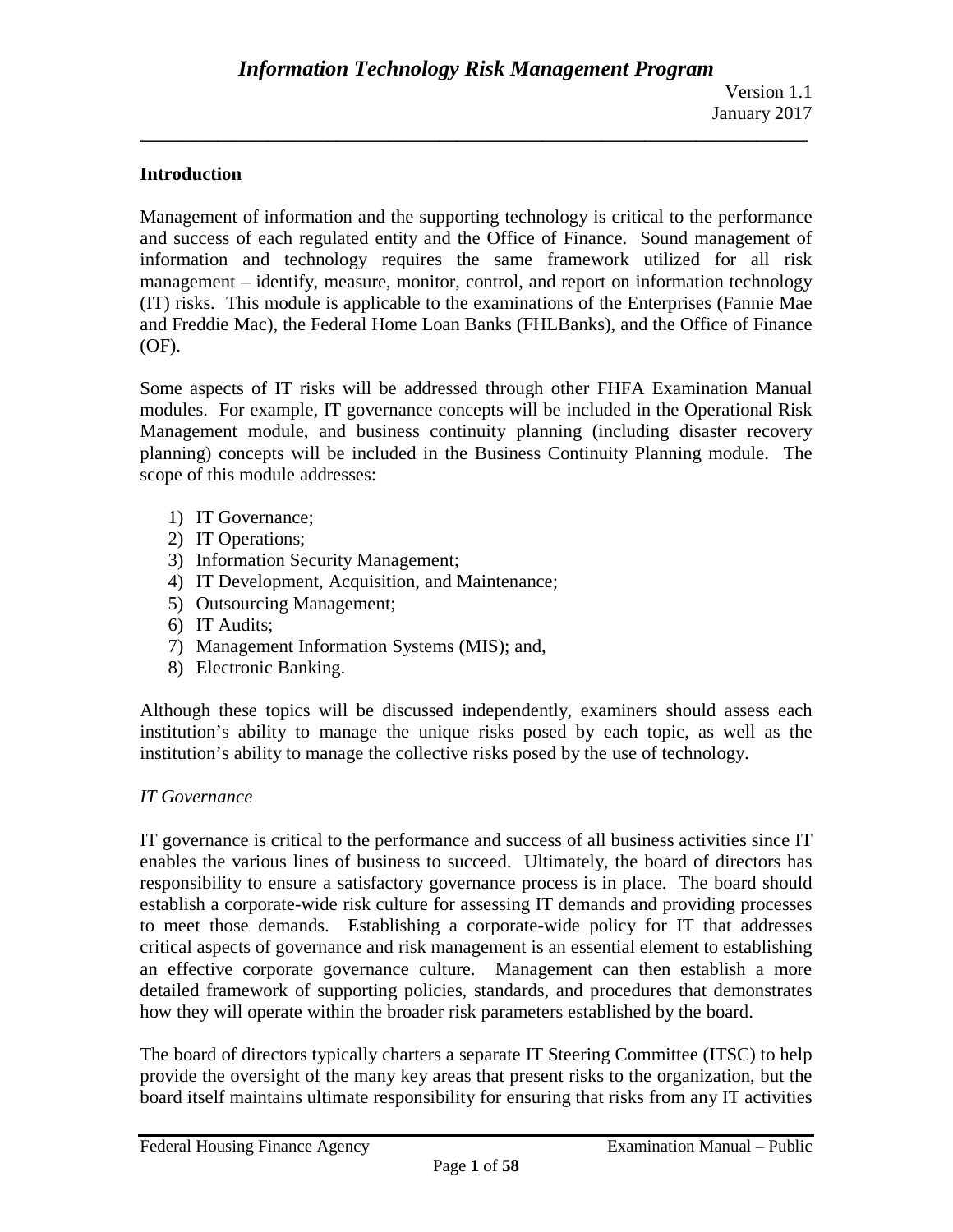are well-controlled. Organizations commonly have a number of other IT committees to support each key area according to the needs of the organization. Examiners should document the committee structures that support IT in the regulated entity under examination. Knowing the goal(s) of each committee helps evaluate if the board and management are appropriately governing all critical aspects of IT activities.

**\_\_\_\_\_\_\_\_\_\_\_\_\_\_\_\_\_\_\_\_\_\_\_\_\_\_\_\_\_\_\_\_\_\_\_\_\_\_\_\_\_\_\_\_\_\_\_\_\_\_\_\_\_\_\_\_\_\_\_\_\_\_\_\_\_\_\_\_\_\_\_\_\_\_\_\_\_\_**

Governance processes need to be sufficiently robust to determine the level of day-to-day compliance with established policies, practices, and procedures in the key areas of entity's IT infrastructure. Ongoing IT compliance monitoring needs to occur in order to keep the board and senior management informed of adherence to approved policies and procedures. Management can achieve an effective compliance monitoring process through various organizational structures but ultimately the process should be independent from IT as well as separate from internal audit. The compliance function should be subject to audit coverage and audit staff should leverage off compliance reviews to the extent practical to avoid unnecessary duplication of efforts.

Management can achieve effective governance in a number of ways including the following:

- a) Board approved IT policies;
- b) Board packages with timely and informative key-area information;
- c) Written IT departmental policies;
- d) Written procedures for each key functions;
- e) Formal processes for line management to self-identify their level of compliance with any relevant IT policy, practice, or procedure pertaining to their function; and
- f) Formal processes to determine if overall policies, practices, and procedures are acceptable; if management complies with them; and if any changes are warranted. This is best achieved through a formal IT Compliance Program (ITCP).

## *IT Operations*

IT operations involve the institution's ability to process and store information in a timely, reliable, and secure manner. The evolving role technology plays in supporting this business function has become increasingly complex. IT operations (traditionally housed in a computer data center with user connections through terminals) have become more dynamic and may include distributed environments, integrated applications, telecommunications infrastructure, Internet connectivity, and an array of computer operating platforms. In addition, as the complexity of technology has grown, many institutions have increased their reliance on vendors, partners, and other third parties for a variety of technology solutions and services.

Information systems, whether centralized, distributed, in-house, or outsourced, are interconnected and highly interdependent. Management's failure to adequately understand the risks and properly implement the board's strategy and IT policy for any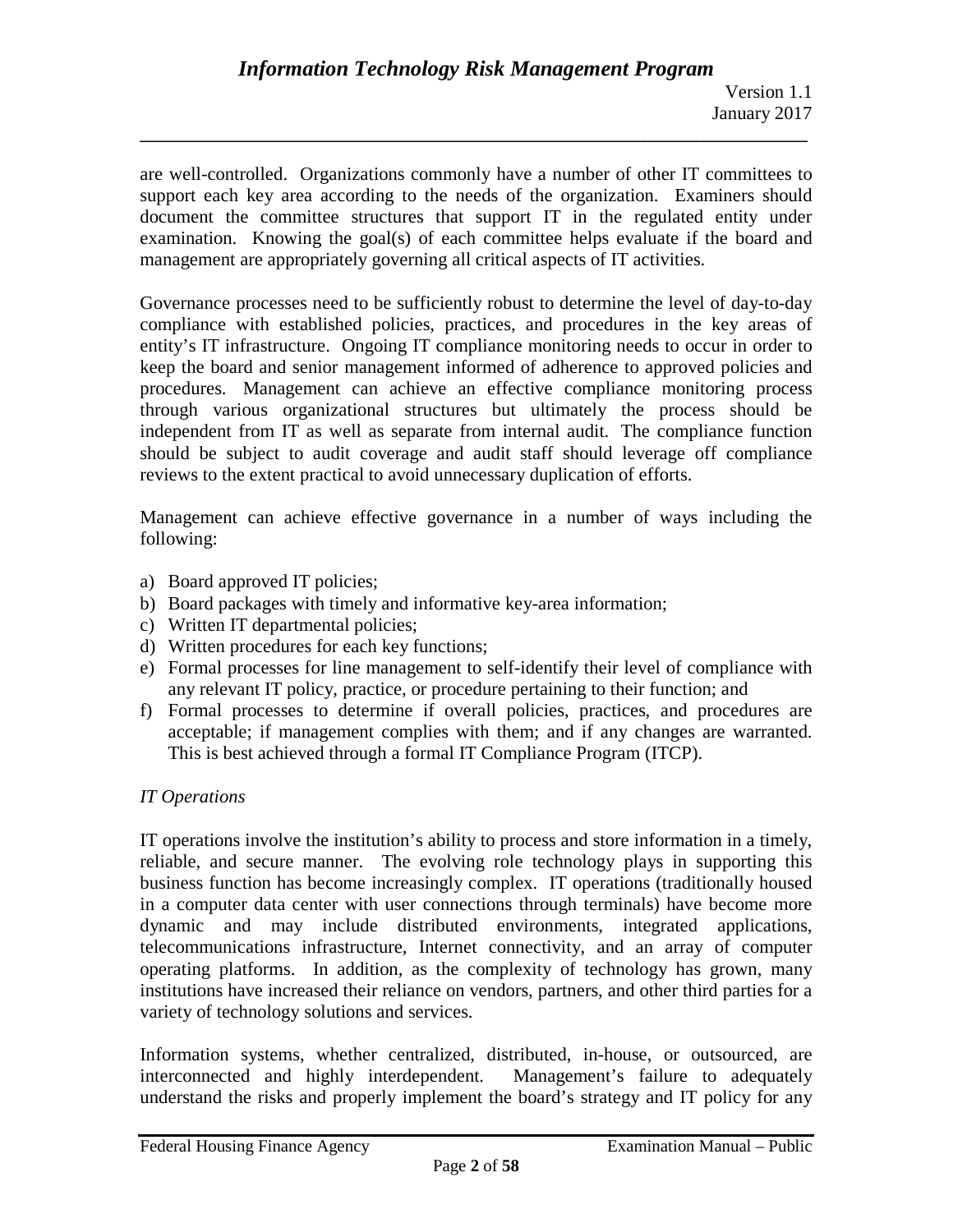part of the IT environment can heighten potential risks for all elements of IT operations and the institution as a whole. Consequently, the board must ensure that management coordinates IT controls throughout the institution's operating environment, including any outsourced functions and any critical third-party arrangements.

While the following list is not all inclusive, some key elements of IT operations risk management responsibilities include:

- 1) Identifying, measuring, monitoring, and controlling IT risks;
- 2) Implementing an IT organizational structure suitable to support the business activities of the institution;
- 3) Maintaining current documentation of the systems in place, and maintaining a satisfactory understanding of how each of these systems supports the associated business processes;
- 4) Ensuring outsourcing to third-parties is consistent with strategic plans and appropriately managed;
- 5) Establishing an effective control environment through appropriate risk identification, assessment, management, and monitoring processes;
- 6) Creating and maintaining physical and logical secured operating environments;
- 7) Providing for satisfactory operational continuity and resiliency;
- 8) Providing adequate staffing and personnel selection, succession, and training; and
- 9) Using qualified consultants and external auditors, when necessary.

Technology enables each institution to develop, deliver, and manage products and services. An effective IT risk management process should identify, measure, monitor, control, and report operations risk. Understanding the role technology plays in enabling the business strategy and core business operations establishes the framework for assessing risk. Accordingly, the risk identification process begins with a comprehensive survey of the institution's technology environment and an inventory of its technology assets.

The survey of the technology environment and inventory of its technology assets incorporate an assessment of the relative importance of systems, databases, applications, key interfaces and data criticality, and their importance to core business operations. The inventory helps clarify the enterprise architecture and highlights the relationships between the institution's internal systems and networks, and external systems.

Once the institution identifies and analyzes the universe of IT risks, management should prioritize the IT risk assessment results based on the business importance of the associated systems. In addition, management should prioritize risk mitigation actions based on the probability of occurrence and the financial, reputational, or legal implications for the institution. The effect is not always easy to quantify, but should include such considerations as lost revenue, loss of market share, increased cost of insurance premiums, litigation and adverse judgment costs, in addition to possible data recovery and reconstruction expenses.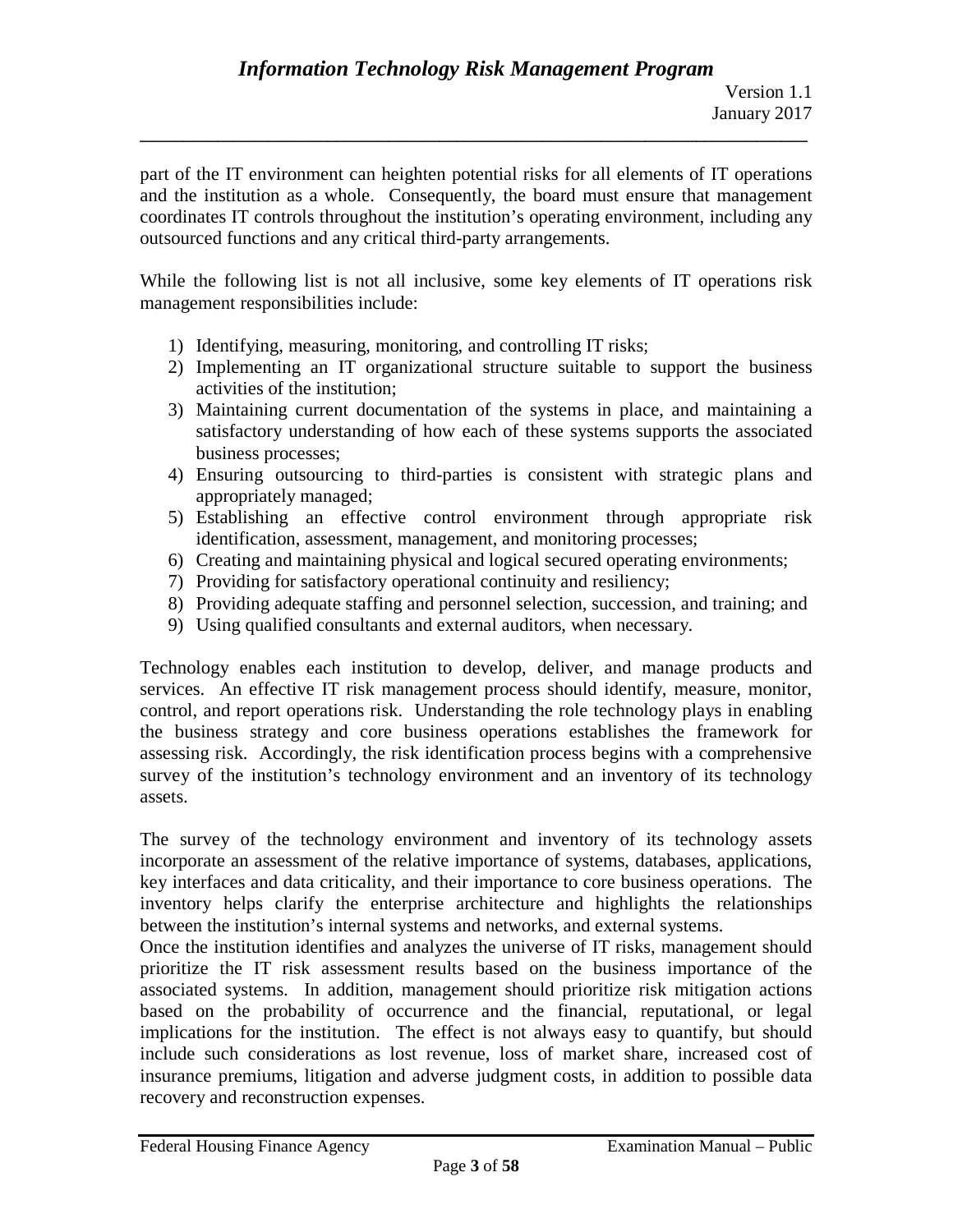Management's responsibilities include monitoring and maintaining IT infrastructure and appropriately planning for changes to the infrastructure in order to support the current and future strategic plans of the entity. Management should facilitate organization MIS, development and delivery of products and services, internal end-user information and processing requirements, data capture, data classification, and transaction processing. To accomplish this objective, management should ensure the institution has sufficient personnel in terms of knowledge, experience, and number. Additionally, system capacities, reliability/availability, storage capacity, and program integration are essential for proper support of business activities. Management should select or recommend technology solutions that can effectively meet strategic goals.

**\_\_\_\_\_\_\_\_\_\_\_\_\_\_\_\_\_\_\_\_\_\_\_\_\_\_\_\_\_\_\_\_\_\_\_\_\_\_\_\_\_\_\_\_\_\_\_\_\_\_\_\_\_\_\_\_\_\_\_\_\_\_\_\_\_\_\_\_\_\_\_\_\_\_\_\_\_\_**

IT operations management should implement an organizational structure that addresses human resources and, where appropriate, multiple operating sites for supporting the institution's business activities. IT operations, whether centralized or decentralized, should adequately support products, services, and functional operations. Management should facilitate individual business unit's MIS needs. All internal end-user information and process requirements, data capture, data classification, and transaction processing is the responsibility of operations management.

Effective IT management requires knowledge and understanding of the institution's IT environment. Appropriate documentation should be in place that indicates how these systems support the associated business processes (enterprise architecture). Using its inventory of technology assets, management should recognize interdependencies of these systems, and should understand how these systems support the associated business activities. Additionally, management should understand the flow of data across and between systems. Adequate documentation of infrastructure and data flow facilitates risk identification, application of controls, and ongoing support and maintenance of information systems.

For products or services that are provided by a vendor or other third-party, management of the institution should ensure that its security, infrastructure, and overall standards are met. Senior management must provide a means for management, including security personnel, to be involved early in the selection process of third-party provided products or services to help in this regard.

IT operations staff should be aware of the institution's information security program, how the program relates to their job function, and their role as information custodians. As custodians, the IT operations staff has the responsibility of protecting information as it is processed and stored. IT operations management should implement preventive, detective, and corrective logical security controls. Examples of each respective logical control include access controls, logging, and incident response. All three types of controls provide a framework for IT operations information security. These controls can be implemented by administrative, logical, or physical controls.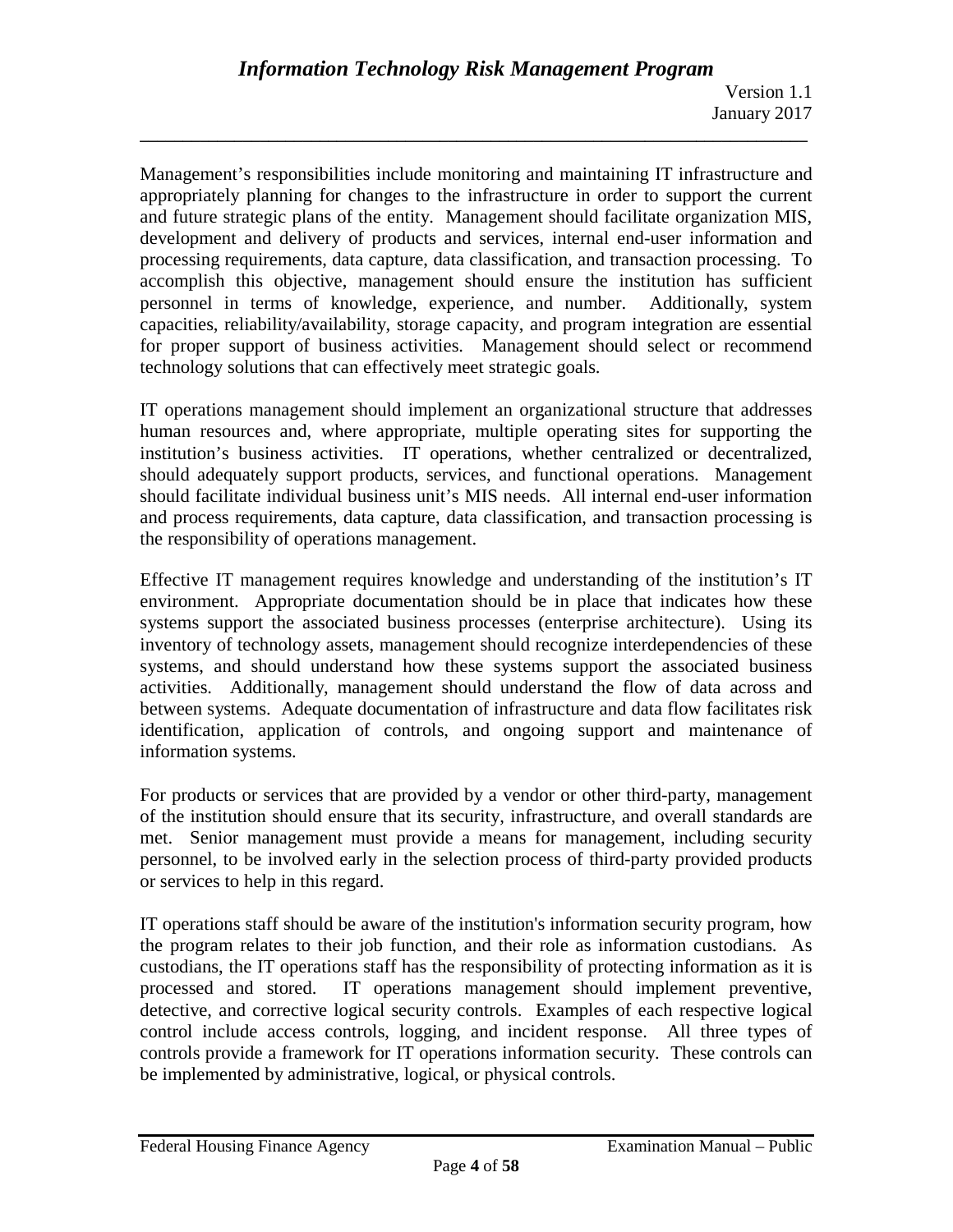IT systems require resiliency, redundancy, and capacity sufficient to accommodate ordinary interruptions to operations and facilitate prompt restoration without escalation to more drastic and costly disaster recovery procedures. To ensure sound recovery operations, management should develop a business continuity plan (see the Business Continuity Planning examination module for more details). The business continuity plan should address the plans for ordinary interruptions, as well as the plans for extraordinary interruptions or disasters.

**\_\_\_\_\_\_\_\_\_\_\_\_\_\_\_\_\_\_\_\_\_\_\_\_\_\_\_\_\_\_\_\_\_\_\_\_\_\_\_\_\_\_\_\_\_\_\_\_\_\_\_\_\_\_\_\_\_\_\_\_\_\_\_\_\_\_\_\_\_\_\_\_\_\_\_\_\_\_**

Sound IT operations management also requires adequate staffing through personnel selection, succession plans, and employee training. Hiring practices that result in an appropriate number of skilled staff promote smooth, continuous, and efficient operations. Ongoing training is vital to maintaining creative, motivated, and knowledgeable employees. At times, it may be more efficient and cost effective to contract outside expertise, especially for functions that do not require permanent personnel.

Formal service level agreements (SLAs) should be established with any IT provider, for both in-house and outsourced functions. SLAs establish mutual expectations and provide a baseline to measure IT performance. Performance benchmarks and outcome-based measurements are examples of SLA issues.

#### *Information Security Management*

Protecting an institution's information, and the systems that support the information, is a shared responsibility of management, service providers and contractors. The board, management, and employees have different roles in developing and implementing an effective security program and a failure by any one might affect the entire organization. An information security management (ISM) program establishes the framework by which systems, media, facilities, and data vital to operations are maintained, secured, and protected. The ISM program should also include the institution's privacy program for protecting personally identifiable information. The institutions and their service providers must maintain an effective ISM program. The ISM program must be adequate for each institution's operational complexity. In addition, the ISM program should have satisfactory board and senior management level support, integration of security responsibilities and controls throughout the organization's business processes, and clear accountability for carrying out security responsibilities.

The goal of an ISM program is to enable an organization to meet mission/business objectives by implementing systems with due consideration of IT-related risks to the organization, partners, and customers/members. This goal can be achieved by attaining the following security objectives $<sup>1</sup>$  $<sup>1</sup>$  $<sup>1</sup>$ :</sup>

<span id="page-4-0"></span><sup>&</sup>lt;sup>1</sup> Source: National Institute of Standards and Technology (NIST) Special Publication 800-33, Underlying Technical Models for Information Technology Security, December 2001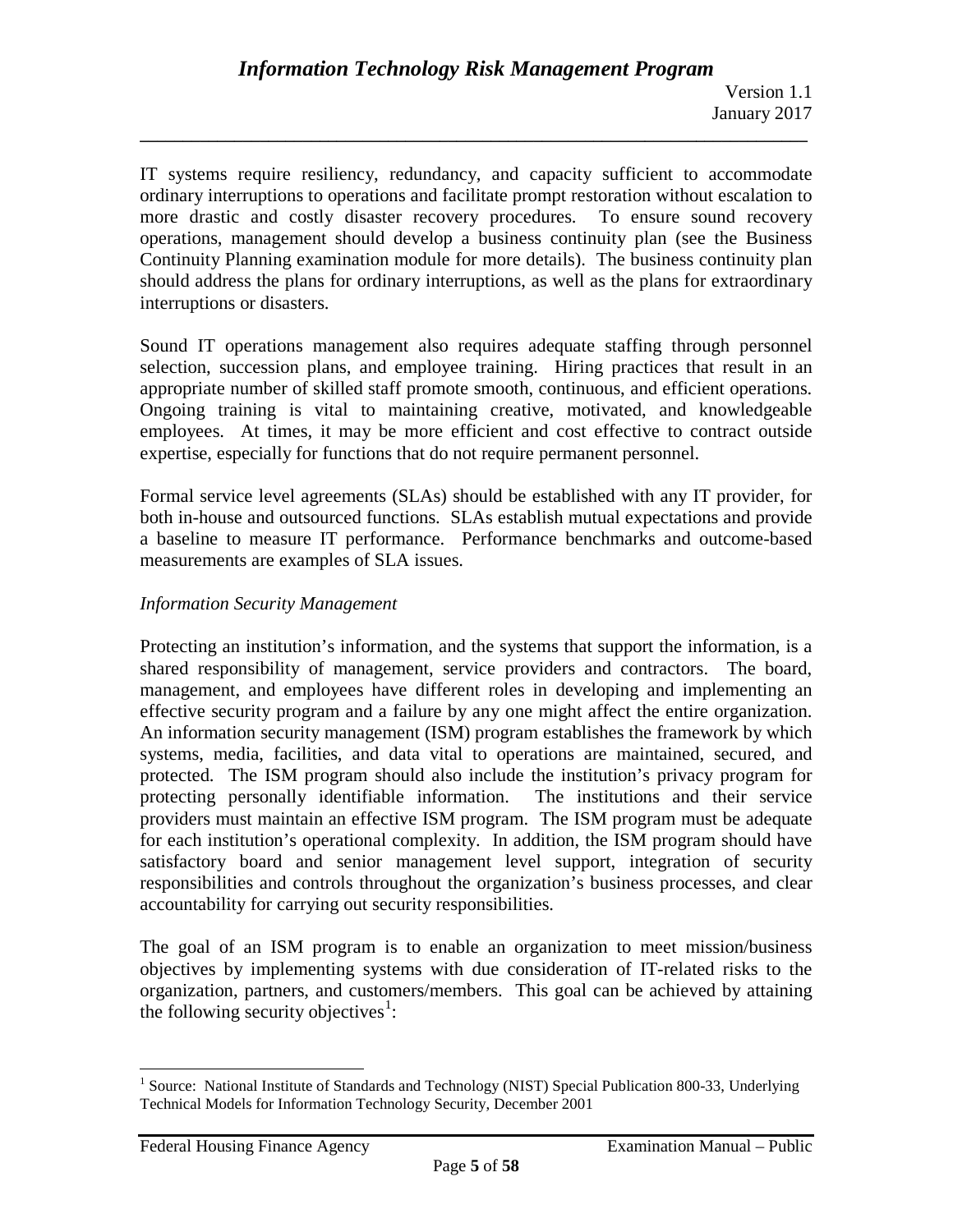1) *Availability* – addresses the processes, policies, and controls used to ensure authorized users have prompt access to information. This objective protects against intentional or accidental attempts to deny legitimate users access to information and/or systems.

**\_\_\_\_\_\_\_\_\_\_\_\_\_\_\_\_\_\_\_\_\_\_\_\_\_\_\_\_\_\_\_\_\_\_\_\_\_\_\_\_\_\_\_\_\_\_\_\_\_\_\_\_\_\_\_\_\_\_\_\_\_\_\_\_\_\_\_\_\_\_\_\_\_\_\_\_\_\_**

- 2) *Integrity of data or systems* relates to the processes, policies, and controls used to ensure information has not been altered in an unauthorized manner and that systems are free from unauthorized manipulation that will compromise accuracy, completeness, and reliability.
- 3) *Confidentiality of data or systems* addresses the processes, policies, and controls employed to protect information of customers/members, borrowers, and the regulated entity against unauthorized access or use.
- 4) *Accountability* involves the processes, policies, and controls necessary to trace actions to their source. Accountability directly supports non-repudiation, deterrence, intrusion prevention, intrusion detection, recovery, and legal admissibility of records.
- 5) *Assurance* addresses the processes, policies, and controls used to develop confidence that technical and operational security measures work as intended to protect the system and the information it processes. Assurance levels are part of the system design and include availability, integrity, confidentiality, and accountability.

The ISM program is the method the institution uses to implement and achieve its security objectives. The ISM program must be designed to identify, measure, monitor, and control security risks. The ISM program should have an effective means that identifies risks allowing management to form strategies to manage risks, test the appropriateness of established standards, assess compliance with those standards, and provide ongoing risk assessments. Consequently, the ISM program should include policies and processes that address:

- 1) *Information Security Risk Assessment* a process to identify threats, vulnerabilities, attacks, probabilities of occurrence, and outcomes. A security risk assessment gathers data regarding the information and technology assets of the organization, threats to those assets, vulnerabilities, existing security controls and processes, and the current security standards and requirements; analyzes the probability and effect associated with the known threats and vulnerabilities to institution assets; and prioritizes the risks present due to threats and vulnerabilities to determine the appropriate level of training, controls, and assurance necessary for effective mitigation.
- 2) *Information Security Strategy* a plan to mitigate risk that integrates technology, policies, procedures, and training. An information security strategy includes appropriate consideration of prevention, detection, and response mechanisms; implementation of the least permissions and least privileges concepts; layered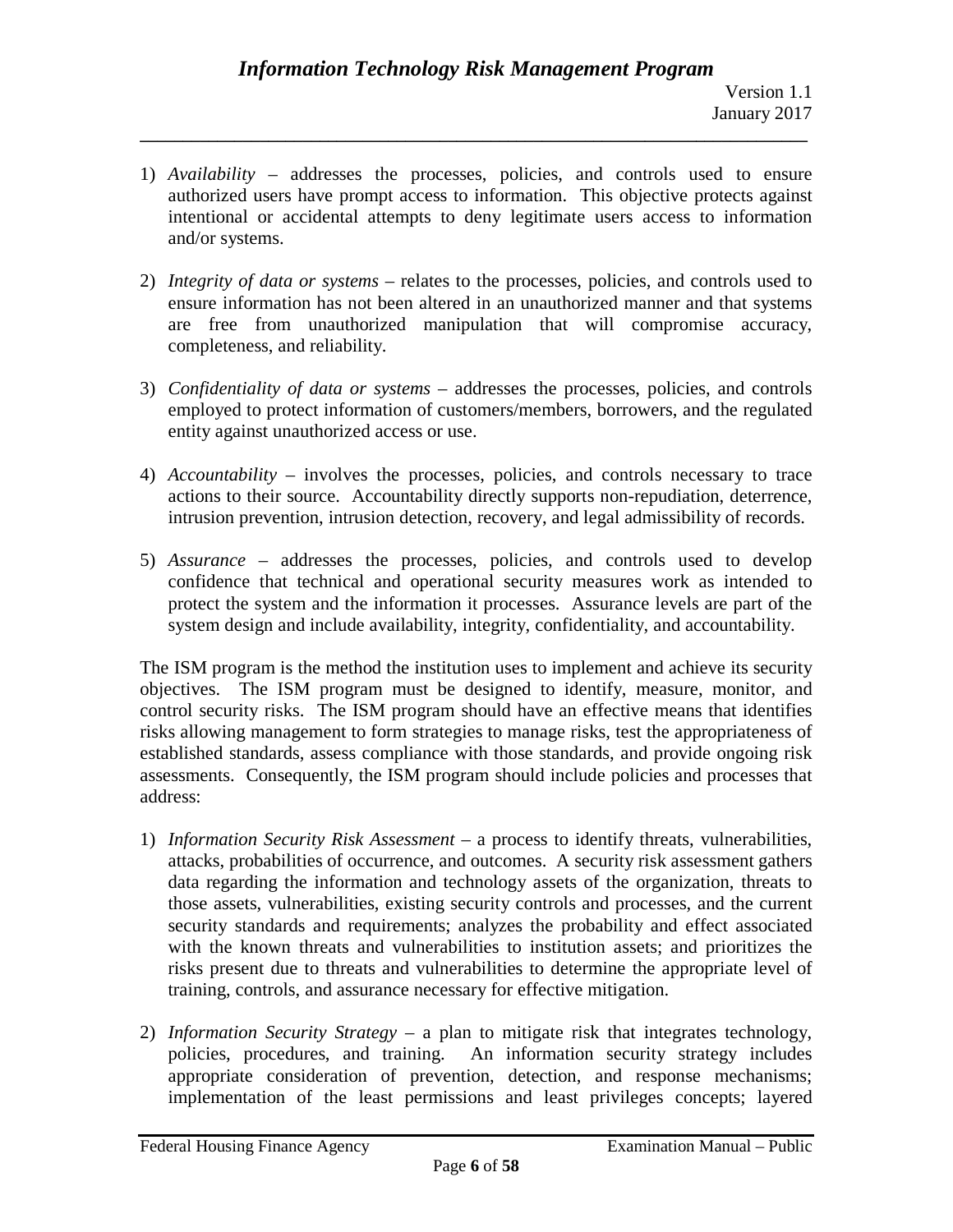controls that establish multiple control points between threats and organization assets; and policies that guide officers and employees in implementing the security program. An institution's information security strategy should be reviewed and approved by the board.

**\_\_\_\_\_\_\_\_\_\_\_\_\_\_\_\_\_\_\_\_\_\_\_\_\_\_\_\_\_\_\_\_\_\_\_\_\_\_\_\_\_\_\_\_\_\_\_\_\_\_\_\_\_\_\_\_\_\_\_\_\_\_\_\_\_\_\_\_\_\_\_\_\_\_\_\_\_\_**

- 3) *Information Security Controls Implementation* the acquisition and operation of technology, specific assignment of duties and responsibilities to managers and staff, deployment of risk-appropriate controls, and assurance that management and staff understand their responsibilities and have the knowledge, skills, and motivation necessary to fulfill their duties.
- 4) *Information Security Monitoring/Testing and Updating* the process of continuously gathering and analyzing information regarding new threats and vulnerabilities, actual attacks on the institution or others combined with the effectiveness of the existing security controls. An information security monitoring/testing and updating process uses various tools and techniques to identify vulnerabilities, policy violations, and anomalous behavior. This information is used to update the risk assessment, strategy, and controls. Monitoring and updating makes the process continuous instead of a one-time event. In addition, the institution should perform active monitoring of cyber threats and vulnerabilities through the email advisory service provided by security leaders such as US-CERT and SANS.

The board is responsible for overseeing the development, implementation, and maintenance of the institution's ISM program, and holding senior management accountable for its actions. Oversight requires the board to provide management with adequate guidance; approve information security plans, policies, and programs; and review security reports on the effectiveness of the overall ISM program.

Management should ensure the operating environment is physically and logically secure. Protection of expensive and critical business assets, especially sensitive information, is essential. Dealing with confidential borrower and customer/member information requires management to establish and enforce access controls to facilities, equipment, applications, systems, and transaction and borrower/customer/member data.

Management should designate one or more individuals as information security officer(s). Security officers are responsible and accountable for the administration of the security program. At a minimum, they should directly manage or oversee the risk assessment process; development of policies, standards, and procedures; testing; and security reporting processes. Security officers are responsible for responding to security events and need to have sufficient authority to order emergency actions to protect the institution from any imminent loss of information or value. They need to have sufficient knowledge, background, training, and organizational authority to perform their assigned tasks.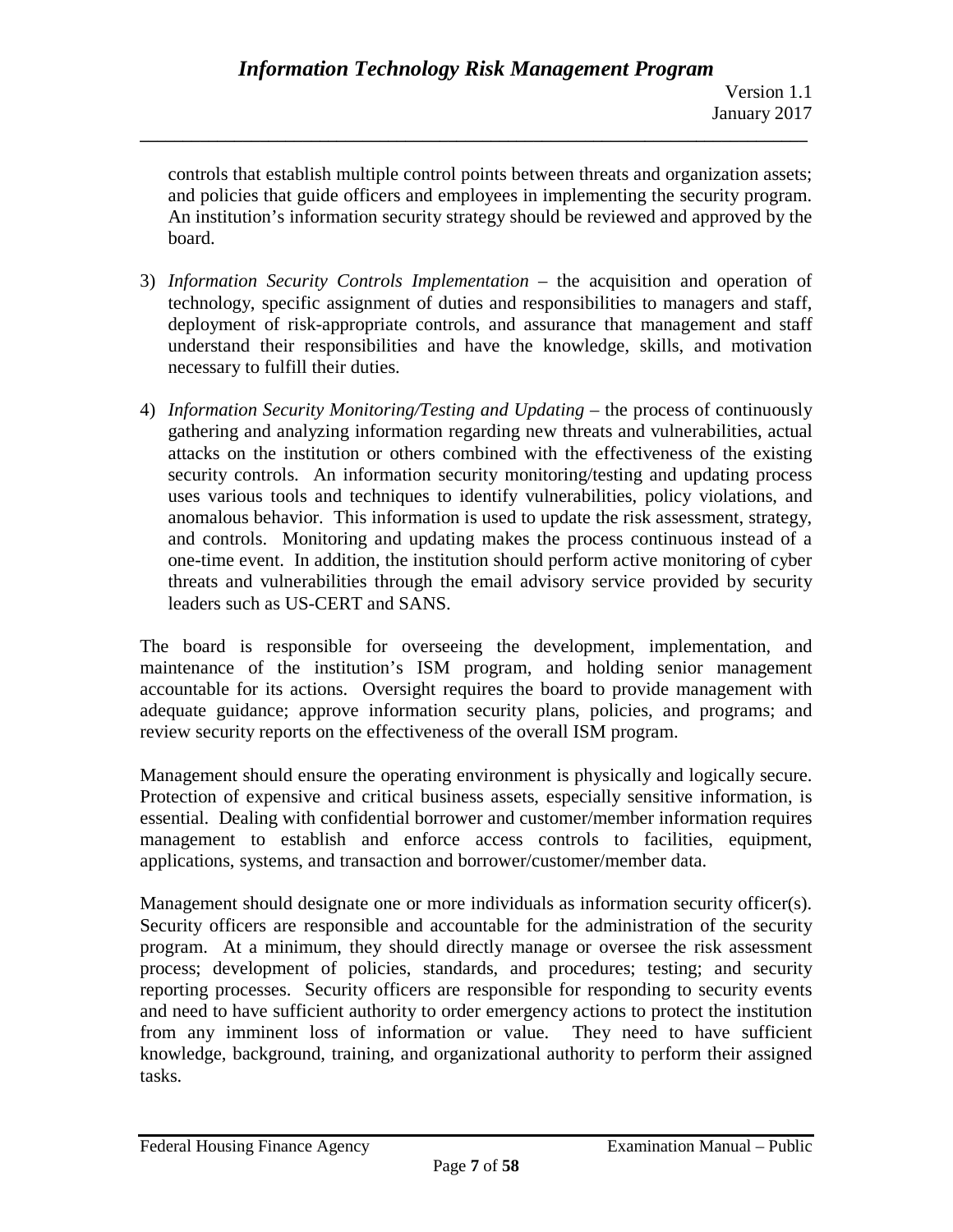Management also should consider and monitor the roles and responsibilities of external parties. The security responsibilities of technology service providers (TSPs), contractors, customers/members, and others who have access to the institution's systems and data should be clearly delineated and documented in contracts. Appropriate reporting mechanisms should be in place to allow management to make judgments as to the fulfillment of those responsibilities. Finally, sufficient controls should be included in the contract to enable management to enforce contractual requirements.

**\_\_\_\_\_\_\_\_\_\_\_\_\_\_\_\_\_\_\_\_\_\_\_\_\_\_\_\_\_\_\_\_\_\_\_\_\_\_\_\_\_\_\_\_\_\_\_\_\_\_\_\_\_\_\_\_\_\_\_\_\_\_\_\_\_\_\_\_\_\_\_\_\_\_\_\_\_\_**

An effective security program requires that the business units play a significant role in the identification of their security needs. Examiners should be familiar with the security requirements of that business unit and evaluate the effectiveness of the business unit's overall ability to understand and meet those requirements. The business unit managers should take ownership of their applications supported by IT and ensure they maintain appropriate separation of duties and access controls standards (also supported by IT), and that systems in place meet their needs in an appropriately secured schema.

Information security risk assessment is the process used to identify and understand risks to the availability, integrity, confidentiality, and accountability of information and information systems. A risk assessment consists of the identification and valuation of assets and an analysis of those assets in relation to potential threats and vulnerabilities, resulting in a ranking of risks to mitigate. The resulting information is used to develop strategies to mitigate those risks.

An adequate assessment identifies the value and sensitivity of information and system components and then balances that knowledge with the exposure from threats and vulnerabilities. A risk assessment is a prerequisite to the formation of strategies that guide the institution as it develops, implements, tests, and maintains its information system's security posture. An initial risk assessment may involve a significant one-time effort, but the risk assessment process should be an ongoing part of the ISM program.

An information security strategy is a plan to mitigate risks while complying with legal, statutory, regulatory, contractual, and internally developed requirements. Typical steps to building a strategy include the definition of control objectives, identification and assessment of approaches to meet the objectives, selection of controls, establishment of benchmarks and metrics, and preparation of implementation and testing plans.

The selection of controls is typically grounded in a cost comparison of different strategic approaches to risk mitigation. The cost comparison typically contrasts the costs of various approaches with the potential gains a financial institution could realize in terms of increased confidentiality, availability, or integrity of systems and data. Those gains could include reduced financial losses, increased customer/member confidence, and regulatory compliance. Any particular approach should consider: (1) policies, standards, and procedures; (2) technology design; (3) resource dedication; (4) organization's risk tolerance level, (5) training; and (6) testing.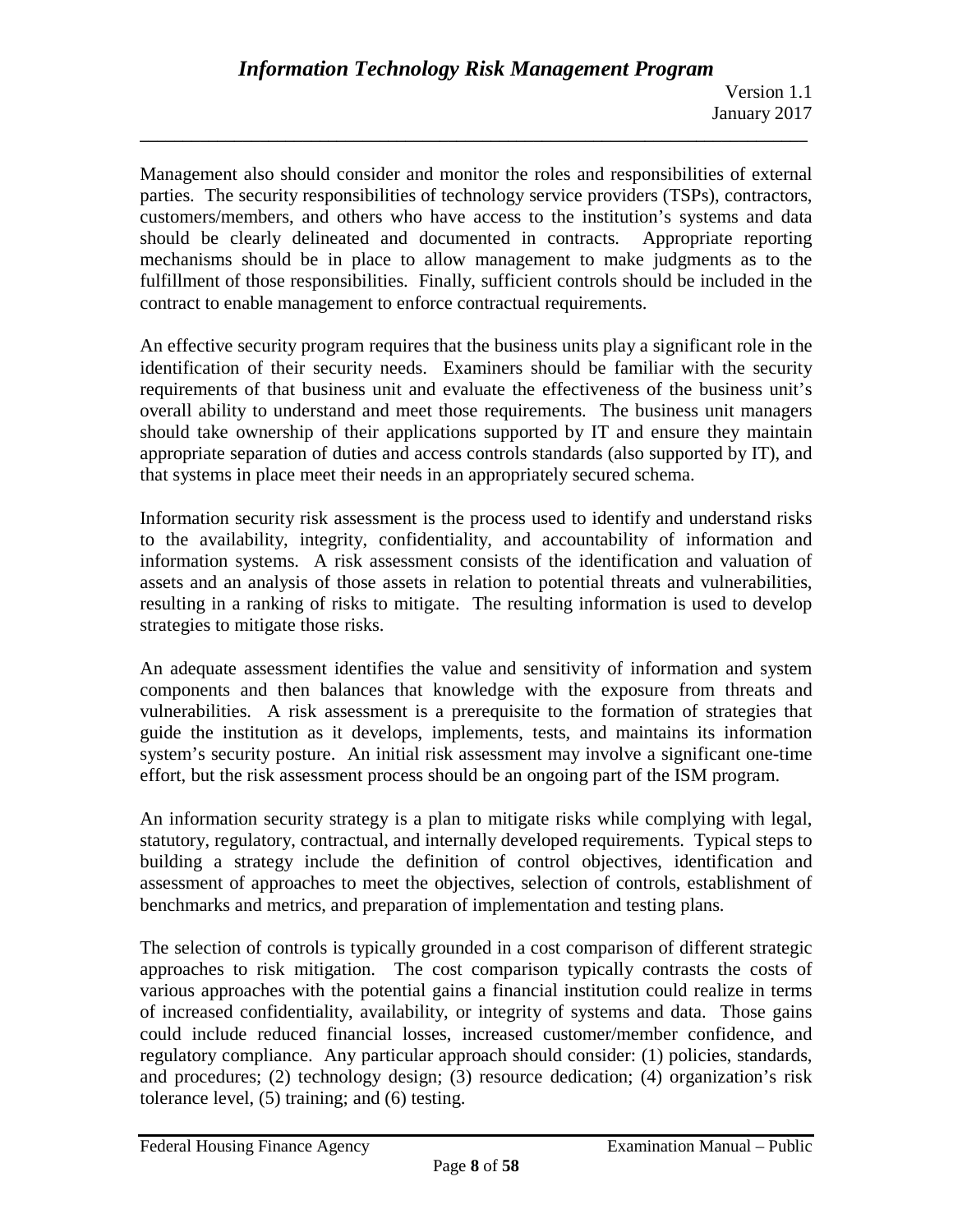Security requires the integration of people, processes, and technology. Each of the three components should be managed considering the capabilities and limitations of the other components. When the components are considered in total, they should provide for adequate overall risk mitigation.

**\_\_\_\_\_\_\_\_\_\_\_\_\_\_\_\_\_\_\_\_\_\_\_\_\_\_\_\_\_\_\_\_\_\_\_\_\_\_\_\_\_\_\_\_\_\_\_\_\_\_\_\_\_\_\_\_\_\_\_\_\_\_\_\_\_\_\_\_\_\_\_\_\_\_\_\_\_\_**

Security strategies include prevention, detection, and response, and all three are needed for a comprehensive and robust security framework. Typically, security strategies focus most resources on prevention. Prevention is intended to reduce the likelihood of harm. Detection identifies a security breach and the response is designed to limit damage once a security breach has occurred. Weaknesses or limitations in prevention may be offset by strengths in detection and response.

Security strategies should establish information security control limitations on access and limitations on the ability to perform unauthorized actions. Those limitations derive from concepts known as security domains, least permissions, and least privileges.

The creation of security domains involves designing a network so that users and network resources are grouped in a logical or physical manner, and control sets are established to mitigate the risks relevant to each individual domain. At the network level, connectivity between network areas may be disabled or tightly controlled through perimeters. Tools could include firewalls, virtual local area networks, router access control lists, and directories. The tools allow for restrictions on access and authorizations at the network and application layers.

The concepts of least permissions and least privileges are used to provide functionality while limiting potentially harmful actions. They generally involve restricting authorizations at the network, server, and client level to as-needed only. For example, a user could be allowed access to only certain network resources, program functions or file areas and not allowed access to others. A program could be allowed access to some of a computer's or network's resources and disallowed access to others. Authorization for users most often is managed by assigning a user to a group or role and granting permissions to the group or role.

Security monitoring focuses on the activities and condition of network traffic and network hosts. Activity monitoring is primarily performed to assess policy compliance, identify non-compliance with the institution's policies, and identify intrusions and support an effective intrusion response. Because activity monitoring is typically an operational procedure performed over time, monitoring is capable of providing continual assurance.

Monitoring of conditions is typically performed in periodic testing. The assurance provided through testing can relate to the absence of an intrusion, compliance with authorized configurations, and overall resistance to intrusions. Testing does not provide continual assurance, but relates to the point in time of the test. Thus, testing needs to be conducted periodically.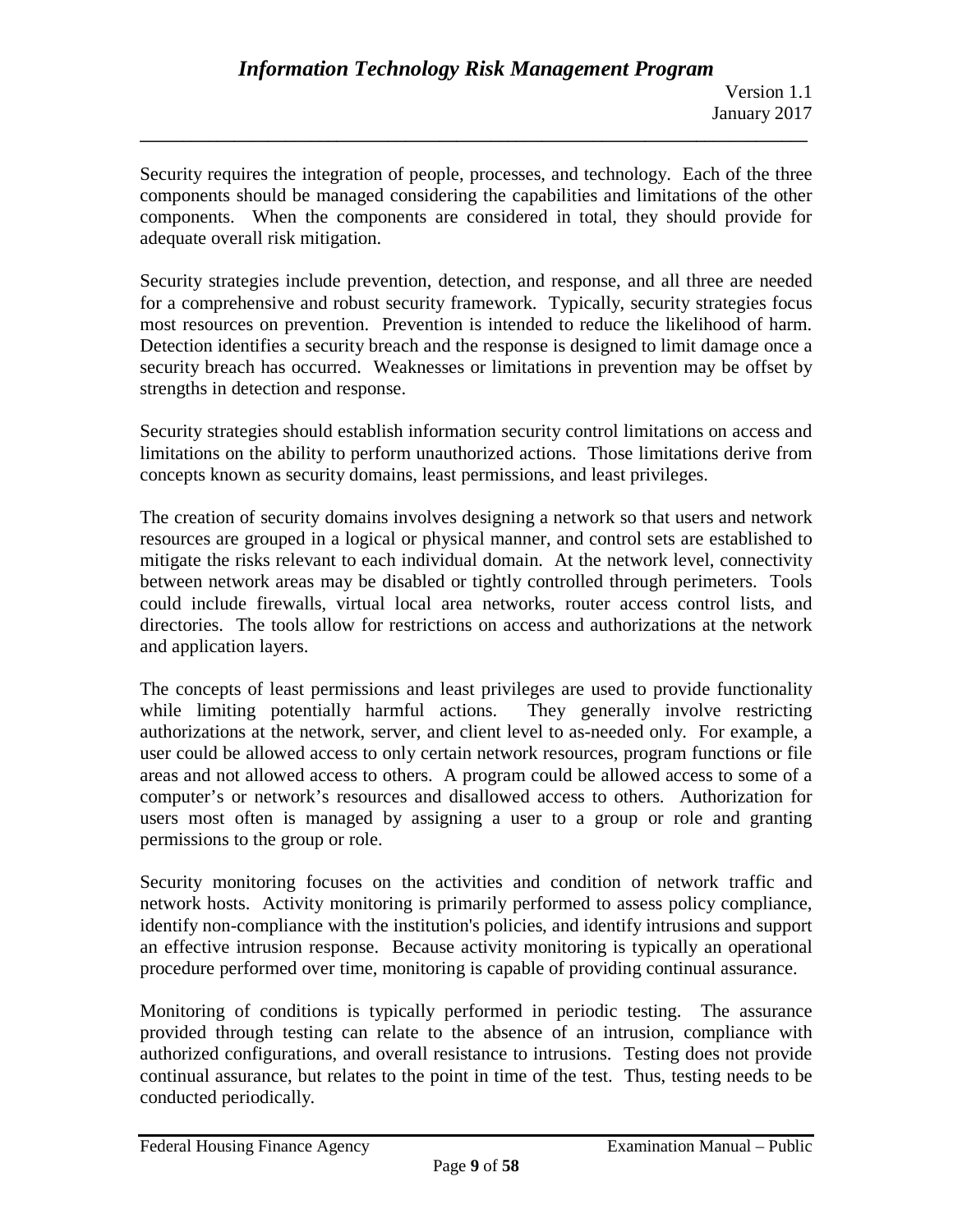Risk drives the degree of monitoring. In general, risk increases with system accessibility and the sensitivity of data and processes. For example, a high-risk system is one that is remotely accessible and allows direct access to funds, fund transfer mechanisms, or sensitive borrower/customer/member data. Information-only websites that are not connected to any internal system or transaction-capable service are lower-risk systems. Information systems that exhibit high risks should be subject to more rigorous monitoring than low-risk systems.

**\_\_\_\_\_\_\_\_\_\_\_\_\_\_\_\_\_\_\_\_\_\_\_\_\_\_\_\_\_\_\_\_\_\_\_\_\_\_\_\_\_\_\_\_\_\_\_\_\_\_\_\_\_\_\_\_\_\_\_\_\_\_\_\_\_\_\_\_\_\_\_\_\_\_\_\_\_\_**

An institution's security monitoring should, commensurate with the risk, be able to identify control failures before a security incident occurs, detect an intrusion or other security incident in sufficient time to enable an effective and timely response, and support post-event forensics activities.

## *IT Development, Acquisition, and Maintenance*

Development, acquisition, and maintenance are an organization's ability to identify, acquire, install, and maintain appropriate information technology systems. The process includes the internal development of software applications or systems and the purchase of hardware, software, or services from third parties.

An institution's ability to manage development, acquisition, and maintenance projects successfully is dependent on clearly defined expectations, satisfactory project management processes, realistic budgets, effective communications, and adequate oversight by the board and executive management. Ineffectively managed projects often result in late deliveries, cost-overruns, or poor quality applications and may expose the organization to data loss, reputation risk, and inability to meet business goals.

For development projects, an organization needs to have established standards that address the risks posed by developing technology solutions to business needs. These standards should address project management, system control, quality assurance, change management, and end-user-computing (EUC) applications (e.g., internally developed spreadsheets).

Institutions may use various methods to manage development projects. The systems development life cycle (SDLC) provides a systematic way to control the numerous tasks associated with development projects. Both large and small projects should be well defined in time, money, and effect to the institution while processes for smaller projects that present less risk may be less formalized.

Each large project should have a well-documented cost-benefit analysis and budgetary controls to help meet desired goals in an acceptable manner. In addition, the institutions must have clearly identified project management methodologies that are commensurate with a project's characteristics and risks. Project management methodologies should include: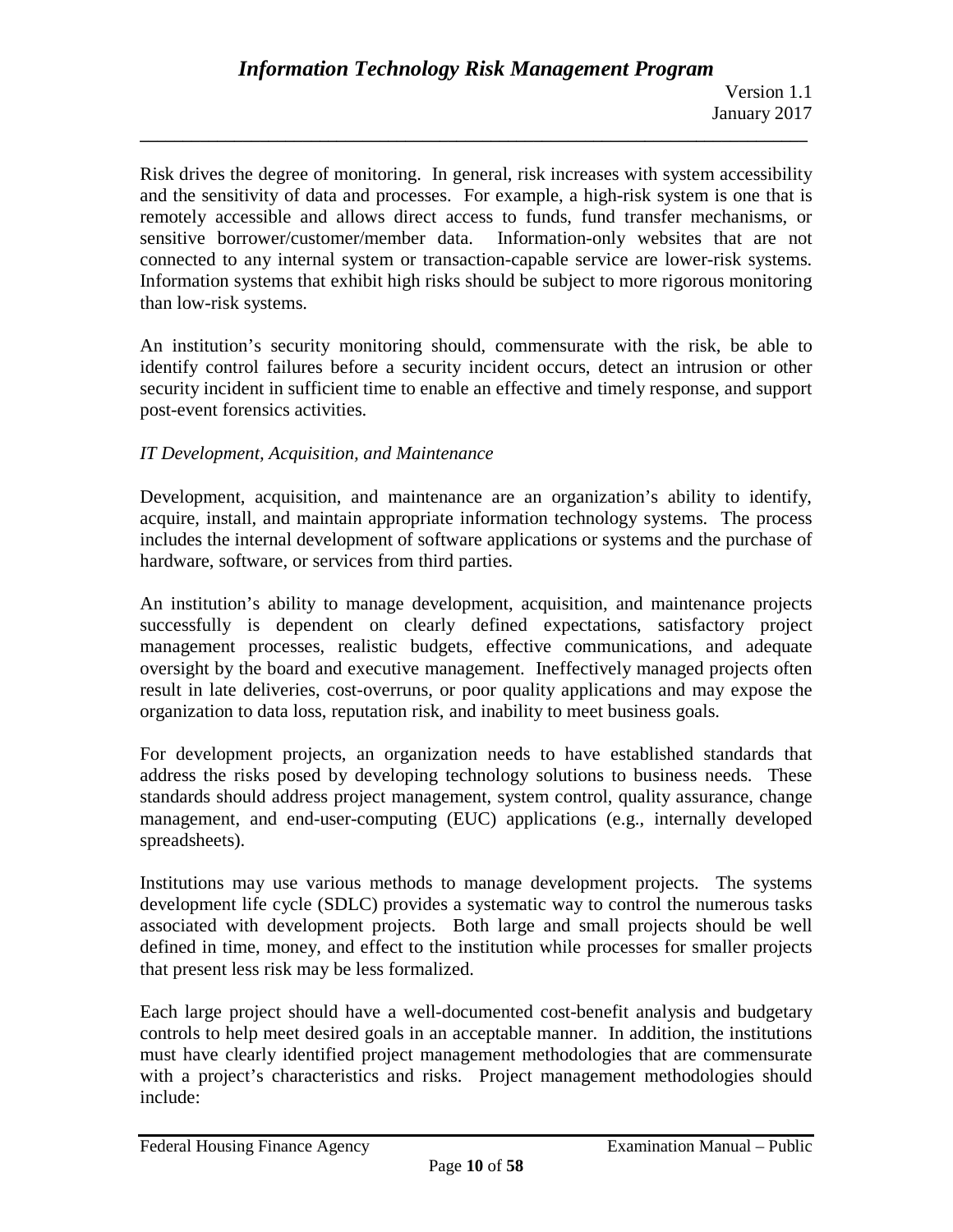- 1) Management sponsorship and commitment;
- 2) Project plans;
- 3) Definitions of project requirements and expectations;
- 4) Project management standards and procedures;
- 5) Quality assurance and risk management standards and procedures;
- 6) Definitions of project roles and responsibilities;
- 7) Approval authorities and procedures;
- 8) Involvement by all affected parties;
- 9) Project communication techniques; and
- 10) Validation of project execution

Smaller projects should at least be itemized in a centralized list and tracked to ensure that controls are effective. A board or board-designated committee should periodically review the status of all significant projects as well as keep abreast of smaller projects via the centralized list. Proper documentation should be available to support significant deviations from approved procedures, goals, time-frames, or major changes.

The size and complexity of a project dictates the required number and qualifications of project personnel. Duties may overlap for lower-risk projects; however, all projects should include appropriate segregation of duties or other compensating controls.

System control standards should include items such as an application's functional, security, and automated control features. Quality assurance standards should address issues such as the validation of project assumptions, adherence to project standards, and testing of a system's performance.

Change management broadly encompasses change control, patch management, and conversions. This also includes the policies, procedures, and processes for implementing change. "Scope creep" is a common problem associated with software development projects. It occurs when developers receive requests to add or modify a program's features while the program is being developed. Although the addition or modification of functional, security, or control features may be appropriate, uncontrolled changes disrupt the development process. Establishing change approval procedures and cut-off dates (after which requested changes are deferred to subsequent versions) assists organizations in managing change during the development process.

Development standards should also include procedures for managing EUCs such as internally developed spreadsheets and database reports. Institutions often rely on the spreadsheets and reports to make important budgeting and asset/liability decisions, but fail to implement adequate testing, documentation, controls and change-control procedures. Management's reliance on the spreadsheets and reports and other considerations such as the EUCs' impact on financial reporting should dictate the formality of their development procedures, change controls, and backup techniques.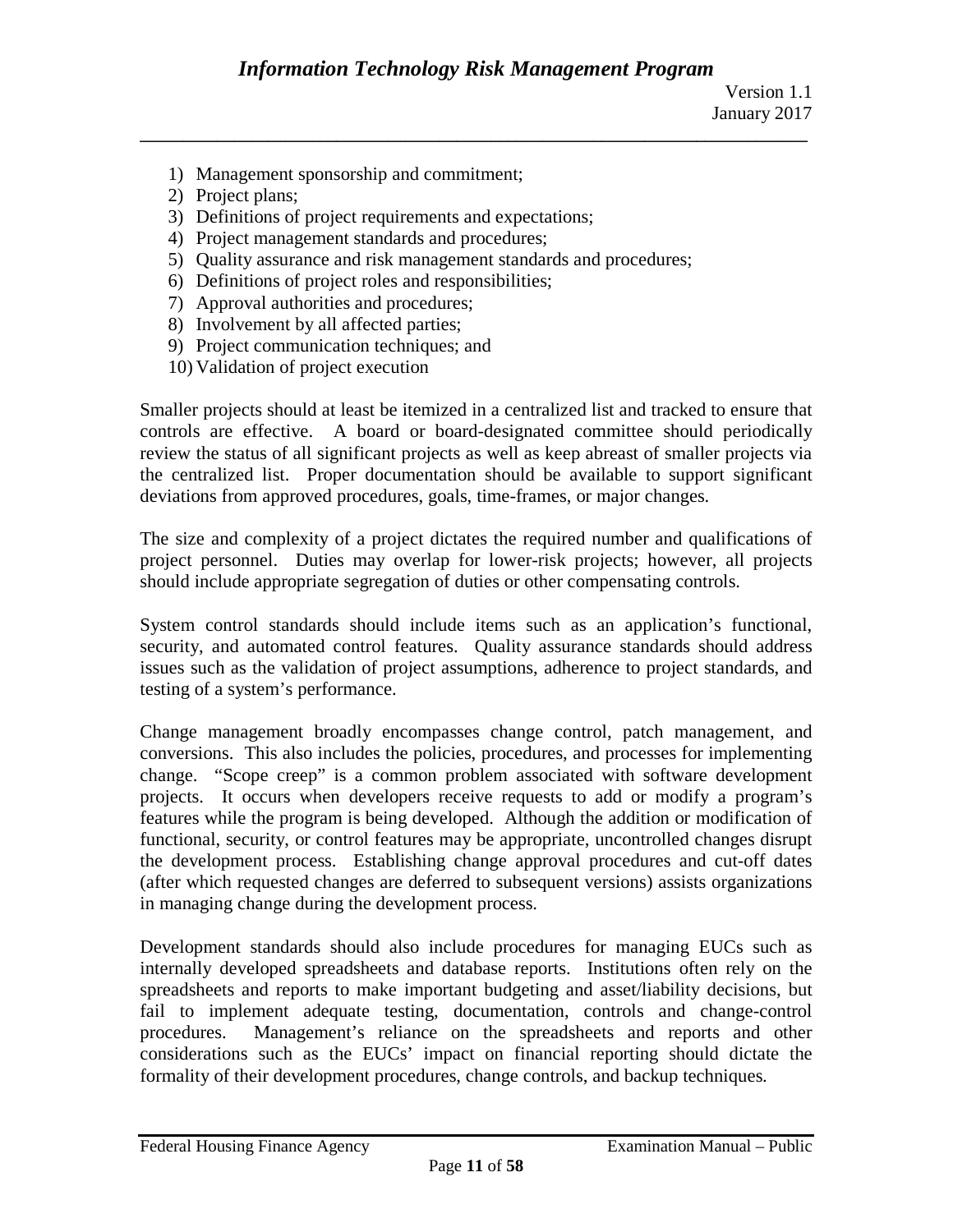Acquisition projects are similar to development projects because management approves project requests; defines functional, security, and system requirements; and appropriately tests and implements products. Organizations often employ structured acquisition methodologies similar to the SDLC when acquiring significant hardware and software products. However, the SDLC design and development phases are replaced with a bid solicitation process that involves developing detailed lists of functional, security, and system requirements and distributing them to third parties.

**\_\_\_\_\_\_\_\_\_\_\_\_\_\_\_\_\_\_\_\_\_\_\_\_\_\_\_\_\_\_\_\_\_\_\_\_\_\_\_\_\_\_\_\_\_\_\_\_\_\_\_\_\_\_\_\_\_\_\_\_\_\_\_\_\_\_\_\_\_\_\_\_\_\_\_\_\_\_**

In addition to developing and distributing detailed lists of functional, security, and system requirements, the institutions should establish vendor selection criteria and review potential vendors' financial strength, support levels, security controls, and other essential matters, prior to obtaining products or services. Additionally, management should review contracts and licensing agreements to ensure the rights and responsibilities of each party are clear. Primary risks include inadequately defining requirements, ineffectively assessing vendors, and insufficiently reviewing contracts and agreements.

Contract and licensing issues may arise due to the complexity of contractual requirements. An institution's legal counsel should confirm that performance guarantees, source code accessibility, intellectual property considerations, potential conflicts of interest, and software/data security issues are appropriately addressed before management signs contracts.

Maintenance activities include the routine servicing and periodic modification of hardware, software, and related documentation. Hardware modifications are periodically required to replace outdated or malfunctioning equipment or to enhance performance or storage capacities. Software modifications are required to address user requirements, rectify software problems, correct security vulnerabilities, or implement new technologies. Documentation maintenance is necessary to maintain current and accurate technology-related records, standards, and procedures.

Failure to implement appropriate change controls can result in operational disruptions or degrade a system's performance or security. Change controls (sometimes referred to as configuration management) involve establishing baseline versions of products, services, or procedures and ensuring all changes are approved, documented, and disseminated. Change controls should address all aspects of the institution's technology environment including software programs, hardware and software configurations, operational standards and procedures, and project management activities.

Change controls can be applied universally to all systems and environments or stratified to particular systems, business lines, and support areas. Stratified procedures are often necessary to address the distinct control requirements of mainframe, network, and client/server environments; operating and application programs; and development and acquisition projects.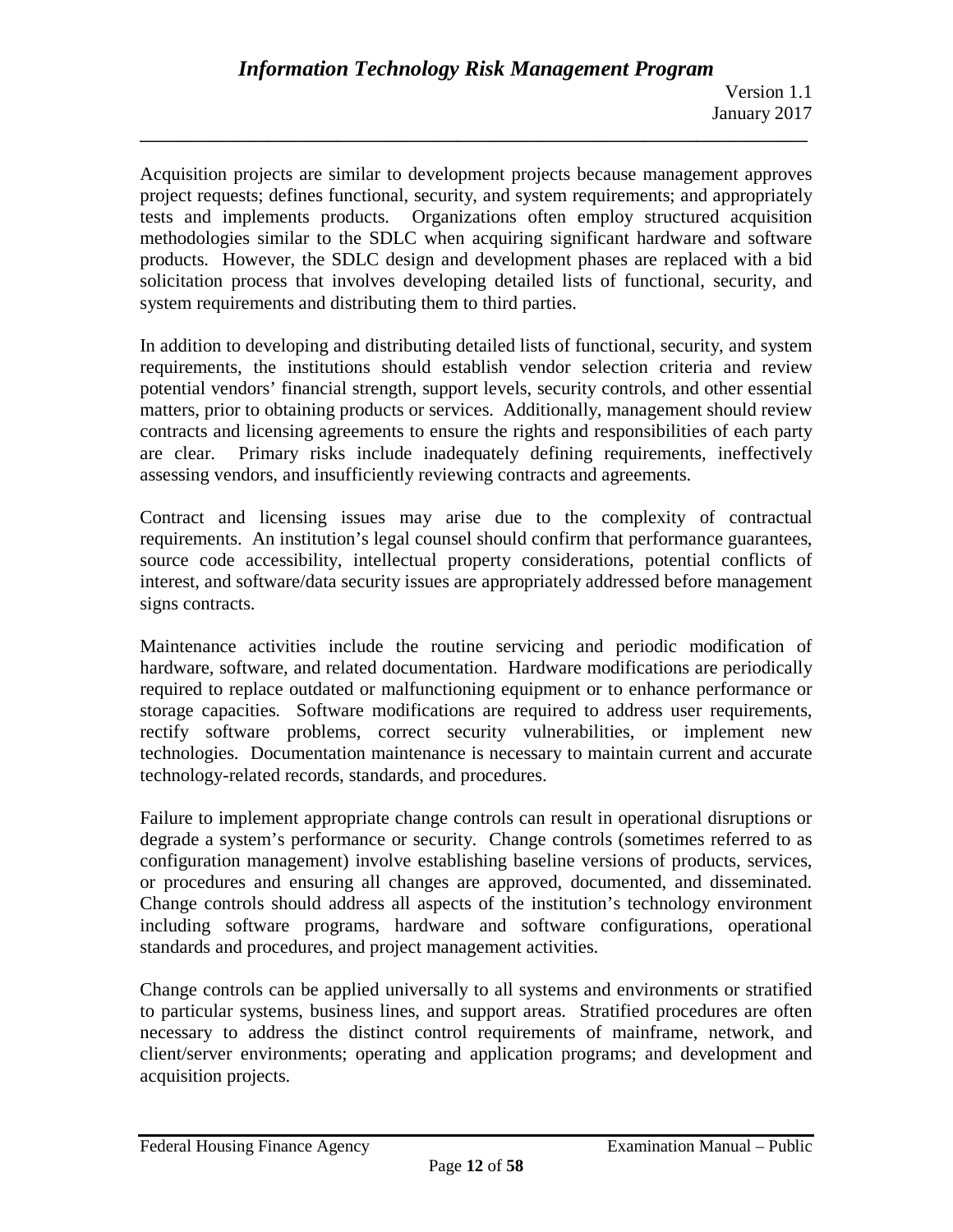Management should establish detailed change control standards and procedures to ensure technology related modifications are appropriately authorized, tested, documented, implemented, and disseminated. The characteristics and risks of a system, activity, or change should dictate the formality of the change controls. Quality assurance, security, audit, network, and end-user personnel should be appropriately involved in the change process.

**\_\_\_\_\_\_\_\_\_\_\_\_\_\_\_\_\_\_\_\_\_\_\_\_\_\_\_\_\_\_\_\_\_\_\_\_\_\_\_\_\_\_\_\_\_\_\_\_\_\_\_\_\_\_\_\_\_\_\_\_\_\_\_\_\_\_\_\_\_\_\_\_\_\_\_\_\_\_**

#### *Outsourcing*

The institutions rely on external or third-party TSPs for a variety of services. TSPs can sometimes provide low-cost processing and other IT-related services that are more adaptive to the institution than internally provided services. Generally, the term "outsourcing" is used to describe these types of arrangements.

Outsourcing does not reduce the fundamental risks associated with information technology nor does it eliminate the institution's responsibilities for controlling risk. Risks such as loss of funds, loss of competitive advantage, damaged reputation, improper disclosure of information, and adverse regulatory action remain. When the functions are performed by an organization outside the institution, the risks may be realized in a different manner than if the functions were inside the institution, resulting in the need for controls designed to monitor such risks. The institution is ultimately responsible for the safeguarding of data and the integrity of information when using a third-party for information processing.

The institutions may outsource many areas of operations, including all or part of any service, process, or system operation. Examples of IT operations frequently outsourced by institutions include: the origination, processing, and settlement of payments and financial transactions; information processing related to account creation and maintenance; information and transaction processing activities that support critical functions, such as fiduciary and trading activities; payroll; security monitoring and testing; system development and maintenance; network operations; help desk operations; and call centers.

Management may choose to outsource operations for various reasons. These include:

- 1) Gaining operational or financial efficiencies;
- 2) Increasing management focus on core business functions;
- 3) Refocusing limited internal resources on core functions;
- 4) Obtaining specialized expertise;
- 5) Increasing availability of services;
- 6) Accelerating delivery of products or services through new delivery channels;
- 7) Increasing ability to acquire and support current technology and avoid obsolescence; and
- 8) Conserving capital for other business ventures.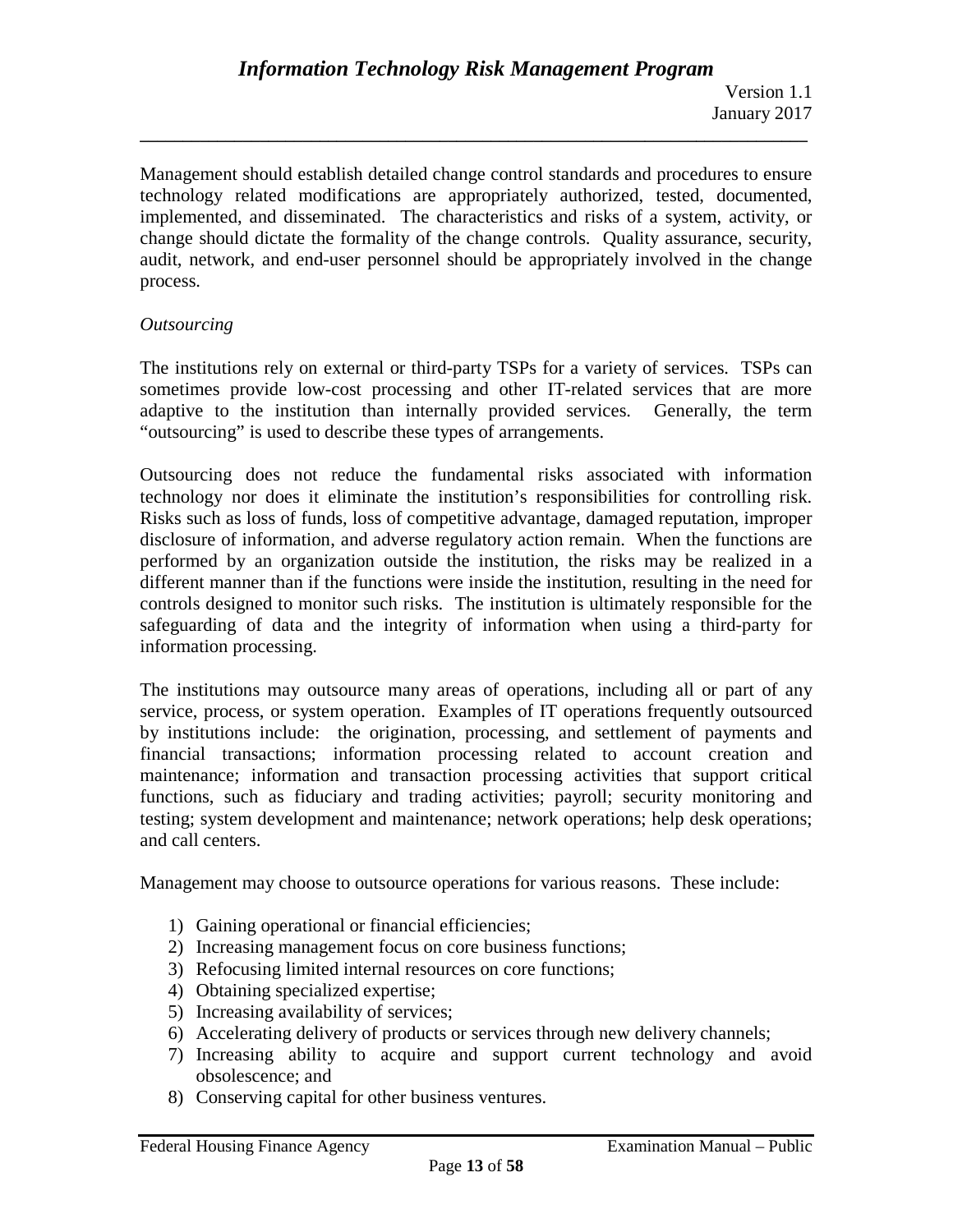Before considering the outsourcing of significant functions, an institution's board and senior management should establish and approve risk-based policies to govern the outsourcing process. The policies should recognize the risk to the institution from outsourcing relationships and should be appropriate to the size and complexity of the institution. In addition, the board and senior management should ensure such actions are consistent with their strategic plans and should evaluate proposals against well-developed acceptance criteria. The degree of oversight and review of outsourced activities will depend on the criticality of the service, process, or system to the institution's operation.

**\_\_\_\_\_\_\_\_\_\_\_\_\_\_\_\_\_\_\_\_\_\_\_\_\_\_\_\_\_\_\_\_\_\_\_\_\_\_\_\_\_\_\_\_\_\_\_\_\_\_\_\_\_\_\_\_\_\_\_\_\_\_\_\_\_\_\_\_\_\_\_\_\_\_\_\_\_\_**

The quantity of risk associated with an outsourced IT service is subject to the function outsourced, the service provider, and the technology used by the service provider. Management should consider the factors below in evaluating the quantity of risk at the inception of an outsourcing decision.

Risks pertaining to the function outsourced include:

- 1) Sensitivity of data accessed, protected, or controlled by the service provider;
- 2) Volume of transactions; and
- 3) Criticality to the institution's business.

Risks pertaining to the service providers include:

- 1) Strength of financial condition;
- 2) Turnover of management and employees;
- 3) Ability to maintain business continuity;
- 4) Ability to provide accurate, relevant, and timely applications;
- 5) Experience with the function outsourced;
- 6) Reliance on subcontractors;
- 7) Location, particularly if cross-border or foreign-based third-party service providers; and
- 8) Redundancy and reliability of communication lines.

Risks pertaining to the technology utilized include:

- 1) Reliability;
- 2) Security; and
- 3) Scalability to accommodate growth.

The institution should have a comprehensive outsourcing risk management process to govern the outsourced relationship(s). The process should include assessing the risk from outsourcing, creating requirements, selecting specific service providers, reviewing contracts, establishing service level agreements, and ongoing monitoring of service providers. Outsourced relationships should be subject to the same risk management,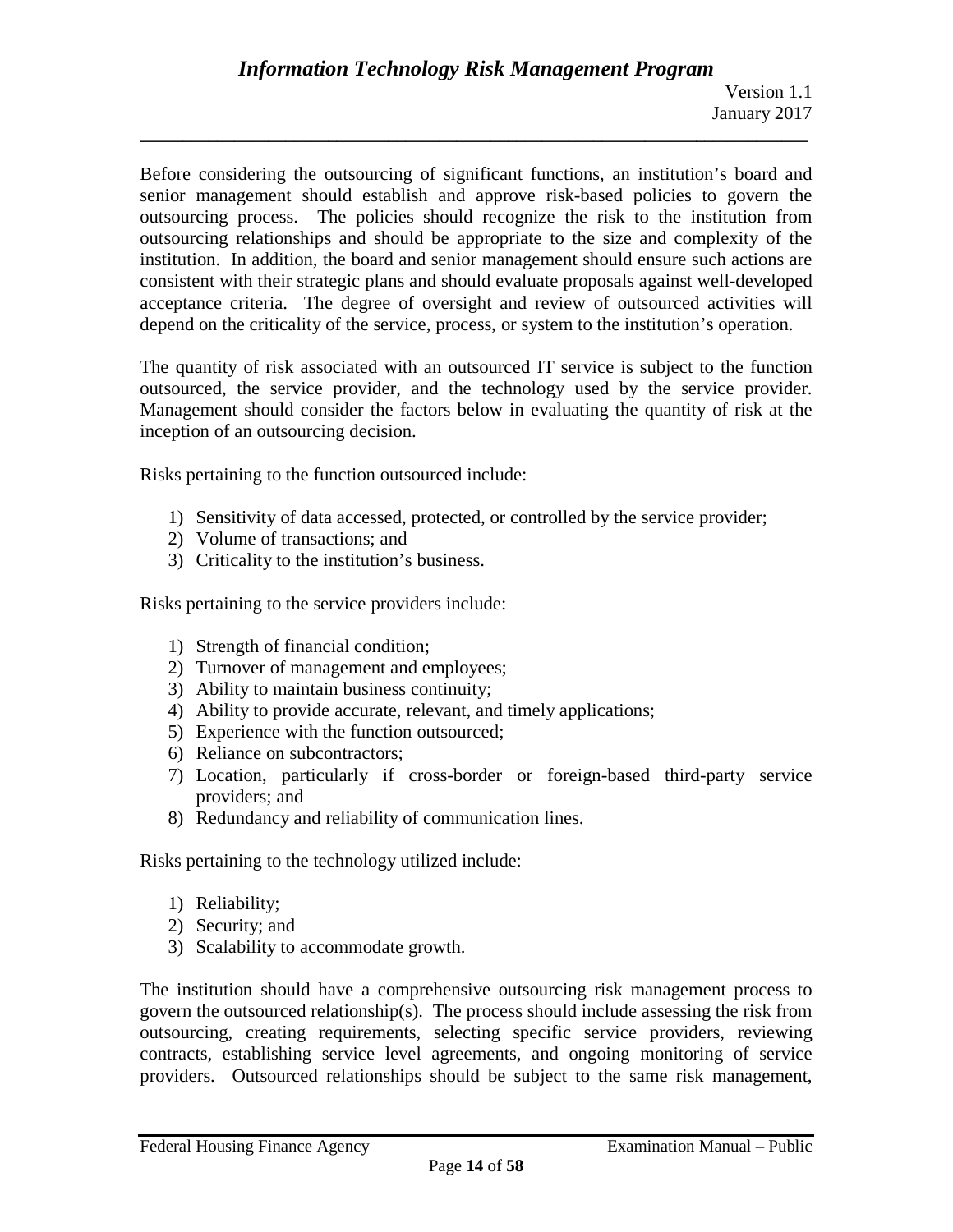security, privacy, business continuity, and other policies that would be expected if the institution were conducting the activities in-house.

**\_\_\_\_\_\_\_\_\_\_\_\_\_\_\_\_\_\_\_\_\_\_\_\_\_\_\_\_\_\_\_\_\_\_\_\_\_\_\_\_\_\_\_\_\_\_\_\_\_\_\_\_\_\_\_\_\_\_\_\_\_\_\_\_\_\_\_\_\_\_\_\_\_\_\_\_\_\_**

## *Information Technology Audit (Internal and External)*

A well-planned, properly structured audit program is essential to evaluate risk management practices, internal control systems, and compliance with corporate policies concerning risks at institutions of every size and complexity (see the Internal and External Audit examination module for more details). The IT audit program should address IT risk exposures throughout the institution, including the areas of IT management and strategic planning, data center operations, client/server architecture, local and wide-area networks, telecommunications, physical and information security, systems development, and business continuity planning. IT audit should also focus on how management determines the risk exposure from its operations and controls or mitigates that risk. An effective IT audit program should:

- 1) Identify areas of greatest IT risk exposure to the institution in order to focus audit resources;
- 2) Promote the confidentiality, integrity, and availability of information systems;
- 3) Determine the effectiveness of management's planning and oversight of IT activities;
- 4) Evaluate the adequacy of operating processes and internal controls;
- 5) Determine the adequacy of enterprise-wide compliance efforts related to IT policies and internal control procedures; and
- 6) Require appropriate corrective action to address deficient internal controls and follow up to ensure management promptly and effectively implements the required actions.

The examiner is responsible for evaluating the effectiveness of the IT audit function in meeting these objectives. The examiner should also consider the institution's ability to promptly detect and report significant risks to the board and senior management. Examiners should take into account the complexity and overall risk profile when performing this and other evaluations. Examiners should consider the following issues when evaluating the IT audit function:

- 1) Independence of the audit function and its reporting relationship to the board of directors or its audit committee;
- 2) Identification of the IT audit universe, risk assessment, scope, and frequency of IT audits;
- 3) Knowledge, skills, and experience of the IT audit staff;
- 4) Processes in place to ensure timely tracking and resolution of reported weaknesses; and
- 5) Documentation of IT audits, including workpapers, audit reports, and follow-up.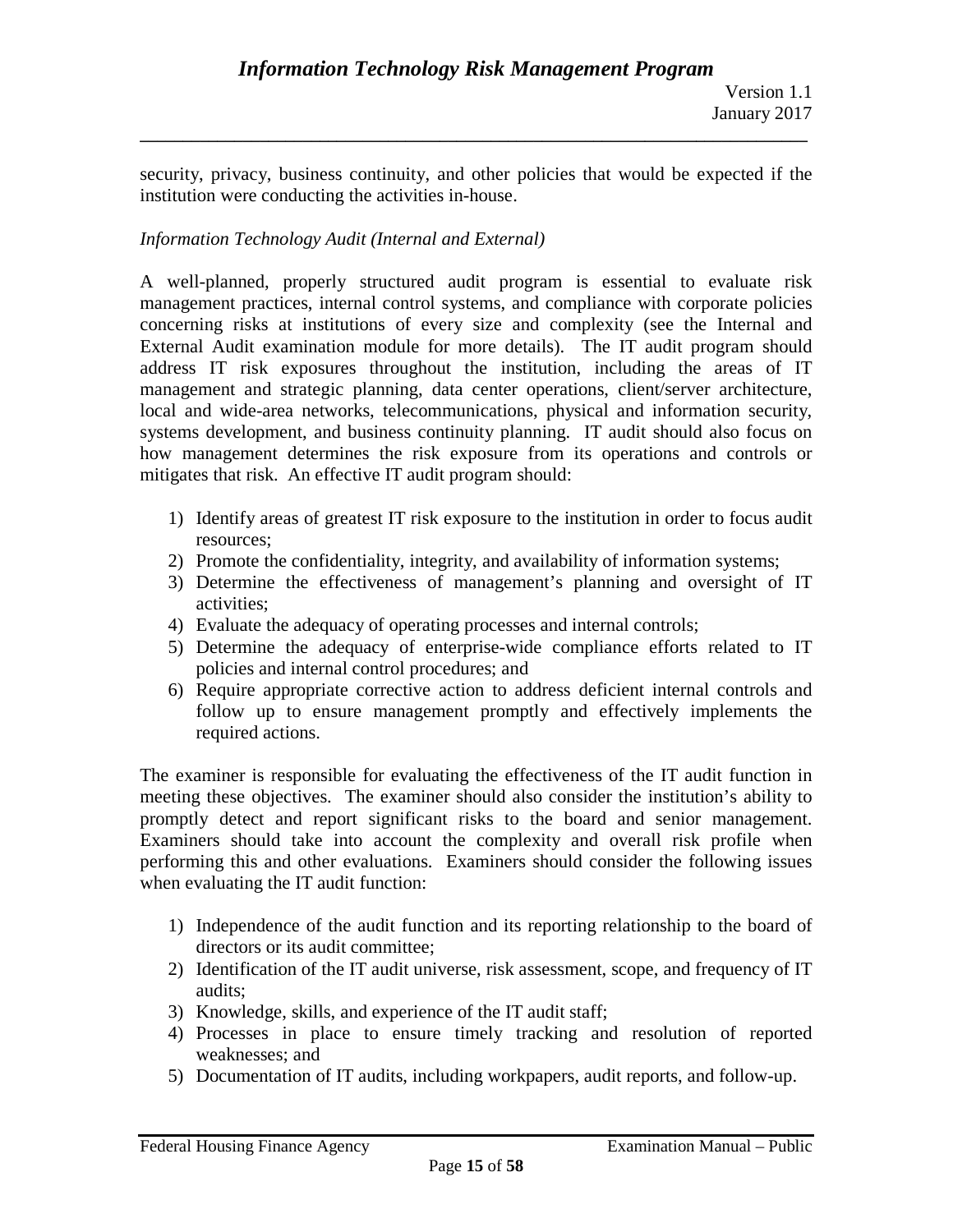It is important to note that the Sarbanes-Oxley Act of 2002 (SARBOX) requirements for control self-assessments are not audits since the self-assessments are usually performed by the business lines and, thus, are not independent. Internal and external audit should not rely on these self-assessments or substitute them for independent audit work but can utilize them to gain an understanding of the controls in a functional area.

**\_\_\_\_\_\_\_\_\_\_\_\_\_\_\_\_\_\_\_\_\_\_\_\_\_\_\_\_\_\_\_\_\_\_\_\_\_\_\_\_\_\_\_\_\_\_\_\_\_\_\_\_\_\_\_\_\_\_\_\_\_\_\_\_\_\_\_\_\_\_\_\_\_\_\_\_\_\_**

TSPs that process work for several institutions often are subject to separate audits by internal auditors from each of the serviced institutions. These audits may duplicate each other, creating a hardship on the provider's management and resources. The TSP can reduce that burden by arranging for its own third-party audit to determine the status and reliability of internal controls.

A third-party audit, in this context, is an audit of a TSP performed by independent auditors who are not employees of either the TSP or the serviced institution(s). The TSP, its auditors, or its serviced institutions may engage the third-party auditor. The regulated institution's auditors may use this third-party review to determine the scope of any additional audit coverage they require to evaluate the system and controls at the TSP. Examiners can also use the third-party review to help scope their activities.

Institutions are required to effectively manage their relationships with key TSPs. Institution management meets this requirement related to audit controls by:

- 1) Directly auditing the TSP's operations and controls;
- 2) Employing the services of external auditors to evaluate the TSP's operations and controls; or
- 3) Receiving and reviewing sufficiently detailed independent audit reports from the TSP.

If an institution uses independent audits to complement its own coverage, it should ensure that the independent auditor was qualified to perform the review, that the scope satisfies their own audit objectives, and that any significant reported deficiencies are corrected. The examiner and the institution must understand the nature and scope of the engagement and the level of assurance accruing from the accounting firm's work product.

Since 1992, Statement on Auditing Standards (SAS) no. 70, Service Organizations, has been the source of the requirements and guidance for auditors reporting on controls at service organizations (also known as TSPs) and for auditors auditing the financial statements of entities that use service organizations to accomplish tasks that may affect their financial statements. SAS no. 70 has been divided and replaced by two new standards. One is a Statement on Standards for Attestation Engagements (SSAE), also known as an attestation standard; the other is a SAS (an auditing standard). The requirement for reporting on controls at service organizations has been placed in SSAE no. 16, Reporting on Controls at a Service Organization. The requirements for auditing the financial statements of entities that use service organizations remain in the auditing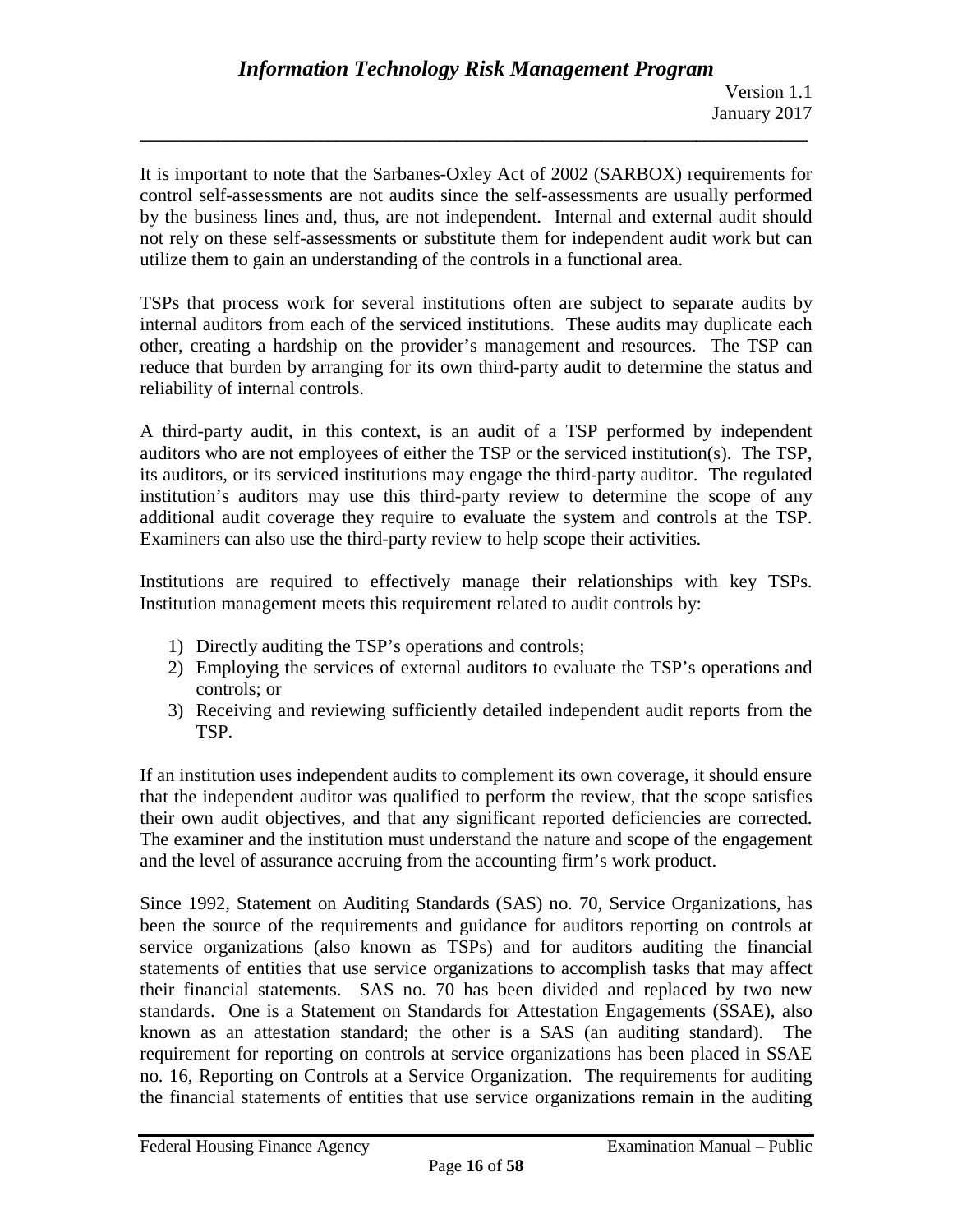standards in a new SAS, Audit Considerations Relating to an Entity Using a Service Organization.

**\_\_\_\_\_\_\_\_\_\_\_\_\_\_\_\_\_\_\_\_\_\_\_\_\_\_\_\_\_\_\_\_\_\_\_\_\_\_\_\_\_\_\_\_\_\_\_\_\_\_\_\_\_\_\_\_\_\_\_\_\_\_\_\_\_\_\_\_\_\_\_\_\_\_\_\_\_\_**

SSAE no. 16 enables a TSP auditor to issue two types of reports. In a type 1 report, the TSP auditor expresses an opinion on whether the service organization's description of controls is fairly presented (that is, whether it describes what actually exists) and whether the controls included in the description are suitability designed. Controls that are suitably designed are able to achieve the related control objectives if they operate effectively. In a type 2 report, the TSP auditor's report contains the same opinions as those in a type 1 report but also includes an opinion on whether the controls were operating effectively. Controls that operate effectively achieve the control objectives they were intended to achieve. A type 2 report also includes a description of the TSP auditor's tests of operating effectiveness and the results of those tests.

In the past, many auditors used SAS no. 70 to report on controls at a TSP that are unrelated to internal control over financial reporting, for example, controls over the privacy of borrowers'/customers'/members' information. However, SAS no. 70 is not applicable to audits of controls over subject matter other than financial reporting, and neither is SSAE no. 16.

There is increasing demand for reports on controls over subject matter other than financial reporting. For example, many institutions are required by law or regulation to maintain the privacy of the information they collect from customers/members, including the privacy of that information when it is at a TSP. To address these requirements, management of the institutions may ask the TSP for an auditor's report on the effectiveness of its controls over the privacy of information it processes.

If an auditor is engaged to issue a report on controls over subject matter other than financial reporting, such an engagement should be performed under AT section 101, Attest Engagements, of the attestation standards, but not under SSAE no. 16 (nor under SAS no. 70). $^2$  $^2$ 

## *Management Information Systems*

A Management Information System (MIS) is a process that provides the information necessary to effectively manage an institution. Accurate and timely MIS reports are an essential component of prudent and reasonable business decisions. Many levels of management view and use MIS, which should support the institution's longer-term, strategic goals and objectives. All business units deploy and use MIS, frequently in the form of EUCs.

<span id="page-16-0"></span> $2^2$  Source: American Institute of CPAs (AICPA) web site, Service Organization Control Reports (formerly SAS 70 reports).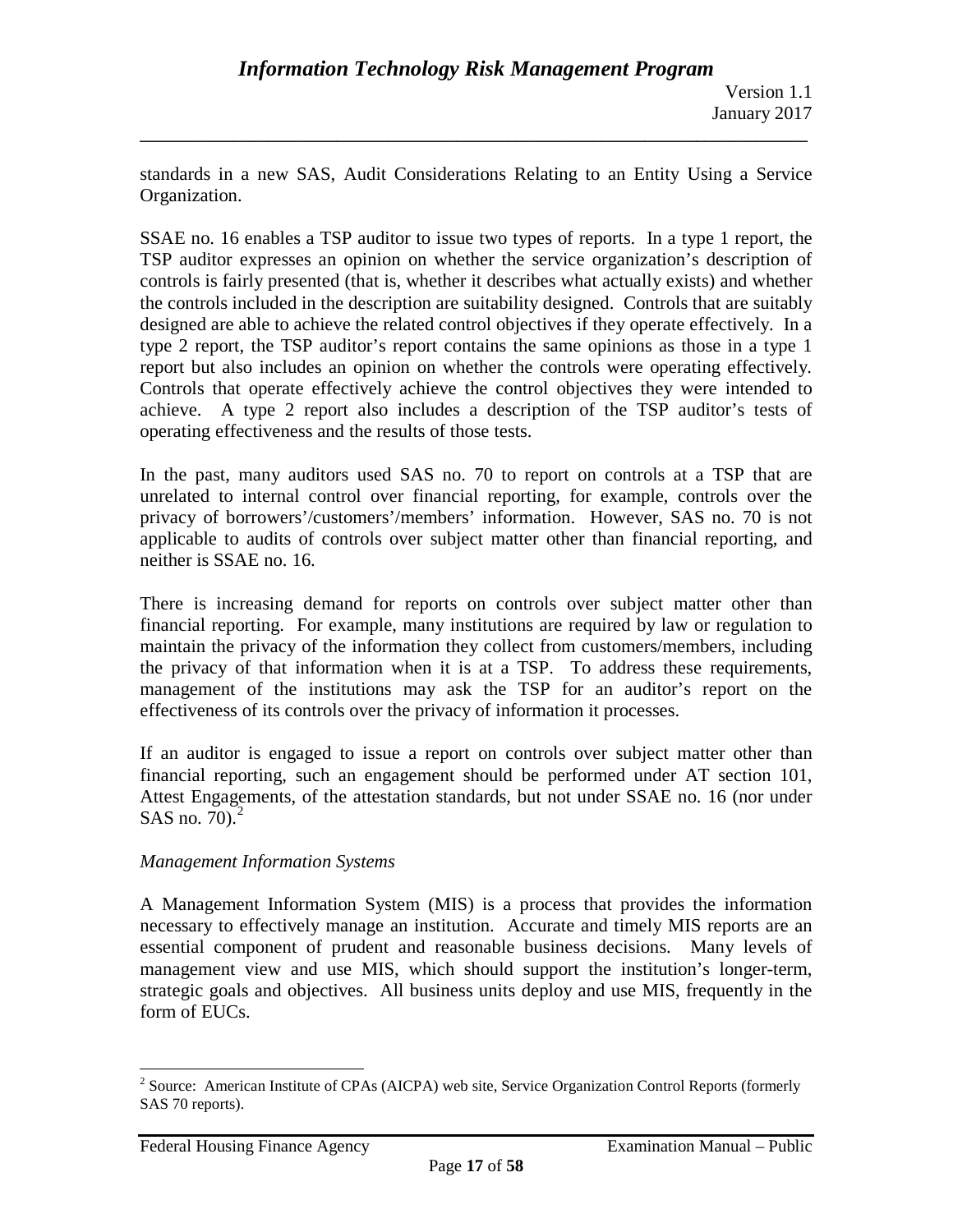Examiners should evaluate the effectiveness of the MIS. Examiners assigned to IT, should evaluate the effectiveness of MIS as it relates to the IT operations. Examiners should be familiar with end-user-computing (EUC) applications. EUCs are small applications, sometimes spreadsheets, which business units use to make informed business decisions. Information derived from EUCs is part of an institution's MIS.

**\_\_\_\_\_\_\_\_\_\_\_\_\_\_\_\_\_\_\_\_\_\_\_\_\_\_\_\_\_\_\_\_\_\_\_\_\_\_\_\_\_\_\_\_\_\_\_\_\_\_\_\_\_\_\_\_\_\_\_\_\_\_\_\_\_\_\_\_\_\_\_\_\_\_\_\_\_\_**

IT management typically sets departmental policies, procedures, and controls to govern various MIS areas. Common areas affecting MIS where an institution typically needs separate policies include database management, infrastructure standards, security, and processing scheduling. Examiners should evaluate the adequacy of operations managers in addressing the institution's departmental MIS policy needs.

Management should design MIS to:

- 1) Facilitate the assessment and management of risks within the institution;
- 2) Provide management with an adequate decision support system by providing information that is timely, accurate, consistent, complete, and relevant;
- 3) Deliver complex material throughout the institution;
- 4) Support the institution's strategic goals and objectives;
- 5) Provide an objective system for recording and aggregating information;
- 6) Reduce expenses related to labor-intensive manual activities; and
- 7) Enhance communication with employees and customers/members.

MIS supplies decision makers with facts, supports and enhances the overall decisionmaking process, and enhances job performance throughout the institution. At the most senior levels, MIS provides the data and information to help the board and management make strategic decisions. At other levels, MIS allows management to monitor activities and distribute information to other employees, customers/members, and management.

Because report generation systems can rely on manual data entry or extract data from many different financial and transaction systems, management should establish appropriate control procedures to ensure information is correct and relevant. Since MIS can originate from multiple equipment platforms and systems, the controls should ensure all information systems have sufficient and appropriate controls to maintain the integrity of the information and the processing environment.

To function effectively, as a feedback tool for management and staff, MIS should be useable. The five elements of information technology processing activities that create useable MIS are:

*1) Timeliness* – To facilitate prompt decision-making, an institution's MIS should be capable of providing and distributing current information to appropriate users. Developers should design IT systems to expedite the availability of reports. The system should support timely data collection and prompt editing and correction.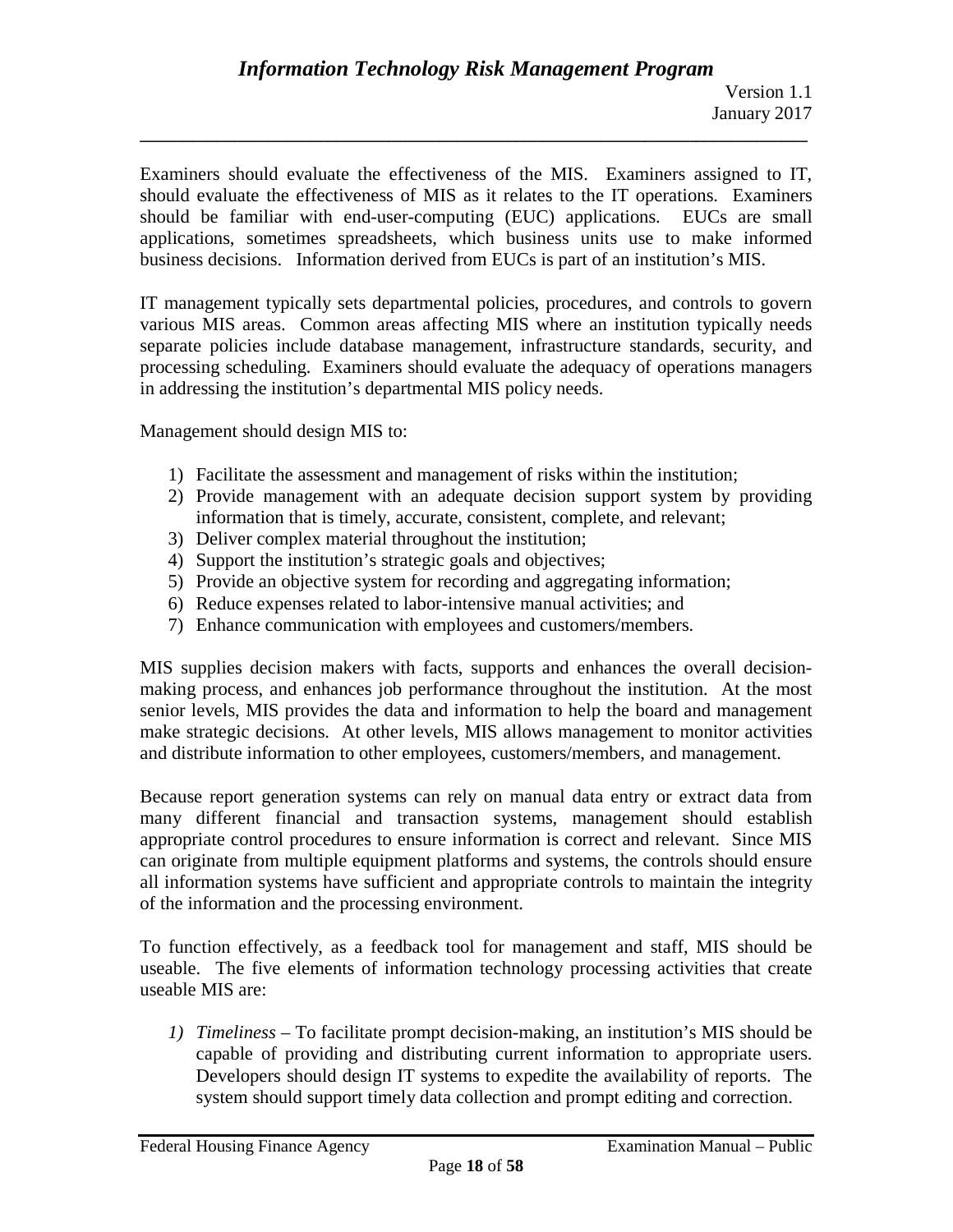*2) Accuracy* –All information should receive appropriate editing, balancing, and internal control checks to ensure accuracy.

**\_\_\_\_\_\_\_\_\_\_\_\_\_\_\_\_\_\_\_\_\_\_\_\_\_\_\_\_\_\_\_\_\_\_\_\_\_\_\_\_\_\_\_\_\_\_\_\_\_\_\_\_\_\_\_\_\_\_\_\_\_\_\_\_\_\_\_\_\_\_\_\_\_\_\_\_\_\_**

- *3) Consistency* To be reliable, data should be processed and compiled consistently and uniformly. Variations in data collection and reporting methods can distort information and trend analysis.
- *4) Completeness* Decision makers need complete information in a summarized form. Management should design reports to eliminate clutter and voluminous detail to avoid information overload.
- *5) Relevance* Information that is inappropriate, unnecessary, or too detailed for effective decision-making has no value. MIS should be relevant to support its use to management. The relevance and level of detail provided through MIS directly correlates to what the board, executive management, departmental or area midlevel managers, and employees need to perform their jobs.

Sound fundamental principles for MIS review include proper internal controls, operating procedures, safeguards, and audit coverage. When reviewing MIS examiners should consider change controls, documentation and communication of procedures, controls over the underlying data, and audit's coverage of MIS and data management.

## *Electronic Banking*

Electronic banking (E-Banking) is defined as the automated delivery of banking products and services directly to customers through electronic, interactive communication channels. E-Banking includes the systems that enable financial institution customers, individuals or businesses, to access accounts, transact business, or obtain information on financial products and services through a public or private network, including the internet. The primary access to the products and services are obtained through informational and transactional websites.

*Informational websites* provide members access to general information about the financial institution and its products or services. Specific risks to be considered are as follows:

- 1) Potential liability and violations for inaccurate or incomplete information about products, services, and advance pricing presented on the website;
- 2) Potential access to confidential financial institution or member information if the website server is not properly isolated from the financial institution's internal network;
- 3) Potential liability for spreading viruses and other malicious code to computers communicating with the institution's website; and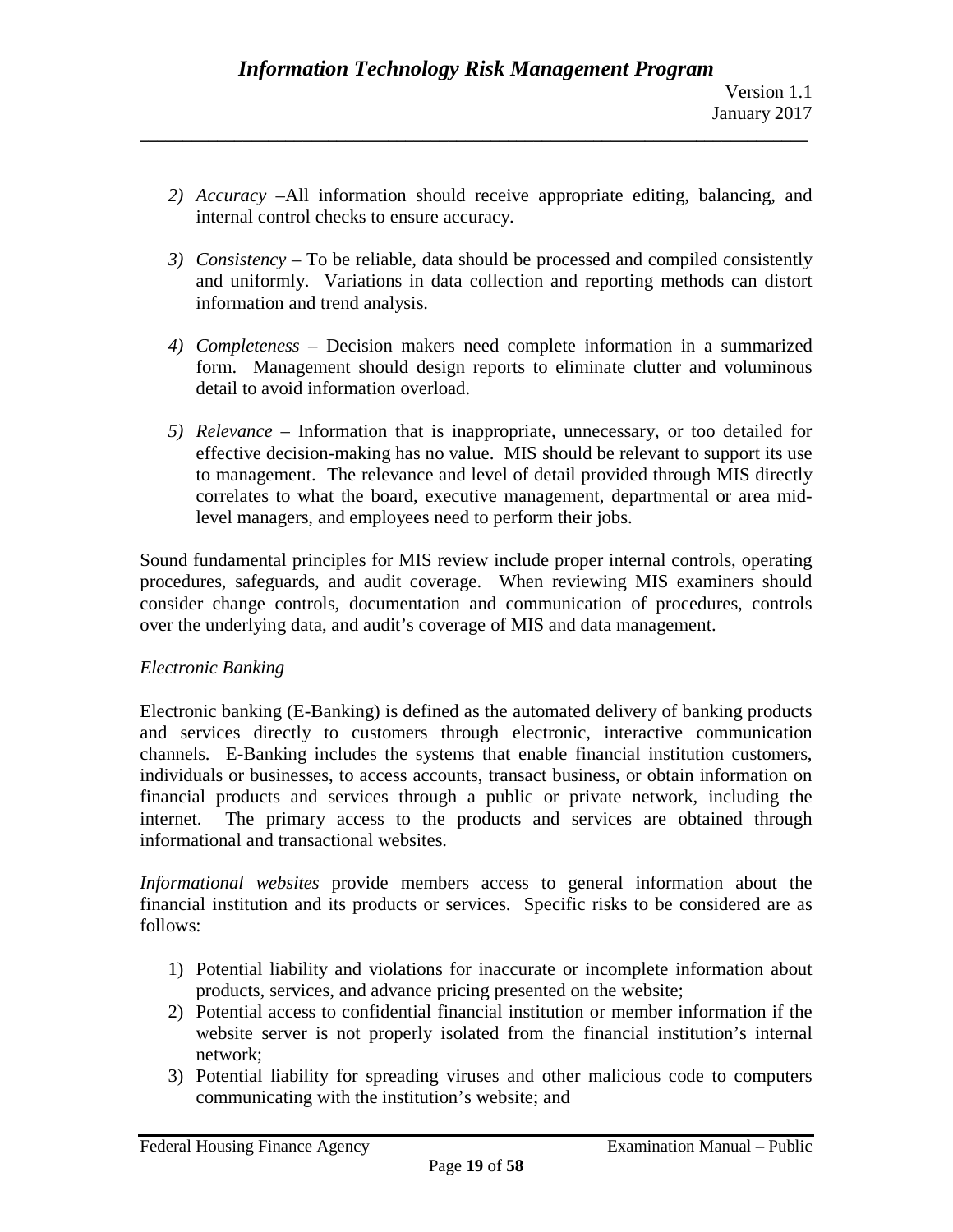4) Negative public perception should the institution's on-line services be unavailable during normal business hours, disrupted for an extended period, or if its website is defaced or otherwise presents inappropriate or offensive material.

**\_\_\_\_\_\_\_\_\_\_\_\_\_\_\_\_\_\_\_\_\_\_\_\_\_\_\_\_\_\_\_\_\_\_\_\_\_\_\_\_\_\_\_\_\_\_\_\_\_\_\_\_\_\_\_\_\_\_\_\_\_\_\_\_\_\_\_\_\_\_\_\_\_\_\_\_\_\_**

*Transactional websites* provide members with the ability to view and/or conduct transactions through the financial institution's website by initiating banking transactions or buying products and services. Transactions can range from something as basic as viewing a member's demand deposit account to implementing a recurring wire transfer to pre-established beneficiaries, conducting a security purchase and/or sale(s), or submitting an advance request.

Since transactional websites typically enable the viewing of account balances, or conduct an electronic exchange of confidential member information and the transfer of funds, services provided through these websites expose the institution to higher risk than basic informational websites.

Wholesale E-Banking systems such as wire transfers typically expose the institution to the highest risk per transaction, since commercial transactions usually involve larger dollar amounts. Specific risks to be considered include:

- 1) Security controls for safeguarding member information;
- 2) Authentication processes necessary to initially verify the identity of new members and authenticate existing members who access electronic banking services;
- 3) Liability for unauthorized transactions;
- 4) Losses from fraud if the institution fails to verify the identity of individuals or businesses applying for new accounts or credit on-line;
- 5) Possible violations of laws or regulations pertaining to privacy, anti-money laundering, anti-terrorism, or the content, timing, or delivery of required disclosures; and
- 6) Negative public perception, member dissatisfaction, and potential liability resulting from failure to process third-party payments as directed or within specified time frames, lack of availability of on-line services, or unauthorized access to confidential information during transmission or storage.

# **Regulatory Environment**

The primary authorities governing or relevant to IT risk management activities of the regulated institutions are set forth below. The examiner is expected to understand the implications and applicability of each of the referenced resources below. In addition, the examiner should ensure that the application of such authorities to an institution has been considered by the institution and its legal counsel.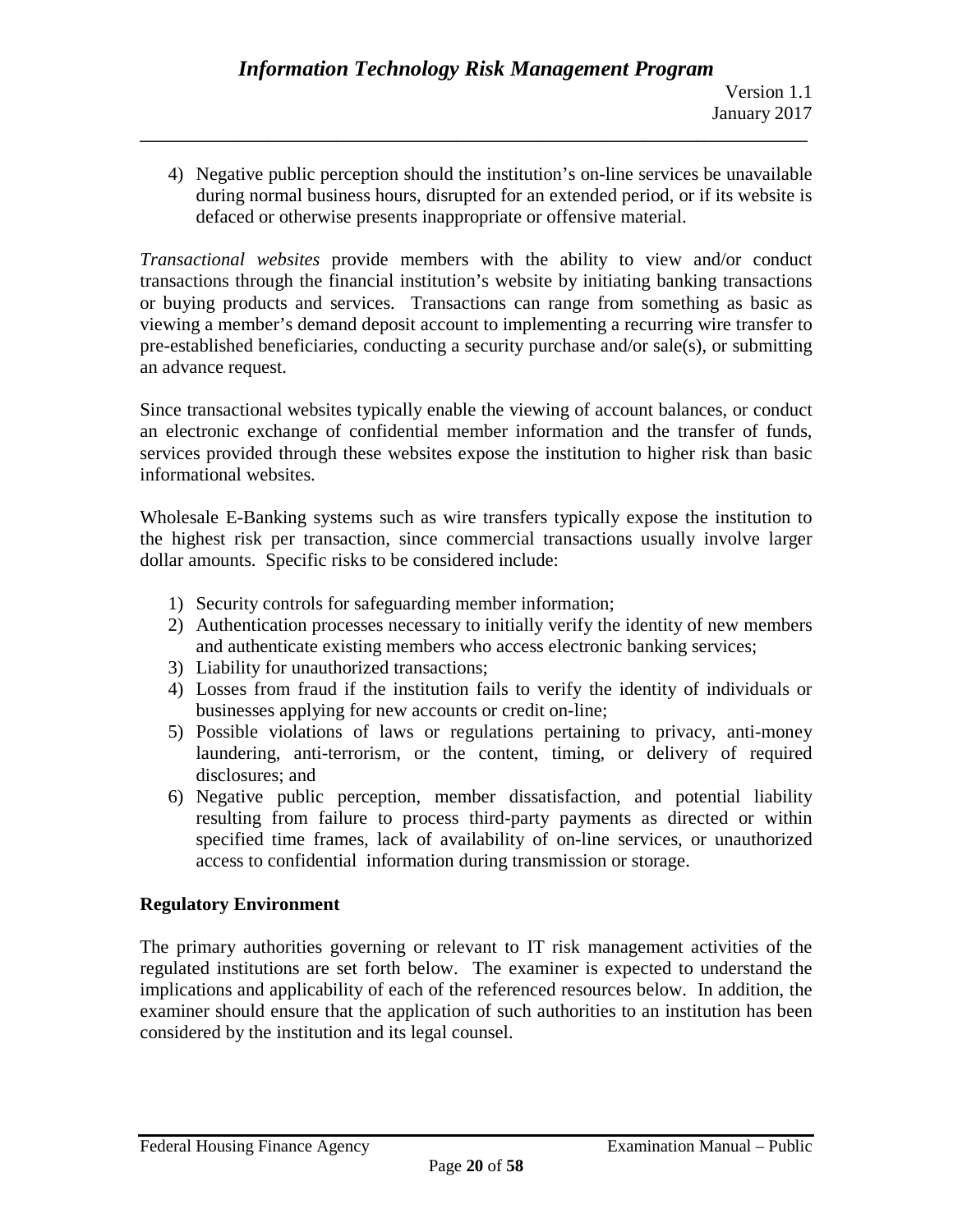#### *1) Laws and Statutes pertaining to information technology:*

18 USC 1030 - Fraud and related activity in connection with computers provides for fines and/or imprisonment for the unauthorized access or exceeding authorized access to a computer and thus obtaining protected information, including nonpublic financial information.

#### *2) Rules and Regulations of the Federal Housing Finance Agency (FHFA), which include the following parts and sections relevant to information technology:*

12 CFR Part 1235 establishes minimum requirements for a record retention program for all regulated entities (including the Office of Finance). It is intended to further prudent management as well as to ensure that complete and accurate records of each regulated entity and the Office of Finance are readily accessible to FHFA.

12 CFR Part 1236 of FHFA's regulations - Prudential Management and Operations Standards (PMOS) - establishes the PMOS and specifies the possible consequences for any Enterprise, FHLBank or the Office of Finance that fails to operate in accordance with the standards or otherwise fails to comply with this part. Although other standards may apply depending upon the circumstances, the primary PMOS standards are:

Standard 1 – Internal Controls and Information Systems

- a) Principle  $8 A$  regulated entity should have an effective risk assessment process that ensures that management recognizes and continually assesses all material risks, including credit risk, market risk, interest rate risk, liquidity risk, and operational risk.
- b) Principle  $12 A$  regulated entity should have secure information systems that are supported by adequate contingency arrangements.

Standard 8 – Overall Risk Management Processes

- a) Principle 1 Regarding overall risk management processes, the board of directors is responsible for overseeing the process, ensuring senior management are appropriately trained and competent, ensuring processes are in place to identify, manage, monitor and control risk exposures (this function may be delegated to a board appointed committee), approving all major risk limits, and ensuring incentive compensation measures for senior management capture a full range of risks.
- b) Principle 2 Regarding overall risk management processes, the board of directors and senior management should establish and sustain a culture that promotes effective risk management. This culture includes timely, accurate and informative risk reports, alignment of the regulated entity's overall risk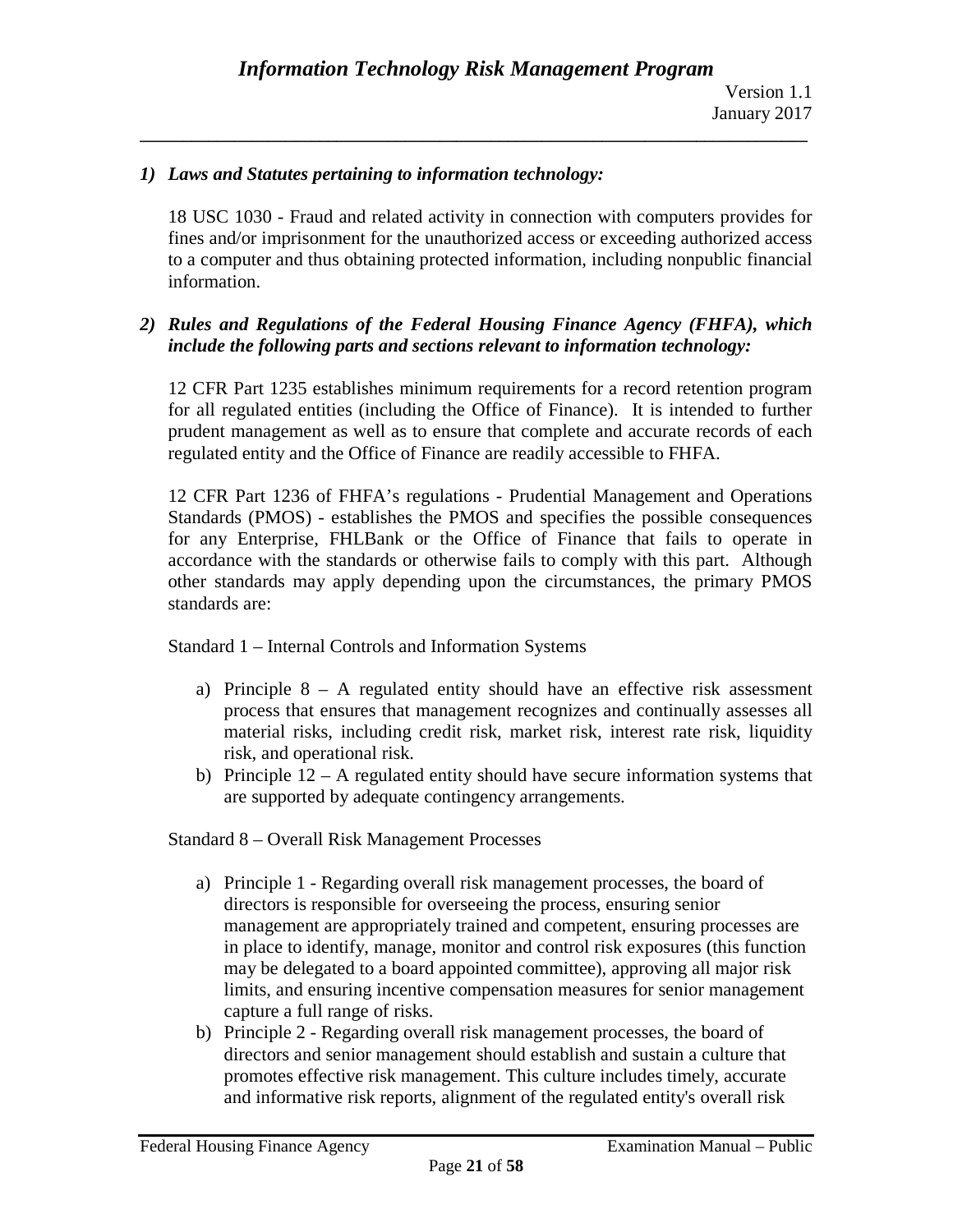profile with its mission objectives, and the annual review of comprehensive self-assessments of material risks.

- c) Principle  $7 A$  regulated entity should measure, monitor, and control its overall risk exposures, reviewing market, credit, liquidity, and operational risk exposures on both a business unit (or business segment) and enterprise-wide basis.
- d) Principle 8– A regulated entity should have the risk management systems to generate, at an appropriate frequency, the information needed to manage risk. Such systems should include systems for market, credit, operational, and liquidity risk analysis, asset and liability management, regulatory reporting, and performance measurement.
- e) Principle 9– A regulated entity should have a comprehensive set of risk limits and monitoring procedures to ensure that risk exposures remain within established risk limits, and a mechanism for reporting violations and breaches of risk limits to senior management and the board of directors.

Standard 10 – Maintenance of Adequate Records

- a) Principle 2 A regulated entity should ensure that assets are safeguarded and financial and operational information is timely and reliable.
- b) Principle 5 A regulated entity should ensure that reporting errors are detected and corrected in a timely manner.

## *3) Rules and Regulations of FHFA, which include the following parts and sections relevant to information technology:*

12 CFR Part 1239 of the FHFA regulations addresses powers and responsibilities of FHLBank boards of directors. In particular, 12 CFR 1239.11, Risk Management, 1239.30, Bank Member Products Policy, and 1239.32, Audit Committee, are pertinent.

12 CFR 1239.31 requires the FHLBank board of directors to have a strategic business plan that describes how the business activities of the institution will achieve its mission consistent with 12 CFR Part 1265 (formerly, Part 940) (Core mission activities).

12 CFR 1239.32 addresses the powers, duties, and responsibilities of the audit committees and oversight of the internal audit function. These responsibilities should be detailed in a charter and approved by the board of directors. The charter should be re-approved at least every three years. 12 CFR 1273.9 addresses the audit committee requirements for the Office of Finance.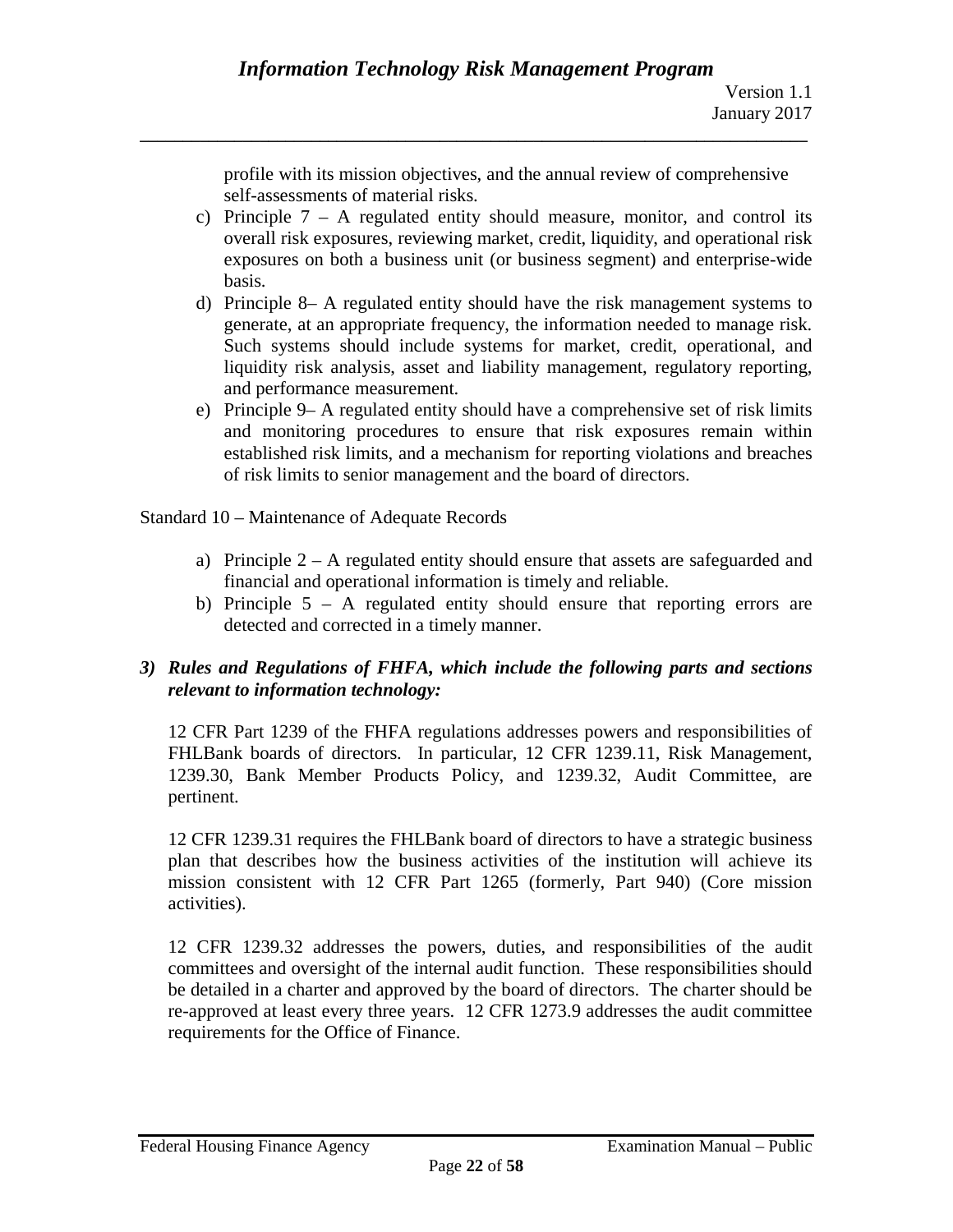12 CFR 1274 addresses the preparation and completion of the institution's financial statements, and the distribution of financial information and other information to the Finance Board and the Office of Finance.

**\_\_\_\_\_\_\_\_\_\_\_\_\_\_\_\_\_\_\_\_\_\_\_\_\_\_\_\_\_\_\_\_\_\_\_\_\_\_\_\_\_\_\_\_\_\_\_\_\_\_\_\_\_\_\_\_\_\_\_\_\_\_\_\_\_\_\_\_\_\_\_\_\_\_\_\_\_\_**

*4) Advisory Bulletins of the Federal Housing Finance Agency (FHFA) that provide supervisory guidance relating to the topic of information technology are the following:*

Advisory Bulletin 2014-05 dated May 19, 2014, provides guidance on cyber risk management.

Advisory Bulletin 2015-06 dated September 21, 2015, provides guidance on IT investment management by the Enterprises.

Advisory Bulletin 2016-04 dated September 29, 2016, provides supervisory expectations for the Enterprises' management of data.

*5) Advisory Bulletins of the predecessor Finance Board that provide supervisory guidance relating to the topic of information technology activities are the following:*

Advisory Bulletin 03-2 dated February 10, 2003 and Advisory Bulletin 02-3 dated February 13, 2002, provide guidance on specific attributes to be considered by FHLBanks and the Office of Finance in the formulation of their business continuity plans, and the establishment of bilateral agreements with other FHLBanks.

Advisory Bulletin 04-01 dated March 10, 2004, provides guidance on the evaluation of a service organization providing services to an FHLBank whose activities could affect the FHLBank's financial condition. This includes the performance of an assessment of the service organization's internal controls, such as the procurement of a service auditor's report in accordance with Statement of Auditing Standards No. 70 (SAS 70) or the performance of alternative methods (e.g., SSAE 16).

Advisory Bulletin 05-05 dated May 18, 2005, provides guidance on the risk management responsibilities of the board, senior management, and risk management function.

- *6) Issuances of the Federal Financial Institutions Examination Council (FFIEC) that address specific guidance, controls, and procedures applicable to information technology examinations. Specific FFIEC examination booklets are available covering such topics as:*
	- a) IT Audit;
	- b) Development and Acquisition;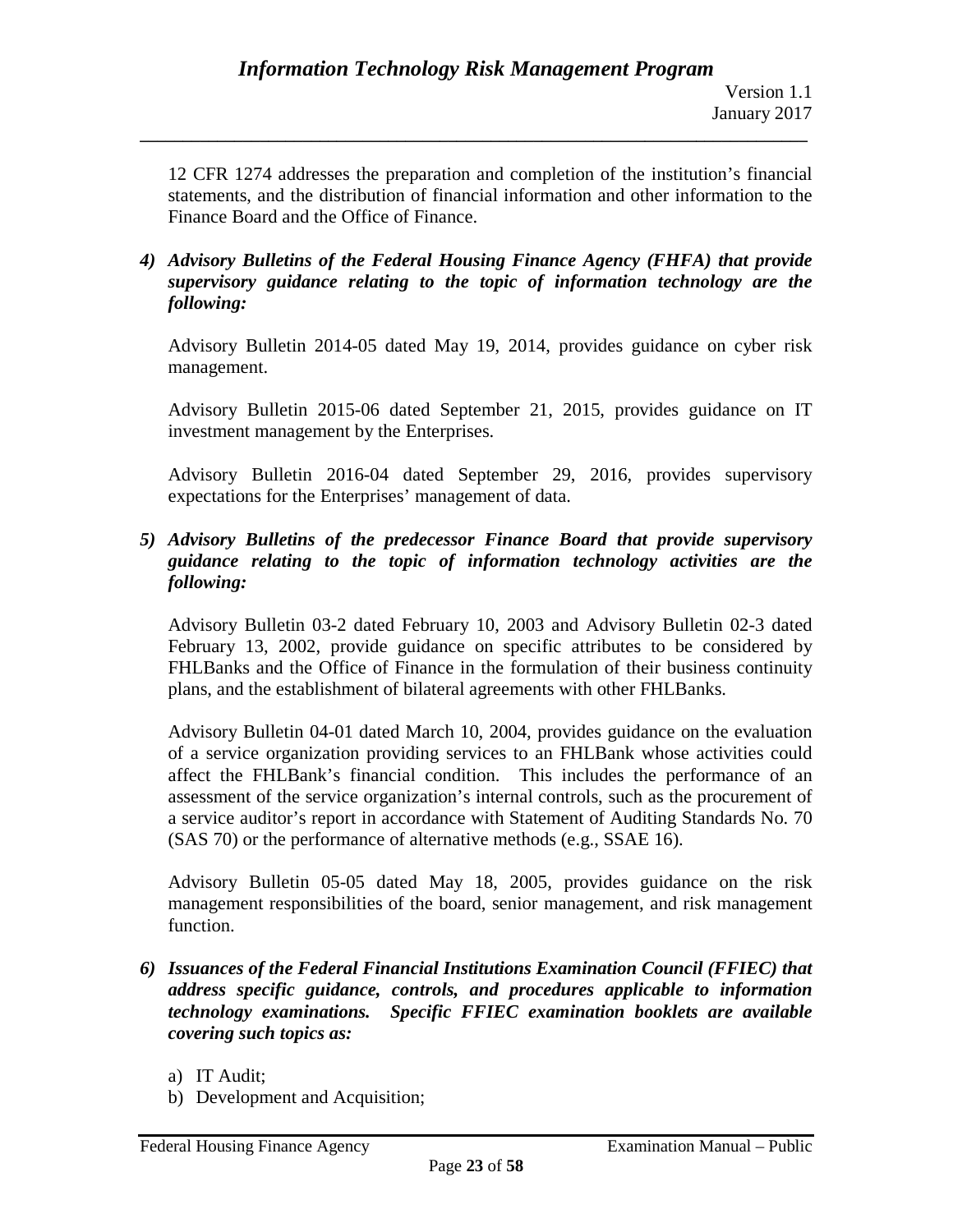- c) Information Security;
- d) Operations;
- e) Outsourcing Technology Services;
- f) Retail Payment Systems;
- g) Supervision of Technology Service Providers;
- h) Wholesale Payment Systems;
- i) Supervision of Technology Service Providers; and
- j) Business Continuity Planning.
- *6) Federal Reserve Bank Operating Circulars and Appendices that set forth the terms for maintaining accounts with and obtaining other services from the Federal Reserve Banks. Specifically:*
	- a) Operating Circular No. 1-Account Relationships, Agreements and Forms;
	- b) Operating Circular No. 5-Electronic Access, Certification Practice Statement, and Password Practice Statement;
	- c) Operating Circular No. 6-Funds Transfers Through the Fedwire Funds Service; and
	- d) Operating Circular No. 12-Multilateral Settlement.

## *7) Issuances of the Board of Governors of the Federal Reserve System (Board) and FFIEC that address specific controls and procedures as to Fedwire and privately operated payment systems. Specifically:*

- a) Board of Governors System FedLine Advantage References;
- b) FFIEC Information Technology Handbooks, such as Information Security, Business Continuity Planning and Wholesale Payment Systems; and
- c) FFIEC Guidance-Authentication in an Internet Banking Environment.
- *8) National Institute of Standards and Technology (NIST) Special Publication 800- 12, An Introduction to Computer Security, October 1995.* Provides assistance in securing computer-based resources (including hardware, software, and information) by explaining important concepts, cost considerations, and interrelationships of security controls.
- *9) NIST Special Publication 800-33, Underlying Technical Models for Information Technology Security, December 2001.* Provides a description of the technical foundations, termed 'models,' that underlie secure information technology.
- *10) NIST Special Publication 800-64 (rev. 2), Security Considerations in the System Development Life Cycle, October 2008*. Guidance for institutions to consider information security requirements and incorporate automated controls into internally developed programs, or ensure the controls are incorporated into acquired software, before the software is implemented.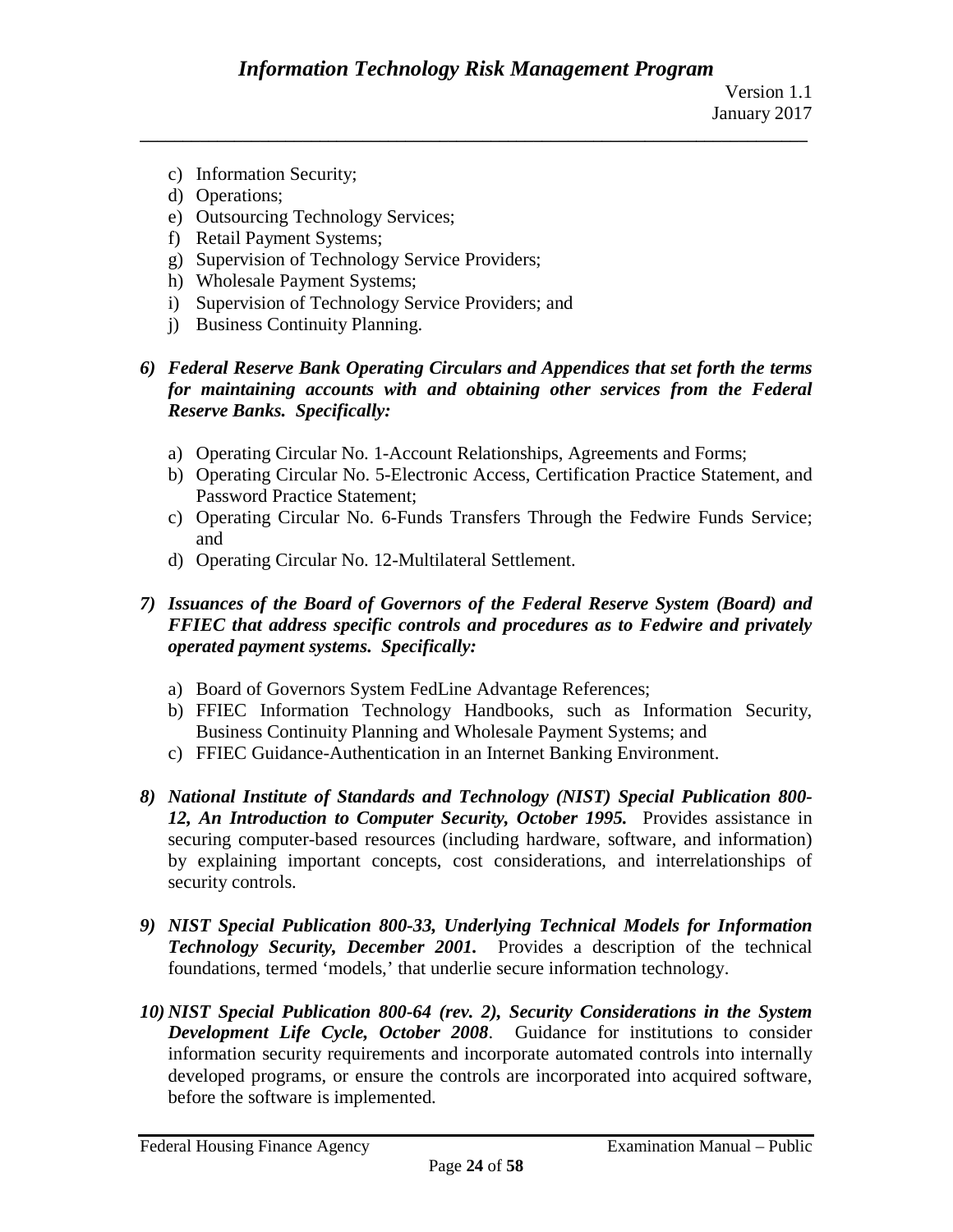*11) NIST Special Publication 800-115, Technical Guide to Information Security Testing and Assessment*. Guidance for institutions on the basic technical aspects of conducting information security assessments. Also presents technical testing and examination methods and techniques an organization might use as part of its assessment.

**\_\_\_\_\_\_\_\_\_\_\_\_\_\_\_\_\_\_\_\_\_\_\_\_\_\_\_\_\_\_\_\_\_\_\_\_\_\_\_\_\_\_\_\_\_\_\_\_\_\_\_\_\_\_\_\_\_\_\_\_\_\_\_\_\_\_\_\_\_\_\_\_\_\_\_\_\_\_**

- *12) American Institute of CPAs (AICPA) web site: Service Organization Control Reports (formerly SAS 70 reports).* Service Organizations Control reports are internal control reports on the services provided by a service organization providing valuable information that users need to assess and address the risks associated with an outsourced service.
- *13) Federal Risk and Authorization Management Program Penetration Test Guidance Version 1.0.1.* Guidance for organizations regarding planning, conducting, and analyzing findings of penetration tests.

## **Issues Specific to the Regulated Entities and Office of Finance**

Information technology environments vary among the regulated entities and OF due to various factors such as corporate governance, business strategies, risk management/assessment, products, services, personnel, hardware/software, and processing methodologies. In addition, there may be differences due to staffing limitations and required technical expertise, specific processes and independent testing may be outsourced.

The regulated entities and the OF have taken different approaches to how they meet processing needs of the organization. Some have entire in-house applications and infrastructure support, others have a mix of in-house and vendor support and others outsource some of their processing needs. Each board of directors should be aware of how the organization meets its processing needs. Security, infrastructure, applications, and all other critical IT functions must be documented to justify a well secured, safe and sound environment.

When evaluating the adequacy and effectiveness of IT activities, examiners should review the institution's policies and procedures against actual practices. If the review of actual practices discloses internal control deficiencies, the examiners should be alert to overall weaknesses with corporate governance and independent testing.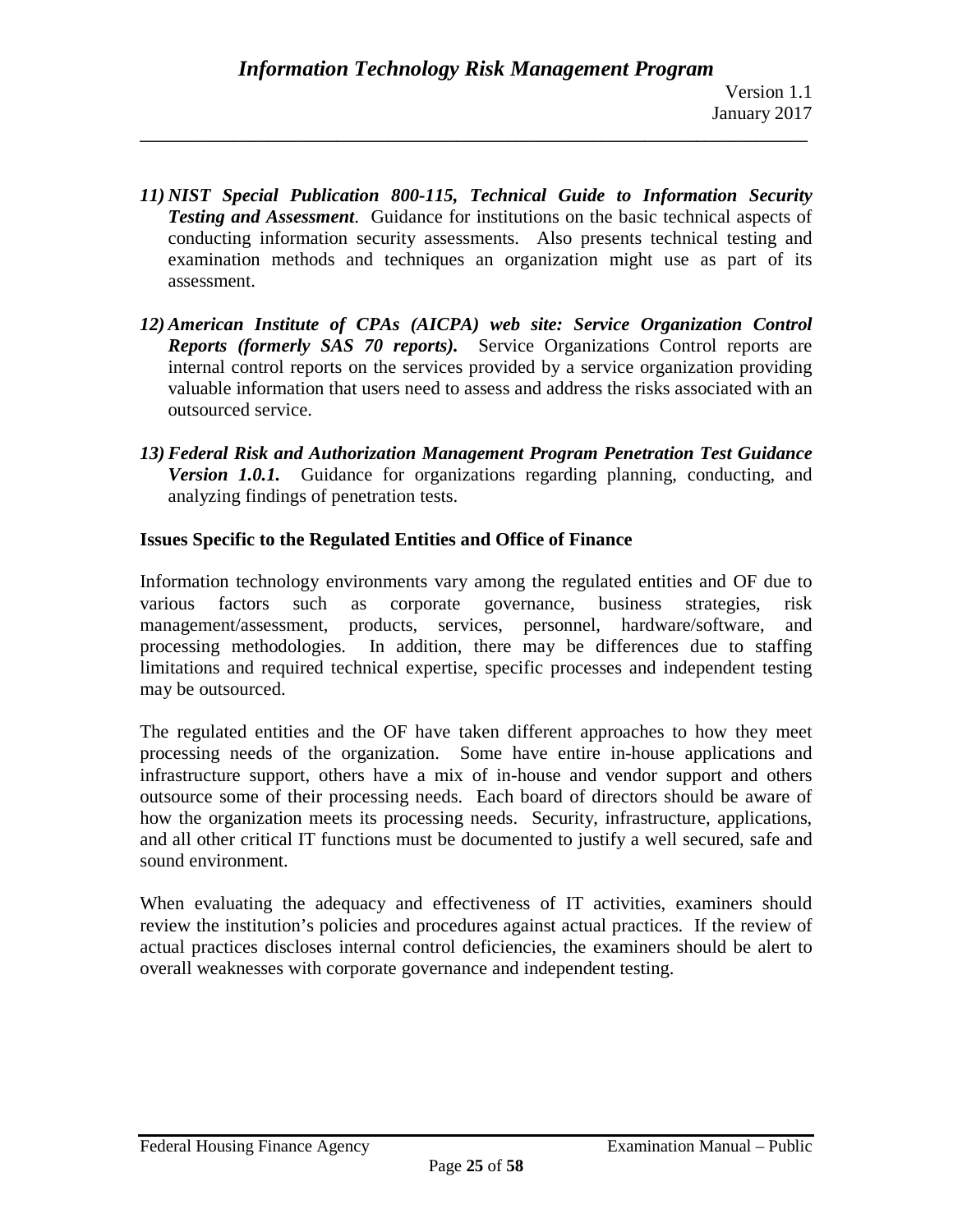#### **Examination Guidance**

The workprogram for the Information Technology Risk Management Program examination module is detailed below. If this module is included in the examination scope, the examiner must perform worksteps sufficient in coverage to document the basis for conclusions on the quantity of risk and quality of risk management pertaining to this area. Transaction testing is mandatory and the examiner must document sufficient worksteps from Section 4, *Testing,* to support the findings and conclusions from this examination module.

**\_\_\_\_\_\_\_\_\_\_\_\_\_\_\_\_\_\_\_\_\_\_\_\_\_\_\_\_\_\_\_\_\_\_\_\_\_\_\_\_\_\_\_\_\_\_\_\_\_\_\_\_\_\_\_\_\_\_\_\_\_\_\_\_\_\_\_\_\_\_\_\_\_\_\_\_\_\_**

In determining the extent of review and testing to be conducted in completing each analysis, the examiner should take into account any applicable FHFA off-site monitoring or analysis reports, such as analysis of the quality and effectiveness of corporate governance practices, financial condition and performance, economic and housing industry conditions, internal controls, and audit coverage relating to the institution's Information Technology Risk Management Program activities. In addition, where suggested worksteps overlap with other workprograms or analyses undertaken by FHFA economists, financial analysts, accountants, or examiners, the examiner should collaborate with those responsible for completing the corresponding workprograms or analyses to ensure adequate and consistent coverage.

NOTE: Text in (*italics*) referenced in a workstep represents illustrative guidance that serves as suggestions for specific inquiry.

#### **1. Scope of Examination Work Performed**

- 1) Review past reports of examination for outstanding issues or previous problems related to the information technology risk management program.
- 2) Review applicable FHFA off-site monitoring or analysis reports, and workpapers produced as part of on-going monitoring, related to the information technology risk management program.
- 3) Assess the status of outstanding Matters Requiring Attention and Violations pertaining to the information technology risk management program.
- 4) Review internal audit reports for outstanding issues relating to the information technology risk management program.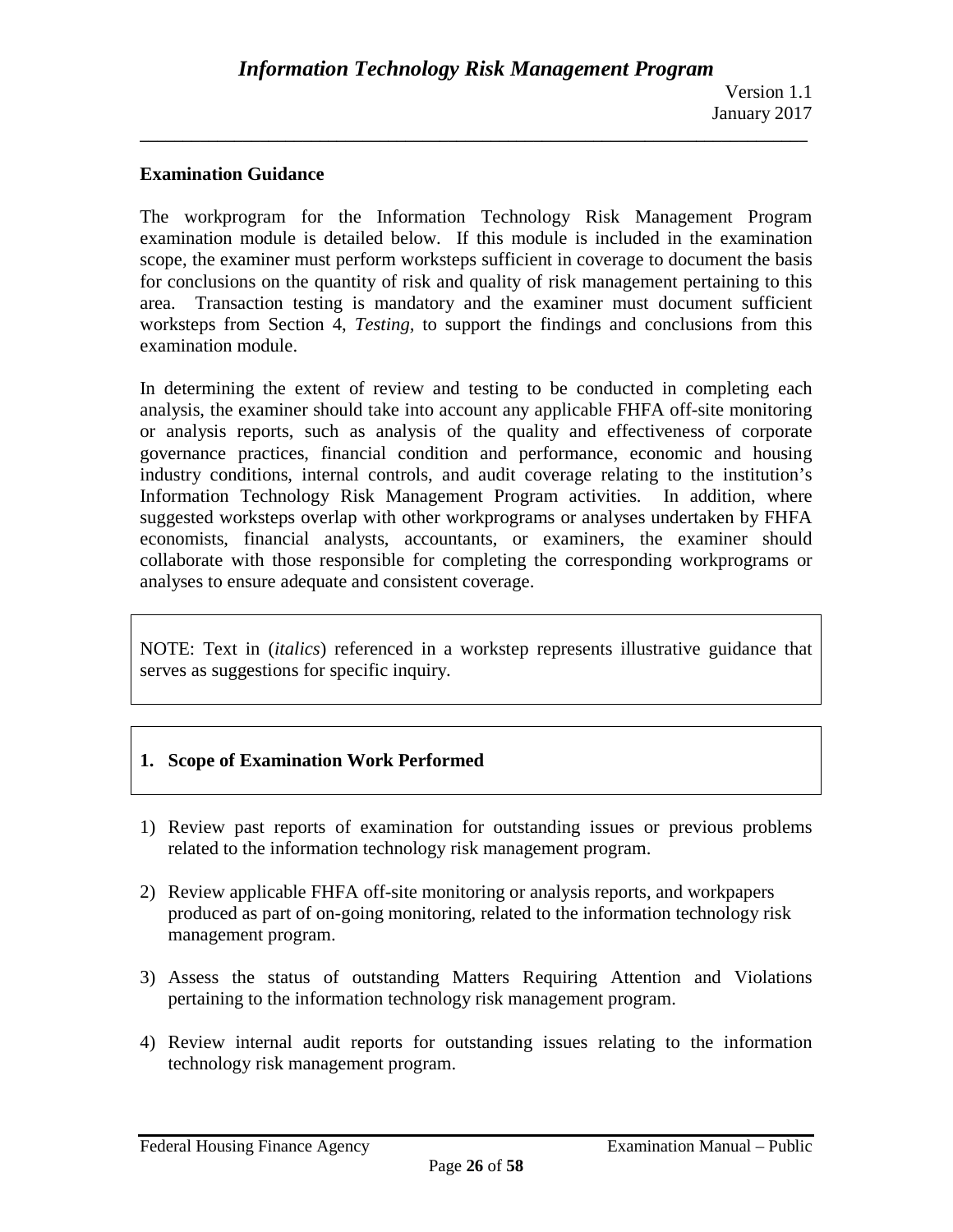5) Review minutes of meetings of the board of directors and relevant board and management committees for any issues regarding the information technology risk management program.

**\_\_\_\_\_\_\_\_\_\_\_\_\_\_\_\_\_\_\_\_\_\_\_\_\_\_\_\_\_\_\_\_\_\_\_\_\_\_\_\_\_\_\_\_\_\_\_\_\_\_\_\_\_\_\_\_\_\_\_\_\_\_\_\_\_\_\_\_\_\_\_\_\_\_\_\_\_\_**

- 6) Review the following for outstanding issues and/or previous problems:
	- a) Internal and external audit reports, including SAS 70/SSAE 16/AT 101 reports and correspondence/communication between the institution and auditors;
	- b) Independent security tests;
	- c) Regulatory, audit, and security reports from service providers;
	- d) Any available and applicable reports on organizations providing services to the institution or shared application software reviews (SASR) on software it uses; and
	- e) Audit information and summary packages submitted to the board or its audit committee.

*(What have been the historical issues/problems? What were the identified root causes for the historical issues/problems? Was management aware of the historical issues/problems prior to being identified in any of the reports reviewed?)*

- 7) Review management's response to issues raised during the previous examination and during internal and external audits performed since the last examination. *(Was management's response adequate? Was the timing of corrective action appropriate? Did management resolve the root causes of the issues rather than just the specific issue? Are any issues still outstanding?)*
- 8) Interview management and review the information requested for the examination to understand the institution's current and planned structure, policies, procedures, standards, and practices. The most recent versions of the following may be items that were considered as the requested information:
	- a) Pertinent policies and procedures;
	- b) Pertinent MIS reports;
	- c) Strategic plans;
	- d) Operational plans;
	- e) Organizational charts;
	- f) Network topology maps; and
	- g) Résumés of key technology positions.

*(The following are questions that may be considered after interviewing management and reviewing the information requested:*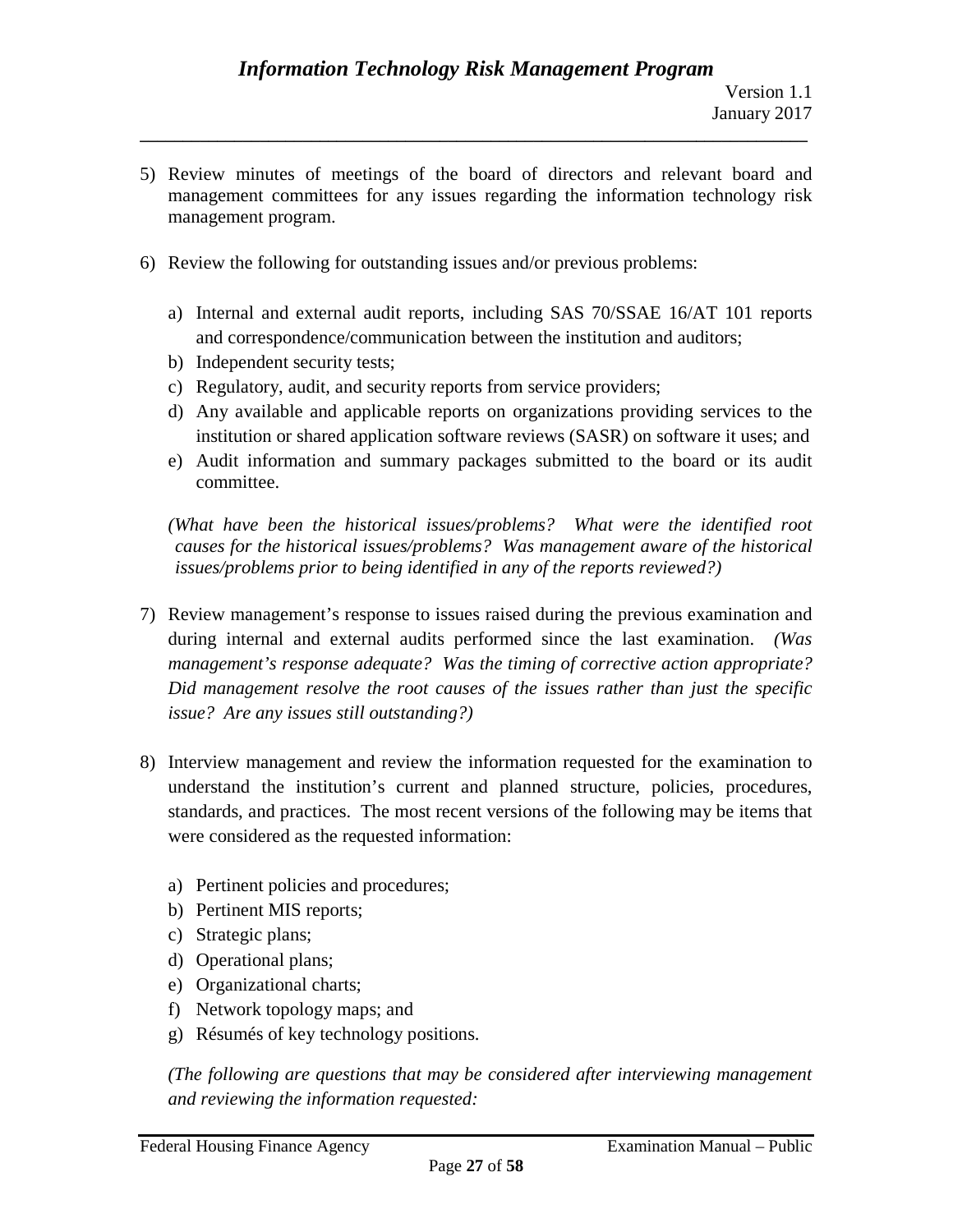- *a) What has changed within the institution since the last examination?*
- *b) What has changed outside of the institution [industry, regulatory environment] since the last examination?*
- *c) What are the significant changes in business strategy or activities that could affect the IT operations environment?*
- *d) Are there any changes to internal operations infrastructure, architecture, information technology environment, or configurations or components?*
- *e) Are there any key management or personnel changes?*
- *f) Are there any changes in key service providers (transaction processing, website/Internet providers, voice and data communication, back-up/recovery, etc.) or software vendors?*
- *g) Are there any changes to any other internal or external factors that could affect the IT environment?*
- *h) Are there any changes to products or services delivered to either internal or external users?*
- *i) Are there any changes to the network topology including any changes to configuration or components?*
- *j) Have there been any significant changes to hardware or software?*
- *k) Are there any significant changes to the type or frequency of development, acquisition, or maintenance projects?*
- *l) Are there any significant changes to the formality or characteristics of project management techniques?*
- *m) Are there any significant changes to internal business processes?*
- *n) Are there any plans for significant changes to internal organization structures?*
- *o) Have there been any significant volume changes for products/services that are outsourced?*
- *p) What is the significance of any change?)*
- 9) Determine the existence of new threats and vulnerabilities to the institution's information security. *(Have there been any changes in technology employed by the institution? Has management or staff identified any specific threats? Are there any known threats identified by information sharing and analysis organizations, or other non-profit and commercial organizations that may be applicable to the institution? Are there any vulnerabilities raised in security testing reports?)*
- 10) Review the most recent IT audit reports, plans, and scopes, and any external audit or internal audit outsourcing engagement letters. *(What is management's role in IT*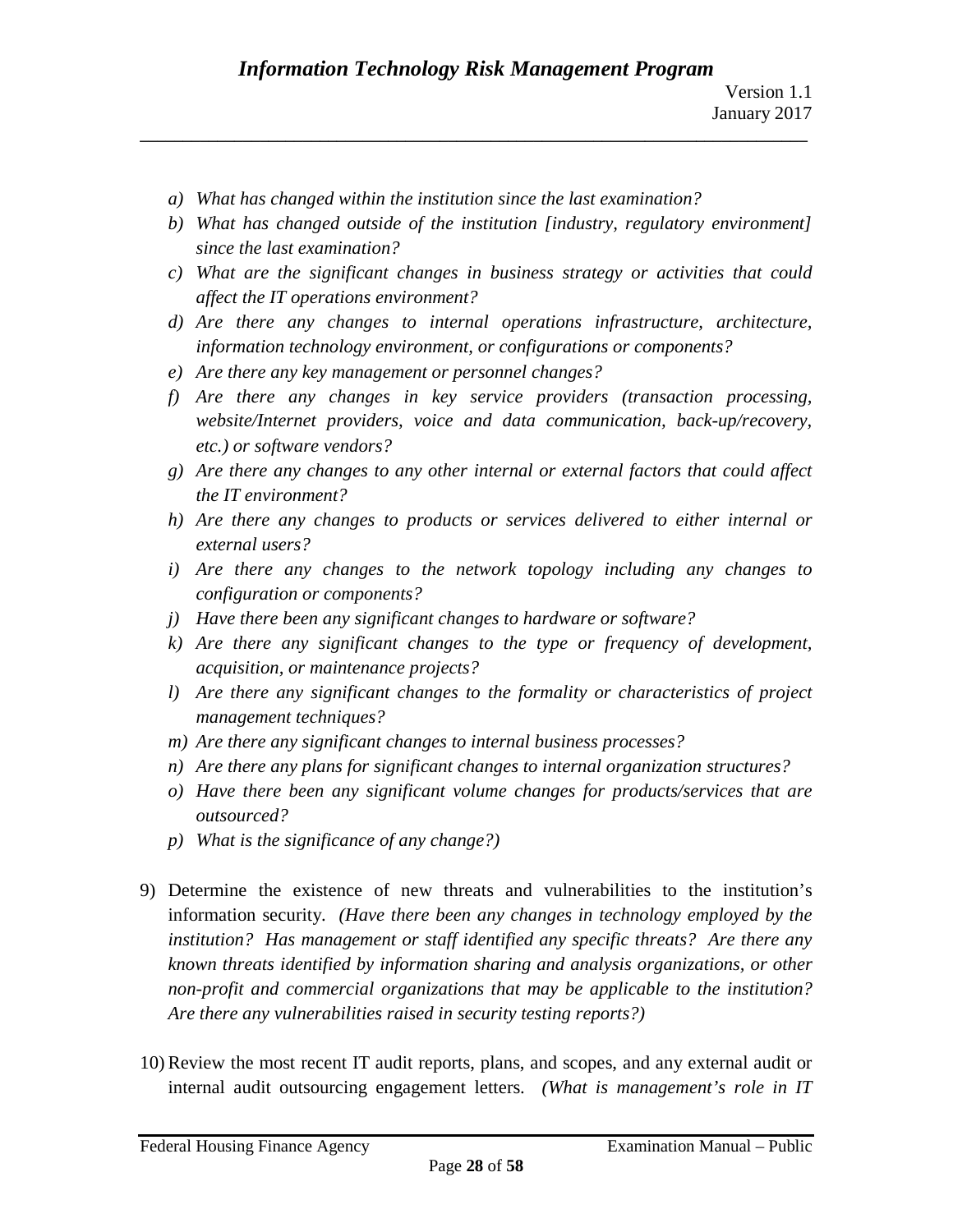*audit activities? Are there any material changes in the audit program, scope, or schedule related to IT operations? Are there any significant changes in business strategy, activities, or technology that could affect the audit function? Are there any material changes in the audit program, scope, schedule, or staffing related to internal and external audit activities? Are there any other internal or external factors that could affect the audit function?)*

**\_\_\_\_\_\_\_\_\_\_\_\_\_\_\_\_\_\_\_\_\_\_\_\_\_\_\_\_\_\_\_\_\_\_\_\_\_\_\_\_\_\_\_\_\_\_\_\_\_\_\_\_\_\_\_\_\_\_\_\_\_\_\_\_\_\_\_\_\_\_\_\_\_\_\_\_\_\_**

- 11) Assess the quality of the IT audit function. *(What are the IT qualifications of the audit staff? Is the IT audit staff appropriately qualified? What are the practices for ensuring the IT audit staff is appropriately trained and in a timely manner, including maintain continuing education? What are the IT audit policies, procedures, and processes? Are they appropriate for the size and complexity of the regulated entity? Are IT audits appropriately documented to support the conclusions reached? Does the IT audit staff appropriately follow-up on IT issues until they are satisfactorily resolved? How are issues and follow-up reported to an audit committee or similar?)*
- 12) If the IT internal audit function, or any portion of it, is outsourced to external vendors, determine its effectiveness and whether the institution can appropriately rely on it.
	- a) Obtain copies of:
		- i) Outsourcing contracts and engagement letters,
		- ii) Outsourced internal audit reports, and
		- iii) Policies on outsourced audit.
	- b) Review the outsourcing contracts/engagement letters and policies.

*(The following are questions that may be considered after reviewing this information:*

- *i) Are the expectations and responsibilities for both parties defined in the contract?*
- *ii) Does the contract set the scope, frequency, and cost of work to be performed by the vendor?*
- *iii) Does the contract set responsibilities for providing and receiving information, such as the manner and frequency of reporting to senior management and directors about the status of contract work?*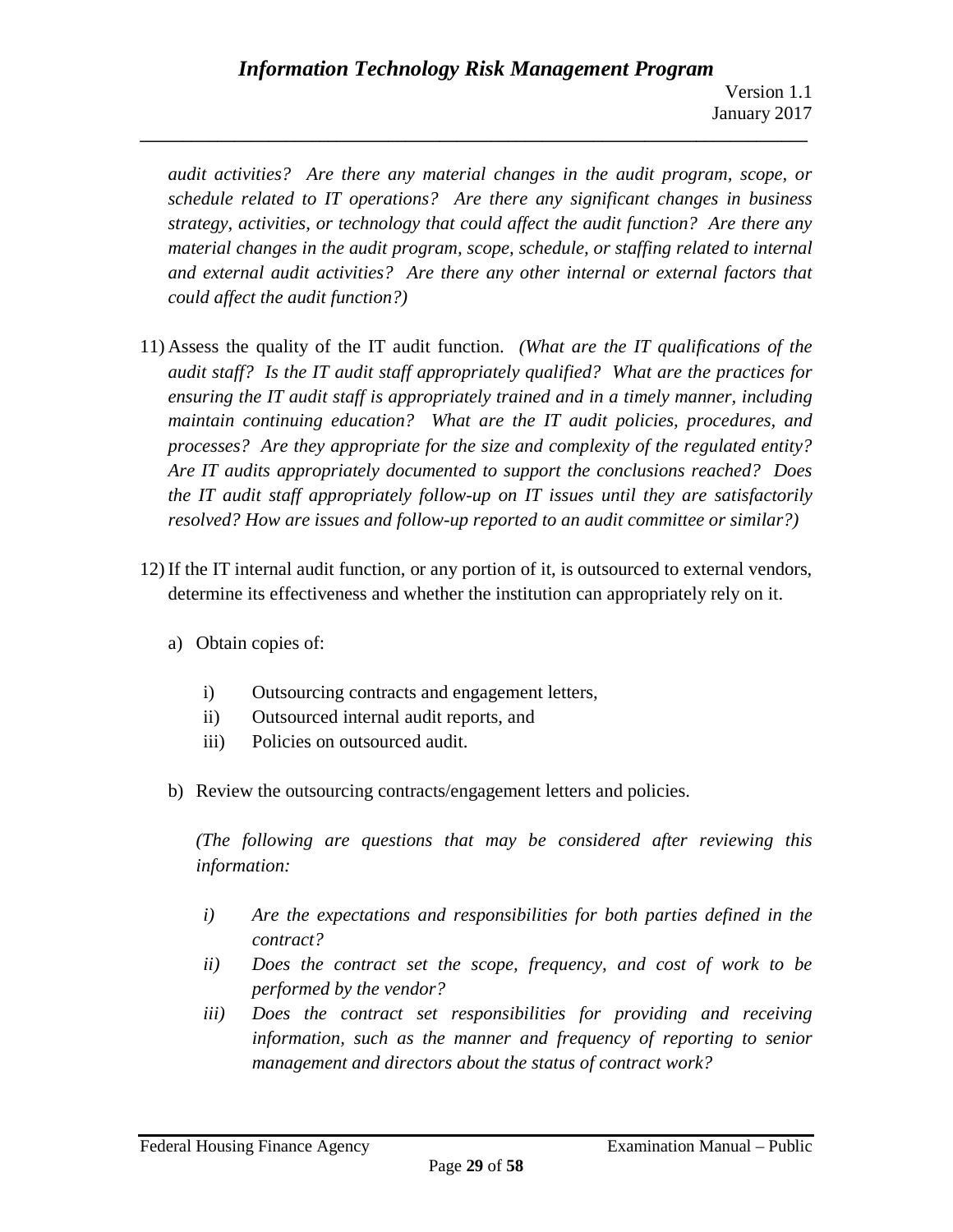- *iv) Does the contract establish the protocol for changing the terms of the service contract, especially for expansion of audit work if significant issues are found, and stipulations for default and termination of the contract?*
- *v) Does the contract state that audit reports are the property of the institution, that the institution will be provided with any copies of the related workpapers it deems necessary, and that employees authorized by the institution will have reasonable and timely access to the workpapers prepared by the outsourcing vendor?*
- *vi) Does the contract state that any information pertaining to the institution must be kept confidential?*
- *vii) Does the contract specify the period of time that vendors must maintain the workpapers?*
- *viii) If the workpapers are maintained in electronic format, does the contract call for vendors to maintain proprietary software that allows the institution and examiners access to electronic workpapers during a specified period?*
- *ix) Does the contract state that outsourced audit services provided by the vendor are subject to regulatory review and that examiners will be granted full and timely access to the internal audit reports and related workpapers and other materials prepared by the outsourcing vendor?*
- *x) Does the contract prescribe a process (arbitration, mediation, or other means) for resolving problems and for determining who bears the cost of consequential damages arising from errors, omissions, and negligence?*
- *xi) Does the contract state that outsourcing vendors will not perform management functions, make management decisions, or act or appear to act in a capacity equivalent to that of a member of institution management or an employee and, if applicable, that they are subject to professional or regulatory independence guidance?)*
- c) Consider the need to arrange a meeting with the IT audit vendor to discuss the vendor's audit program and determine the auditor's qualifications. *(What are the IT qualifications of the vendor's staff assigned to the institution? Is the vendor's staff appropriately qualified? What are the practices for ensuring the vendor's staff is appropriately trained and in a timely manner? What are the vendor's audit policies, procedures, and processes? Are they appropriate for the size and complexity of the institution? Are the vendor's IT audits appropriately*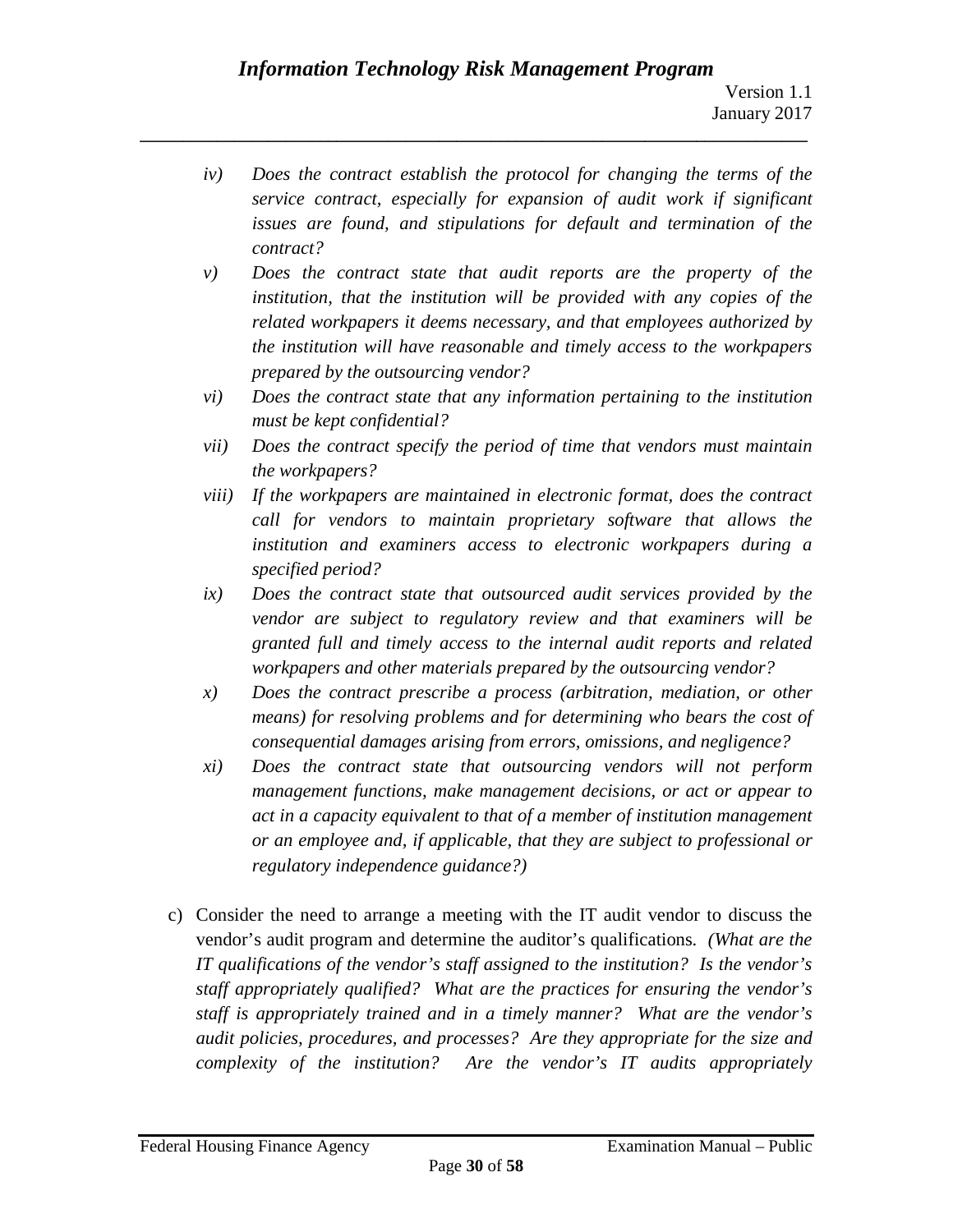*documented to support the conclusions reached? Does the vendor's IT audit staff appropriately follow-up on IT issues until they are satisfactorily resolved?)*

**\_\_\_\_\_\_\_\_\_\_\_\_\_\_\_\_\_\_\_\_\_\_\_\_\_\_\_\_\_\_\_\_\_\_\_\_\_\_\_\_\_\_\_\_\_\_\_\_\_\_\_\_\_\_\_\_\_\_\_\_\_\_\_\_\_\_\_\_\_\_\_\_\_\_\_\_\_\_**

- 13) Review previous IT and MIS related examination findings or any reports (including any internal or external audits that targeted MIS) that discuss deficiencies or strengths. Review management's response to those findings. *(What have been the historical issues/problems? What were the identified root causes for the historical issues/problems? Was management aware of the historical issues/problems prior to being identified in any of the reports reviewed? Was management's response adequate? Was the timing of corrective action appropriate? Did management resolve the root causes of the issues rather than just the specific issue? Are any issues still outstanding?)*
- 14) Discuss with other examiners the usefulness and applicability of any MIS issues that have been reviewed or are pending review. *(Have other examiners identified any issues with MIS that are caused by, or otherwise affect any IT systems?)*

Summarize the work performed in the examination of the institution's information technology risk management program. To the extent there were modifications to the originally planned scope based on concerns identified during the examination, document those changes and the reasons for such changes.

# **2. Description of Risks**

- 1) Review and assess the degree of reliance on service providers for information processing and technology support including security management. *(How effective have the service providers been? Has each service provider met all service level agreements? If not, why not? When any service level agreement was not met, how effective was the institution's response? How well does the institution oversee each service provider? How quickly is the institution aware of any issues with any service provider?)*
- 2) Determine if the institution has identified any new IT risks since the last examination. *(How effective is the institution's process for identifying new risks? Are there any new risks that the institution failed to identify?)*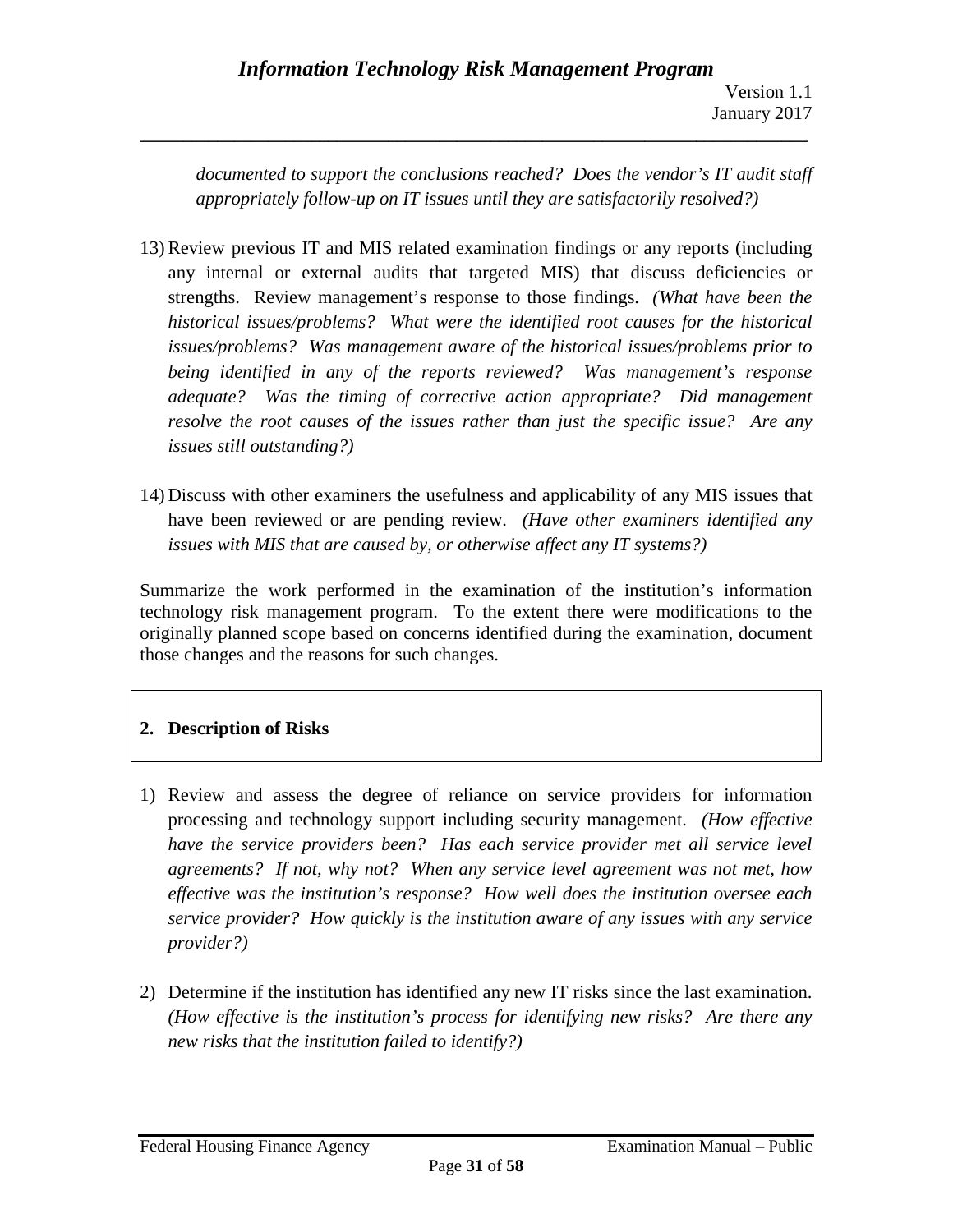3) Evaluate the institution's analyses of trends in the risk(s) to the organization. *(How effective is the institution's process for identifying and assessing the effects of trends in the risks? Are there any trends in the risks that the institution failed to identify?)*

**\_\_\_\_\_\_\_\_\_\_\_\_\_\_\_\_\_\_\_\_\_\_\_\_\_\_\_\_\_\_\_\_\_\_\_\_\_\_\_\_\_\_\_\_\_\_\_\_\_\_\_\_\_\_\_\_\_\_\_\_\_\_\_\_\_\_\_\_\_\_\_\_\_\_\_\_\_\_**

- 4) Determine if the institution has undergone any changes that would expose it to new risks, affect its exposure to existing risks, or change the trends of any risks. *(If yes, how effective was the institution's process to identify and assess the effect of the change?)*
- 5) Determine if there have been any changes in the industry that would expose the institution to any new risks, affect the institution's exposure to risks, or change the trends of any risks. *(If yes, how effective was the institution's process to identify and assess the effect of the change?)*

# **3. Risk Management**

## *Risk Identification Process*

- 1) Determine how the information flows and maps to the business process for the mainframe, network, and telecommunications environments. *(Has any of this changed from the last examination? Is the institution's key staff knowledgeable of how the information flows?)*
- 2) Assess the adequacy of the environmental survey(s) and inventory listing(s) or other descriptions of hardware and software. Consider the following:
	- a) Computer equipment vendor and model number;
	- b) Network components;
	- c) Names, release dates, and version numbers of application(s), operating system(s), and utilities;
	- d) Application processing modes;
	- e) On-line/real time;
	- f) Batch;
	- g) Memo post;
	- h) Maintenance agreements; and
	- i) Recovery time and points objectives.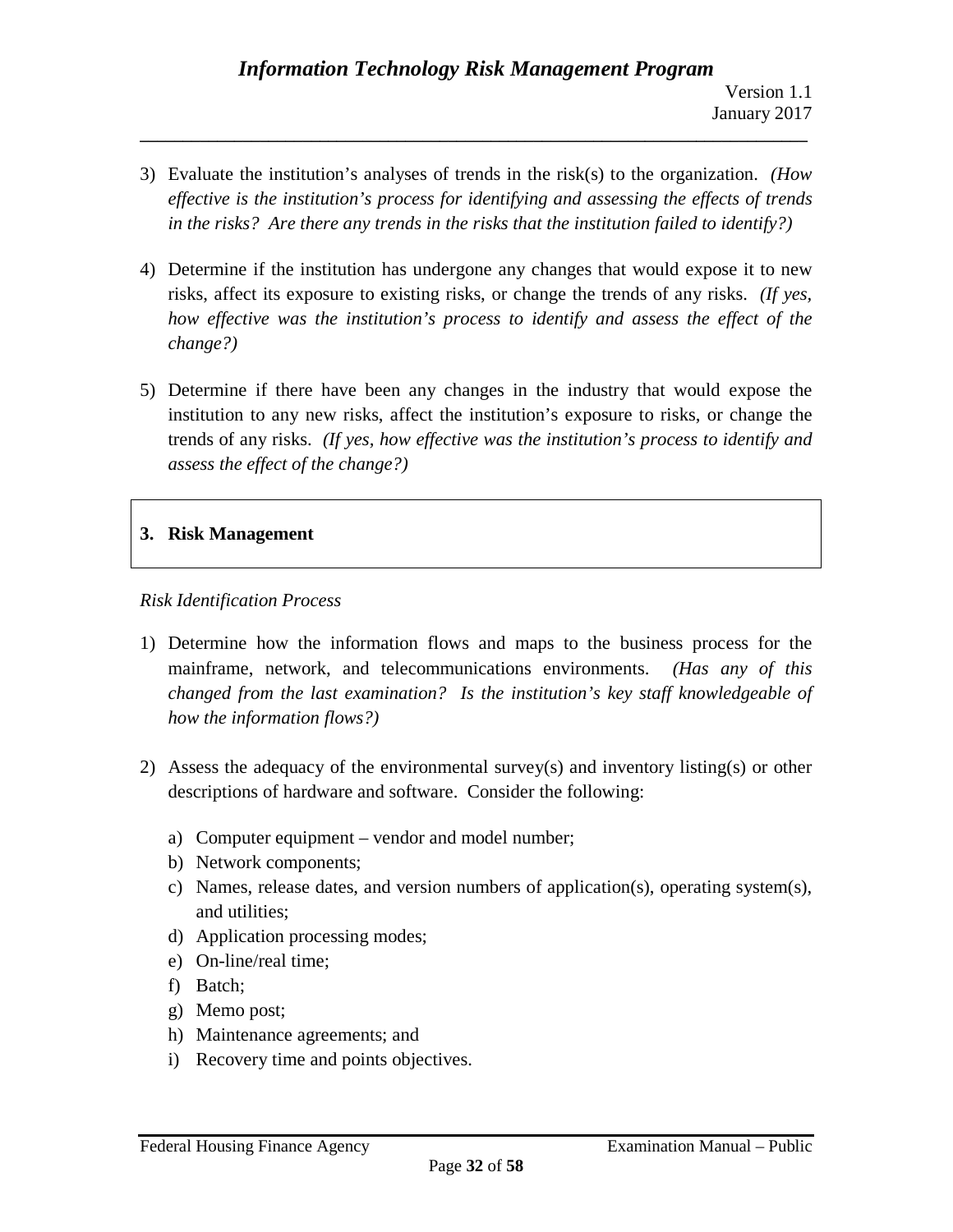*(Is the information accurate? Is the information complete? How effective is the process to update this information whenever there is a change?)*

- 3) Review and assess systems diagrams and topologies. Determine whether they capture the physical locations and interrelationships of:
	- a) Hardware;
	- b) Network connections (internal and external);
	- c) Modem connections; and
	- d) Other connections with outside third parties.

*(Is the information accurate? Is the information complete? How effective is the process to update this information whenever there is a change?)*

- 4) Evaluate the institution's risk assessment process. Obtain documentation of and discuss with senior management the probability of risk occurrence and the effect on IT operations. *(How effective is the institution's risk assessment process? Is it timely? Is it accurate? Is it complete? Does it involve appropriate personnel? Is the documentation timely, accurate, and complete? Is management appropriately knowledgeable of the risk assessment process and the institution's specific risk exposures?)*
- 5) Review the risk assessment to determine whether the institution has characterized its system properly and assessed the risks to information assets. *(Has the institution identified and ranked information assets (e.g., data, systems, physical locations) according to a rigorous and consistent methodology that considers the risks to customer/member non-public information as well as the risks to the institution? Has the institution identified all reasonably foreseeable threats to the institution's assets? Has the institution analyzed its technical and organizational vulnerabilities? Has the institution considered the potential effect of a security breach on customers/members as well as the institution?)*
- 6) Determine whether the risk assessment provides adequate support for the security strategy, controls, and monitoring that the institution has implemented. *(Does the risk assessment justify the approach the institution has taken?)*
- 7) Evaluate the effectiveness of risk assessment process. *(Is it a multidisciplinary and knowledge-based approach? Is it systematic and centrally controlled? Is it an*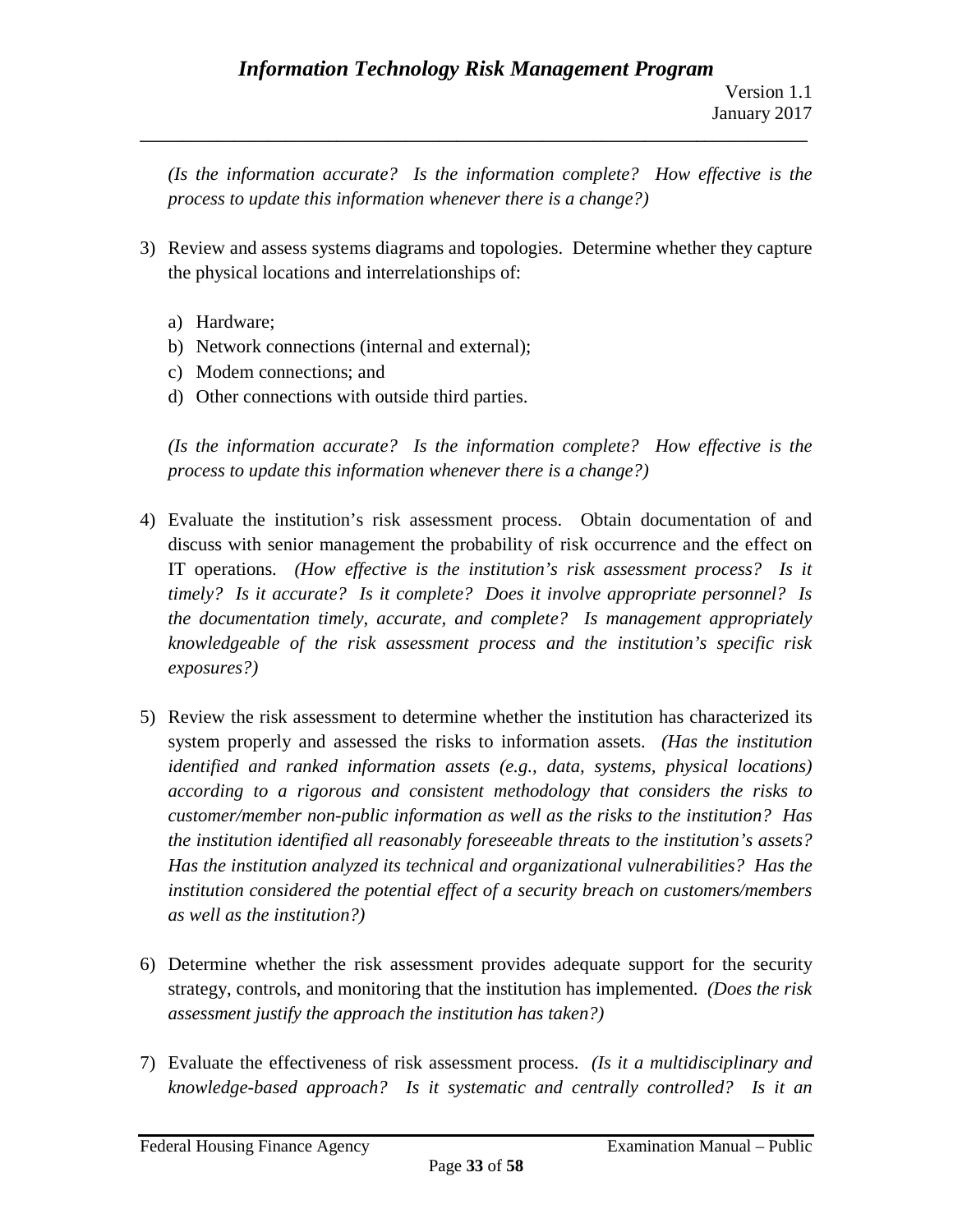Version 1.1 January 2017

*integrated process? Are there specific accountable activities? Is it well documented? Does it enhance the knowledge of the institution's risk exposure for those involved? Is it regularly updated? Does the institution identify vulnerabilities and anomalies in a timely fashion? Are corrective actions adequate and conducted timely? Has the institution appropriately identified any unique products and services that involve third-party access requirements? Does the institution effectively update the risk assessment prior to making system changes, implementing new products or services, or confronting new external conditions that would affect the risk analysis? If nothing changes, is the risk assessment still reviewed at least once a year?)*

- 8) Assess the level of oversight and support of the board and management. *(Do the business and technology objectives appropriately align? Is technology-related board reporting of good quality and frequency? What is the level and quality of boardapproved project standards and procedures? What are the qualifications of technology managers? Is the technology budget sufficient? What does the board resolution and audit charter state regarding the authority and mission of the IT audit function? Do the minutes of the board or audit committee capture member attendance and supervision of IT audit activities? Do the minutes reflect that the board reviews and approves IT policies, procedures, and processes? Do the minutes reflect that the board approves audit plans and schedules, reviews actual performance of plans and schedules, and approves major deviations to the plan? Do the minutes reflect that the content and timeliness of audit reports and issues presented to and reviewed by the board of directors or audit committee are appropriate? Do the minutes reflect that the internal audit manager and the external auditor report directly to the board or to an appropriate audit committee and, if warranted, has the opportunity to escalate issues to the board both through the normal audit committee process and through the more direct communication with outside directors? Do the minutes reflect that the board has demonstrated commitment to ensure the institution maintains appropriate security controls? Do the credentials of board members reflect that the directors responsible for audit oversight have appropriate level of experience and knowledge of IT and related risks? If not, does the board or audit committee bring in outside independent consultants to support their oversight efforts through education and training? Is the composition of the audit committee appropriate considering entity type and complexity?)*
- 9) Assess the adequacy of management's ability to knowledgeably discuss how technology systems support business activities. *(Is management aware of the specific technology systems that support business activities? Does management understand*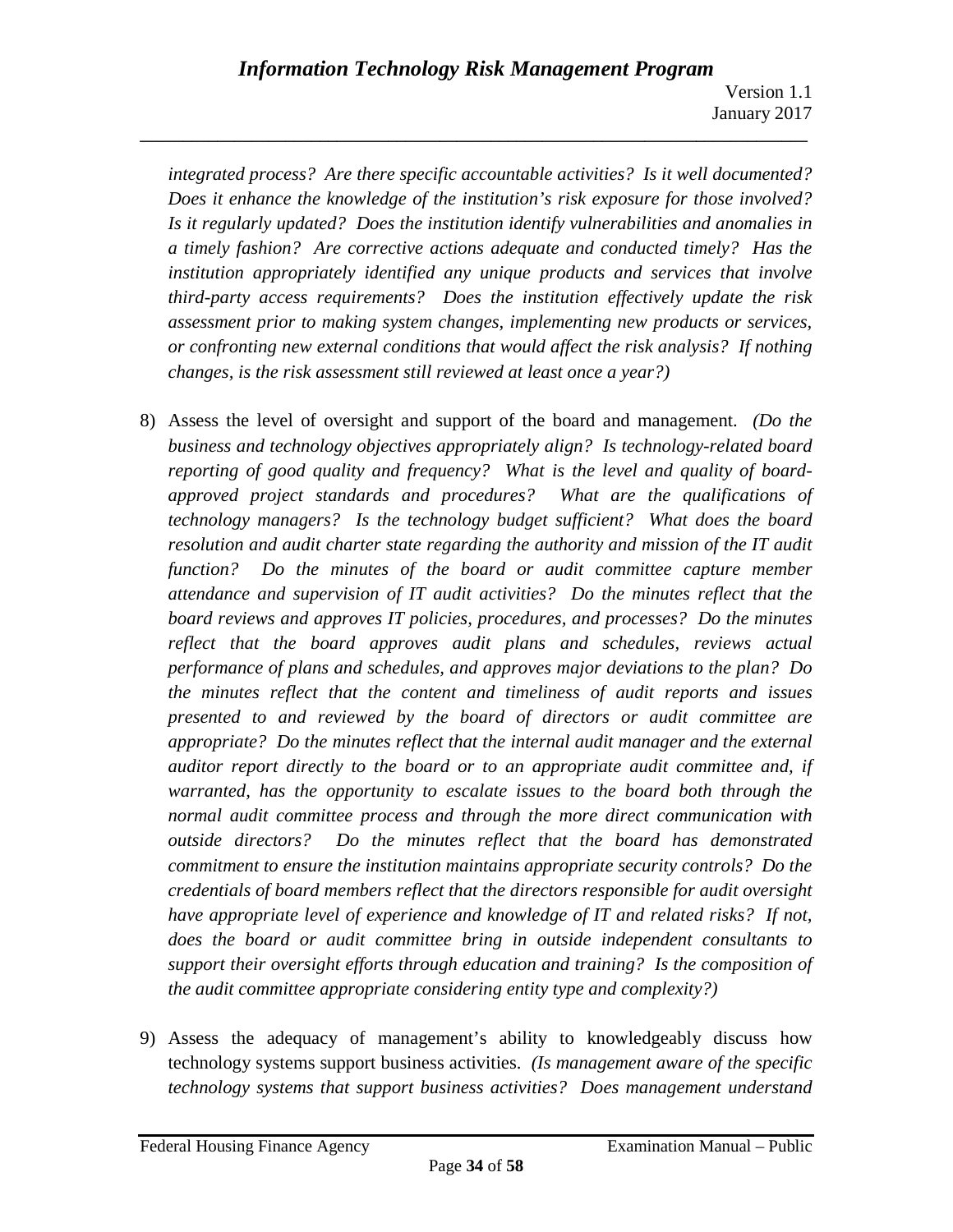*the risks posed by these technology systems? Does management understand the effect of any mitigating actions taken to address the risks?)*

- 10) Determine whether management has implemented and effectively utilizes operational control programs, processes, and tools. *(How effective are the institution's programs, processes, or tools for: Performance management and capacity planning? Project, change, and patch management? Conversion management? Standardization of hardware, software, and their configuration? Logical and physical security? Imaging system controls? Environmental monitoring and controls? Event/problem management?)*
- 11) Determine whether management has implemented appropriate daily operational controls and processes. *(Are there scheduling systems or activities for efficiency of systems and completion of projects? Are there monitoring tools to detect and preempt system problems or capacity issues? Are there daily processing issue resolution procedures and appropriate escalation procedures? Are media handled securely? Is there secure distribution of output? Does the institution perform a control self-assessment?)*
- 12) Evaluate the adequacy of contractual terms regarding security responsibilities, controls, and reporting. *(Does the contract clearly state which party is responsible for security controls? Does the contract clearly state which party is responsible for security reporting? Have there been any instances where security responsibilities have been questioned by either party?)*
- 13) Evaluate the appropriateness of nondisclosure agreements regarding the institution's systems and data. *(Does the institution have nondisclosure agreements on file for all appropriate contracts? What processes are in place to ensure that new contract personnel are aware of nondisclosure agreements? Have there been any incidents where contract personnel have violated a nondisclosure agreement? If so, was the institution's response appropriate?)*
- 14) Assess the institution's monitoring plans and activities, including both activity monitoring and condition monitoring. *(Are the institution's monitoring plans appropriate given its risk exposure? Is monitoring conducted to ensure the institution receives timely, complete, relevant, accurate, and consistent information?)*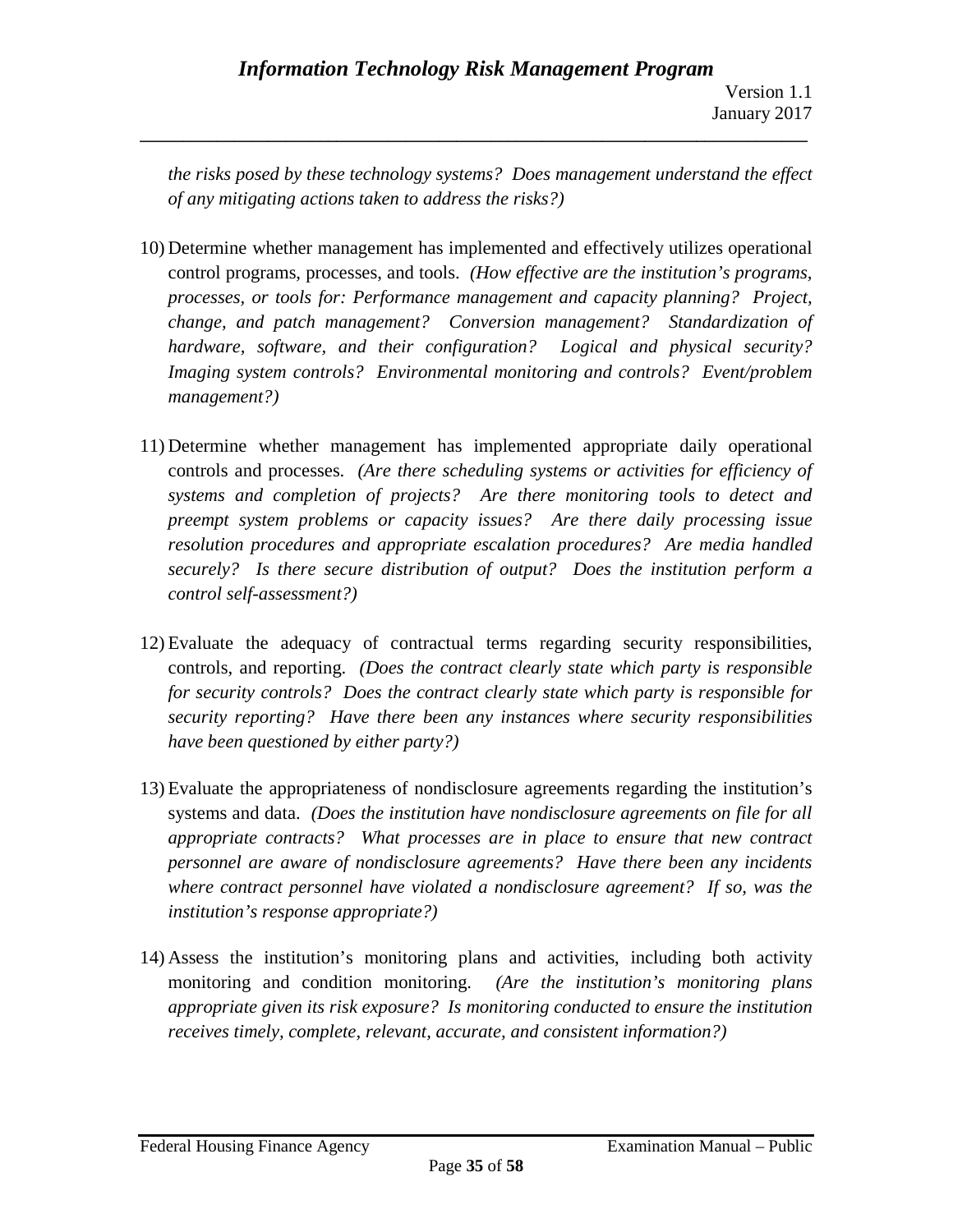15) Determine if the institution has experienced unauthorized access to sensitive information. *(If so, did the institution conduct a prompt investigation to determine the likelihood the information accessed had been or may be misused? Did the institution appropriately notify FHFA? What steps has the institution taken to ensure a similar breach will not occur again? Are these steps sufficient?)*

- 16) Determine whether management and department heads are adequately trained and sufficiently accountable for the security of their personnel, information, and systems. *(How often do management and department heads receive security training? How is it communicated to management and department heads that they are accountable for the security of their personnel, information, and systems? Is this method of communication effective?)*
- 17) Review and assess security guidance and training provided to ensure awareness among employees and contractors, including annual certification that personnel understand their responsibilities. *(How often do employees and contractors receive security training?)*
- 18) Evaluate the institution's change control process which enables management to effectively control the pace of change to its environment, including the process used to gain assurance that changes to be made will not pose undue risk in a production environment. *(How does the institution determine what IT projects to implement and when to implement them? Is this process effective? Have there been any instances where an IT project failed to meet its implementation schedule? If so, what was the root cause of the failure to meet its implementation schedule? What processes does the institution utilize to minimize risk to the production environment from any IT changes? Does the institution incorporate effective security requirements for the changes? Have there been any instances where appropriate staff was not properly trained prior to an IT change? How effective is the institution's testing process for IT changes? Does the institution perform post-change monitoring? If so, is it timely and relevant?)*
- 19) Evaluate the adequacy of risk management programs. *(How effective are the risk reporting and monitoring procedures? Does the institution document risk acceptance, mitigation, and transfer strategies?)*
- 20) Evaluate the outsourcing process for appropriateness given the size and complexity of the institution. *(Is the institution's evaluation of service providers consistent with*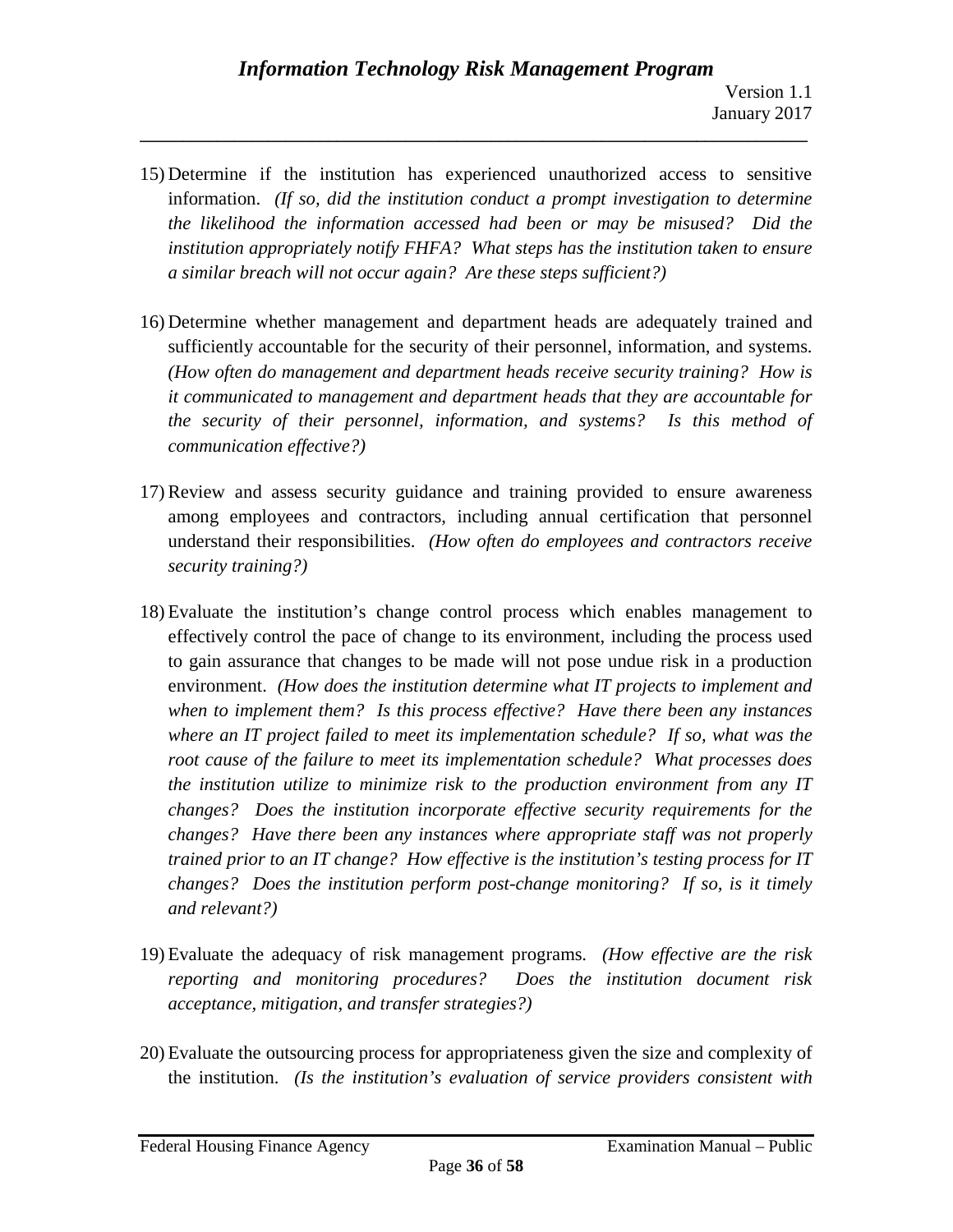*scope and criticality of outsourced services? Does the institution's policy for outsourcing include requirements for ongoing monitoring?)*

- 21) Evaluate the outsourcing requirements definition process. *(Does the institution develop requirements to allow for subsequent use in request for proposals (RFPs), contracts, and monitoring? Does the institution require that all significant actions be documented? Does the institution have processes in place to ensure that the requirements definition is sufficiently complete to support the future control efforts of service provider selection, contract preparation, and monitoring?)*
- 22) Evaluate the service provider selection process. *(Do RFPs adequately encapsulate the institution's requirements? If so, are the requirements definitions complete and sufficiently detailed to support subsequent RFP development, contract formulation, and monitoring? How effective are the institution's processes to ensure that any differences between the RFP and the submission of the selected service provider are appropriately evaluated? Has the institution taken appropriate actions to mitigate risks arising from requirements not being met? Do the institution's due diligence requirements encompass all material aspects of the service provider relationship, such as the provider's financial condition, reputation (e.g., reference checks), controls, key personnel, disaster recovery plans and tests, insurance, communications capabilities, and use of subcontractors?)*
- 23) Evaluate the sufficiency of security-related due diligence in service provider research and selection. *(How effective is the institution's process for researching a potential service provider's security controls? How well is the process documented? How well is the actual research documented?)*
- 24) Evaluate the process for entering into a contract with a service provider. *(Do contracts contain adequate and measurable service level agreements? Does the institution ensure that allowed pricing methods do not adversely affect the institution's safety and soundness, including the reasonableness of future price changes? Does the institution ensure that the rights and responsibilities of both parties are sufficiently detailed? Are there required contract clauses to address significant issues, such as financial and control reporting, right to audit, ownership of data and programs, confidentiality, subcontractors, continuity of service, etc.? Does legal counsel review the contract and any legal issues? Do contracts adequately address any inducement concerns?)*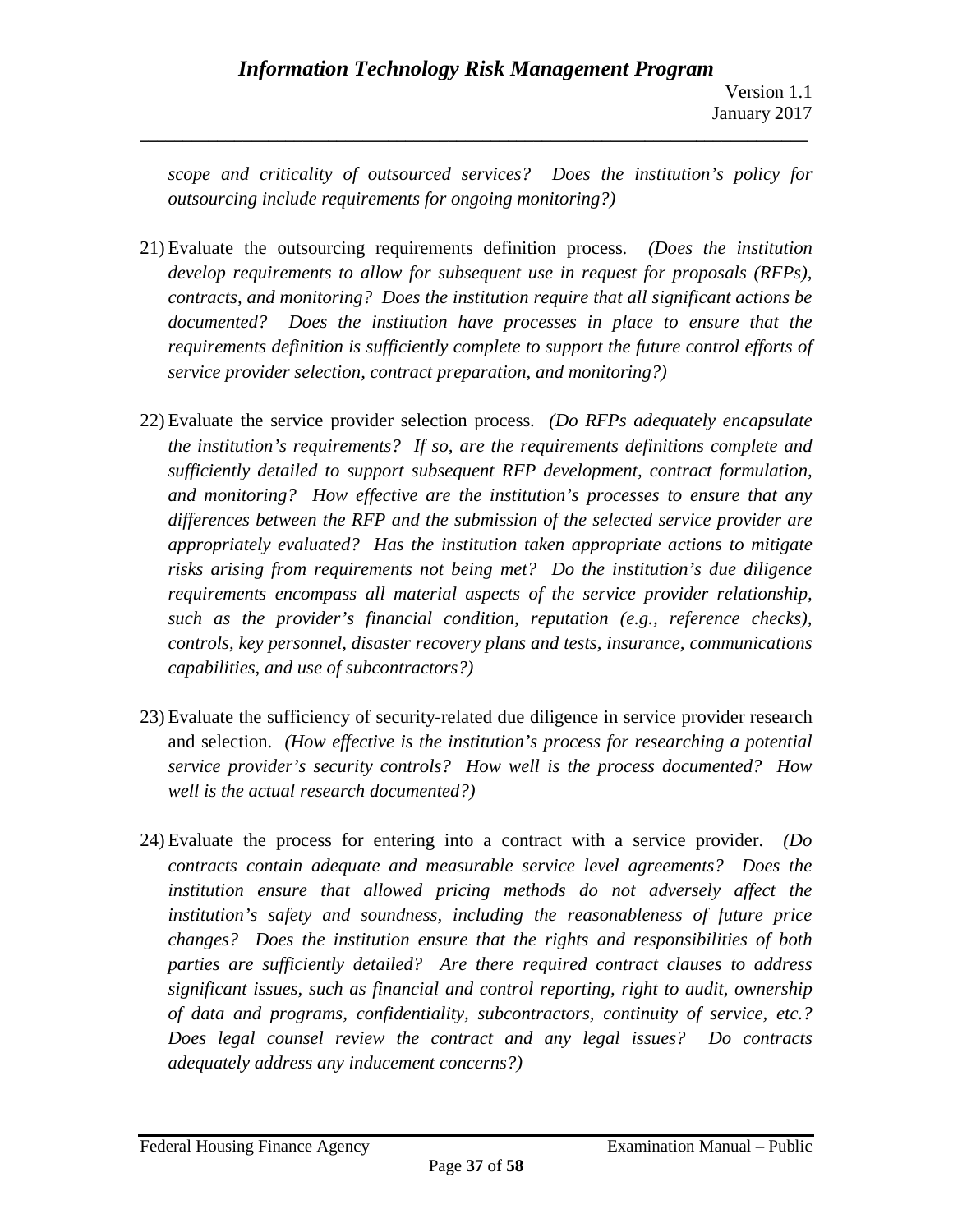25) Evaluate the institution's use of user groups and other mechanisms to monitor and influence the service provider. *(Does the institution participate in any user groups? What other means does the institution utilize to leverage best practices that other customers of service providers may have implemented?)*

- 26) Assess the level of risk present in outsourcing arrangements. *(What are the types and volumes of functions outsourced? What are the types and characteristics of service providers, including, where appropriate, unique risks inherent in foreign-based service provider arrangements? What are the types of technology used by service providers?)*
- 27) Determine whether management effectively oversees and monitors any significant data processing services provided by technology service providers. *(Does management directly audit the service provider's operations and controls, employ the services of external auditors to evaluate the servicer's controls, or receive sufficiently detailed copies of audit reports from the technology service provider? Does management adequately review all reports to ensure the audit scope was sufficient and that all deficiencies are appropriately addressed? Are the key service level agreements and contract provisions appropriate? Is the financial condition of the service provider sound? Does the institution obtain and review the service provider's disaster recovery program and testing results? Does the institution obtain and review the service provider's information security policy? Does the institution obtain and review the service provider's insurance coverage? How does the institution ensure the appropriate risk mitigation of a service provider's use of subcontractors? How does the institution ensure the appropriate risk mitigation of a service provider's relationships with any foreign third-parties? How does the institution ensure the service provider appropriately responds to changes to the institution's external environment including competitors and industry trends?)*
- 28) Determine the existence of timely and formal follow-up and reporting on management's resolution of identified IT problems or weaknesses. *(Does management take appropriate and timely action on IT audit findings and recommendations? Does audit or management report progress and effectiveness of corrective action to the board of directors or its audit committee? Does IT audit review or test management's statements regarding the resolution of findings and recommendations? Is there any discrepancy between management reports of outstanding IT audit items and items contained within audit reports? Does*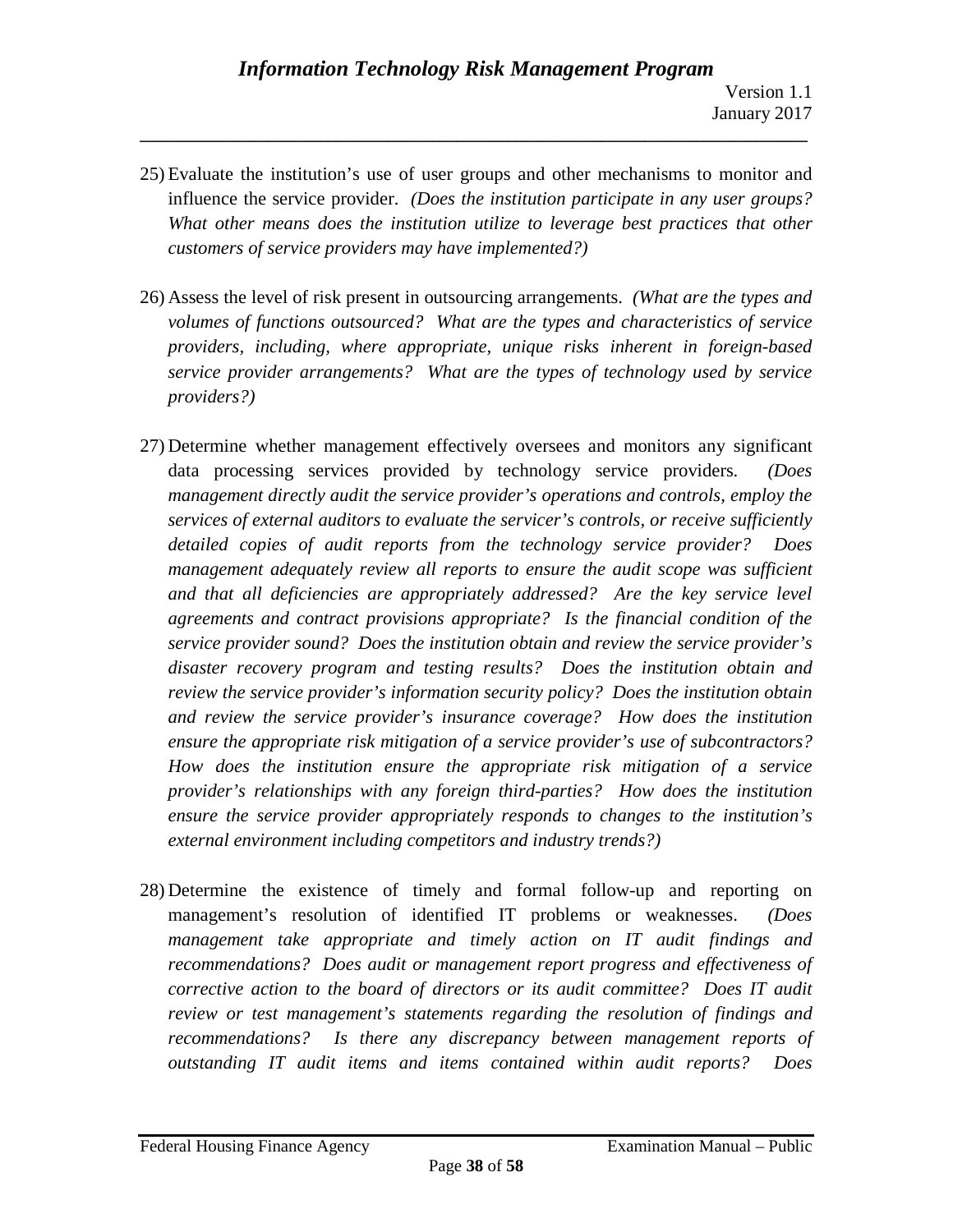*management appropriately correct the root causes of all significant deficiencies noted in the audit reports?)*

**\_\_\_\_\_\_\_\_\_\_\_\_\_\_\_\_\_\_\_\_\_\_\_\_\_\_\_\_\_\_\_\_\_\_\_\_\_\_\_\_\_\_\_\_\_\_\_\_\_\_\_\_\_\_\_\_\_\_\_\_\_\_\_\_\_\_\_\_\_\_\_\_\_\_\_\_\_\_**

# *Organizational Structure*

- 1) Evaluate organizational responsibilities to assess the effectiveness of board and management. *(Has the board and management clearly defined and appropriately assigned responsibilities? Has the board and management appropriately assigned security, audit, and quality assurance personnel to technology-related projects? Has the board and management established appropriate segregation-of-duty or compensating controls? Has the board and management established appropriate project, technology committee, and board reporting requirements?)*
- 2) Assess the effectiveness of the operational organization structure for technology operations in supporting the business activities of the institution. *(Does the organizational structure promote segregation-of-duty or compensating controls?)*
- 3) Assess the size and quality of the institution's security staff. *(Does the security staff have appropriate security training and certifications? Are the staffing levels adequate? Do the staffing levels account for the effect of any turnover? To what extent does the institution incorporate background investigations? Is the security staff afforded adequate time to perform security responsibilities?)*
- 4) Assess whether management has implemented appropriate human resource management. *(Is the organizational structure appropriate for the institution's business lines? Does management conduct ongoing background checks for all employees in sensitive areas? Are segregation and rotation of duties sufficient? Does management have policies and procedures to minimize excessive employee turnover? Are there appropriate policies and controls concerning termination of operations personnel?)*
- 5) Review the appropriateness of the organizational unit and personnel responsible for performing the functions of a security response center. *(Are the personnel in the security response center appropriately trained?)*
- 6) Determine that the institution utilizes sufficient expertise to perform its monitoring and testing. *(What are the qualifications of personnel performing monitoring and testing? Are they appropriately trained?)*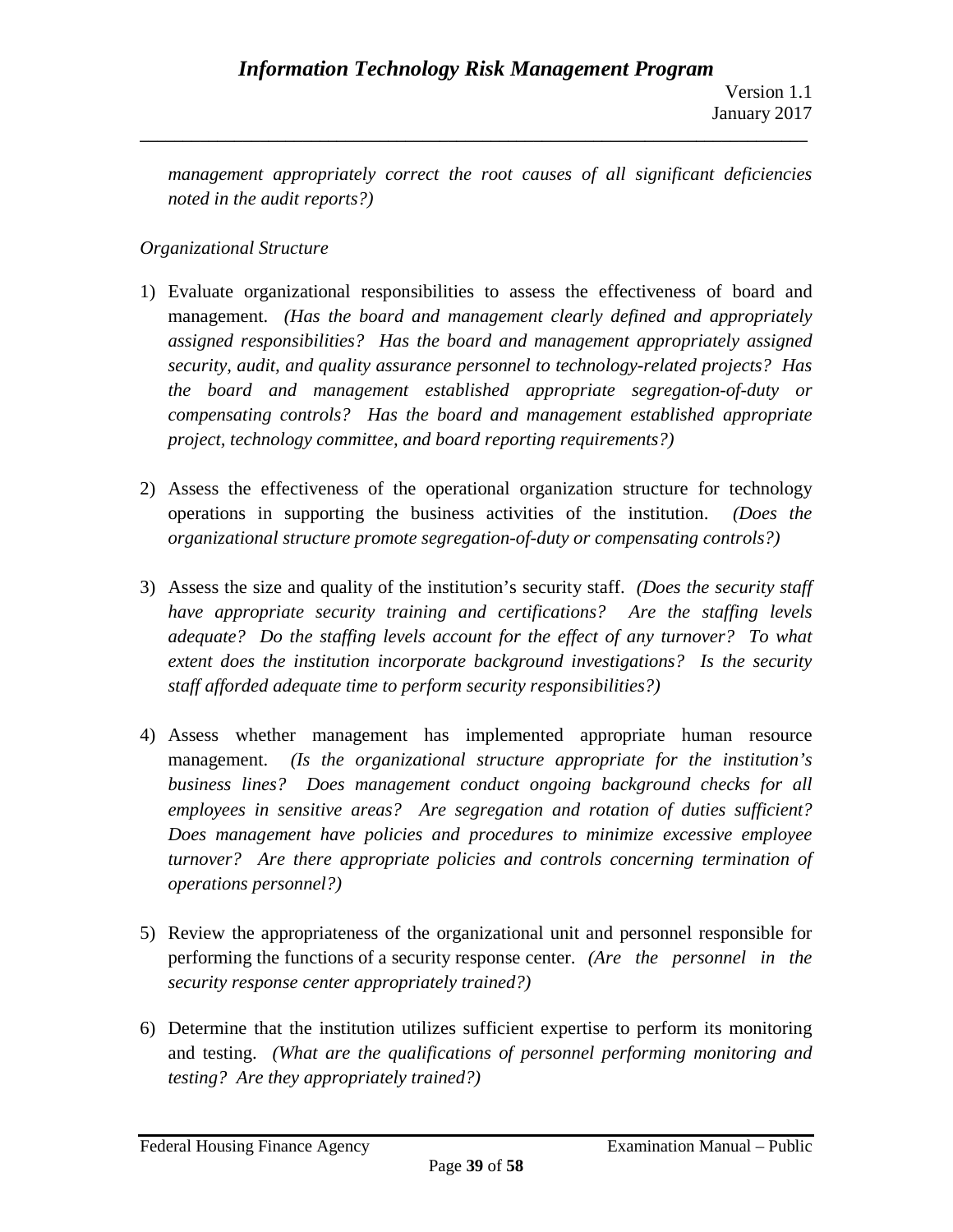7) For independent tests, evaluate the degree of independence between the persons testing security from the persons administering security. *(Is there segregation-ofduty? Are there compensating controls?)*

**\_\_\_\_\_\_\_\_\_\_\_\_\_\_\_\_\_\_\_\_\_\_\_\_\_\_\_\_\_\_\_\_\_\_\_\_\_\_\_\_\_\_\_\_\_\_\_\_\_\_\_\_\_\_\_\_\_\_\_\_\_\_\_\_\_\_\_\_\_\_\_\_\_\_\_\_\_\_**

- 8) Determine whether security responsibilities are appropriately apportioned among senior management, front-line management, IT staff, information security professionals, and other staff, recognizing that some roles must be independent from others. *(How are security responsibilities allocated? Are the allocations appropriate?)*
- 9) Determine whether the individual or department responsible for ensuring compliance with security policies has sufficient position and authority within the organization to implement the corrective action. *(Within the organizational structure, who is responsible for ensuring compliance with security policies? Is this structure effective? Have there been instances where the responsible party has not had adequate authority to implement corrective actions?)*
- 10) Determine if the institution has established an Office of Minority and Women Inclusion, or has designated an office of the institution that shall be responsible for carrying out all matters of the institution relating to diversity in management, employment, and business activities, including those pertaining to IT risk management. *(What is the institution's process to ensure diversity in management, employment, and business activities?)*

# *Policy and Procedure Development*

- 1) Review and assess policies, procedures, and standards as they apply to the institution's IT environment and controls. *(Are the written policies, procedures, and standards appropriate for the regulated entity's size and complexity? How effective and timely is the regulated entity's process to update policies, procedures, and standards after a change warrants an update? Does the regulated entity have a process to regularly review the policies, procedures, and standards even if no changes have been made to the documents? Does the regulated entity obtain employee certification that they have read and understood the policies?)*
- 2) Review and assess security policies and standards to ensure that they sufficiently address the appropriate security issues considering the risks identified by the institution. *(Do the security policies and standards appropriately address:*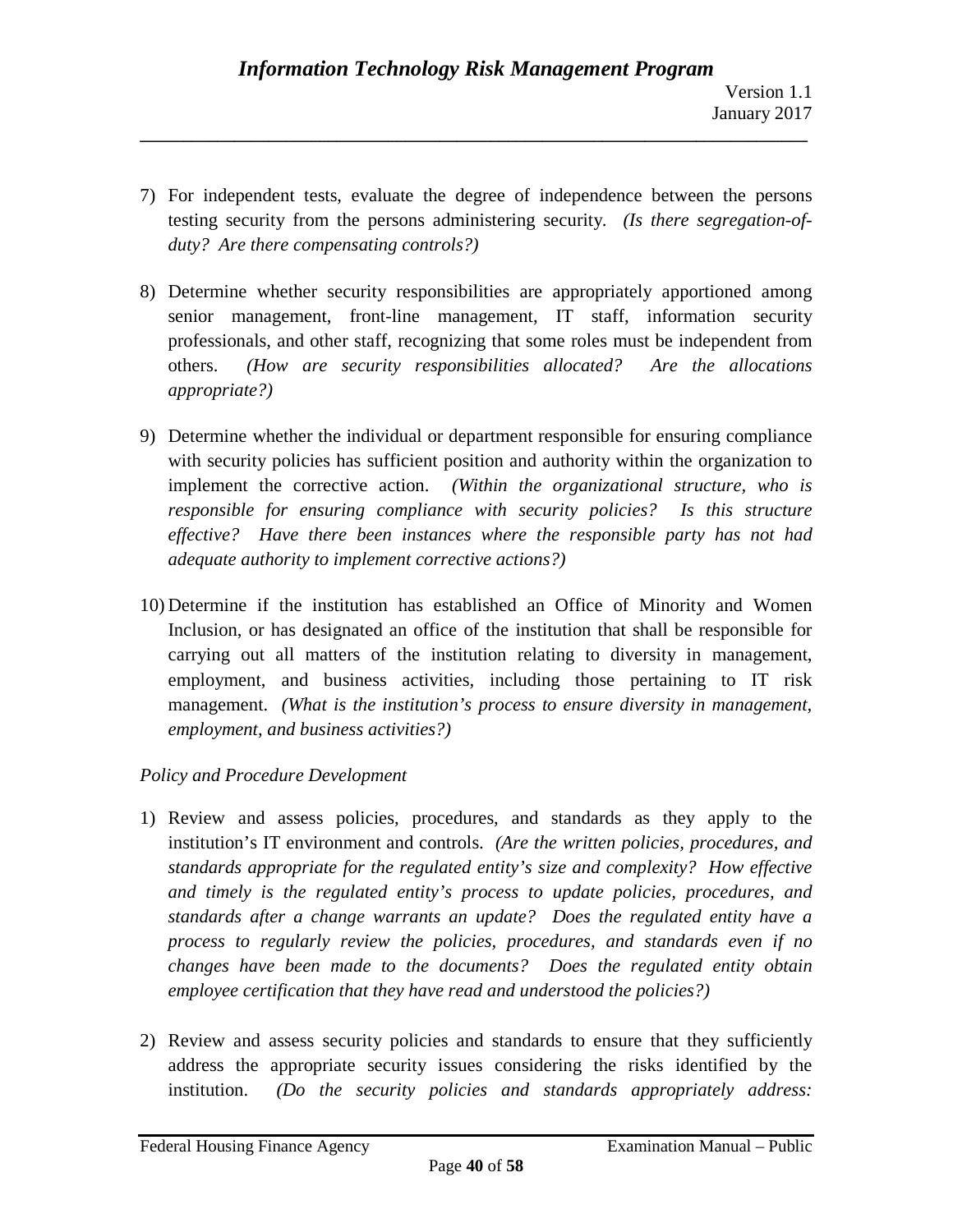*Authentication and authorization; acceptable-use policy that dictates the appropriate use of the institution's technology including hardware, software, networks, and telecommunications; administration of access rights at enrollment, when duties change, and at employee separation; authentication mechanisms including tokenbased systems, digital certificates, or biometric controls and related enrollment and maintenance processes as well as database security; network access; security domains; perimeter protections including firewalls, malicious code prevention, outbound filtering, and security monitoring; application access controls; remote access controls including wireless, VPN, modems, and Internet-based; host systems; secure configuration (hardening); operating system access; application access and configuration; malicious code prevention; logging; monitoring and updating; user equipment; physical controls over access to hardware, software, storage media, paper records, and facilities; encryption controls; software development and acquisition, including processes that evaluate the security features and software trustworthiness of code being developed or acquired, as well as change control and configuration management; personnel security; media handling procedures and restrictions, including procedures for securing, transmitting and disposing of paper and electronic information; service provider oversight including contractual notification requirements; business continuity; incident response center functions, including monitoring, classification, escalation, and reporting; and insurance?)*

- 3) Evaluate the institution's policies and program for responding to unauthorized access to information. *(Are the policies appropriate? Has the institution experienced any instances where there was a suspected unauthorized access to information? If so, did the institution respond in compliance with policy? Was the response appropriate? Was there a post-response analysis to determine if any changes to policies or procedures were warranted?)*
- 4) Review the policies regarding periodic ranking of service providers by factors such as risk or criticality for decisions regarding the intensity of monitoring (i.e., risk assessment). *(Do the policies include objective criteria? Do the policies support consistent application? Do the policies consider the degree of service provider support for the institution's strategic and critical business needs? Do the policies specify subsequent actions when rankings change?)*
- 5) Determine if the institution has developed and implemented standards and procedures to ensure, to the maximum extent possible, the inclusion and utilization of minorities and women, and minority- and women-owned businesses in all business and activities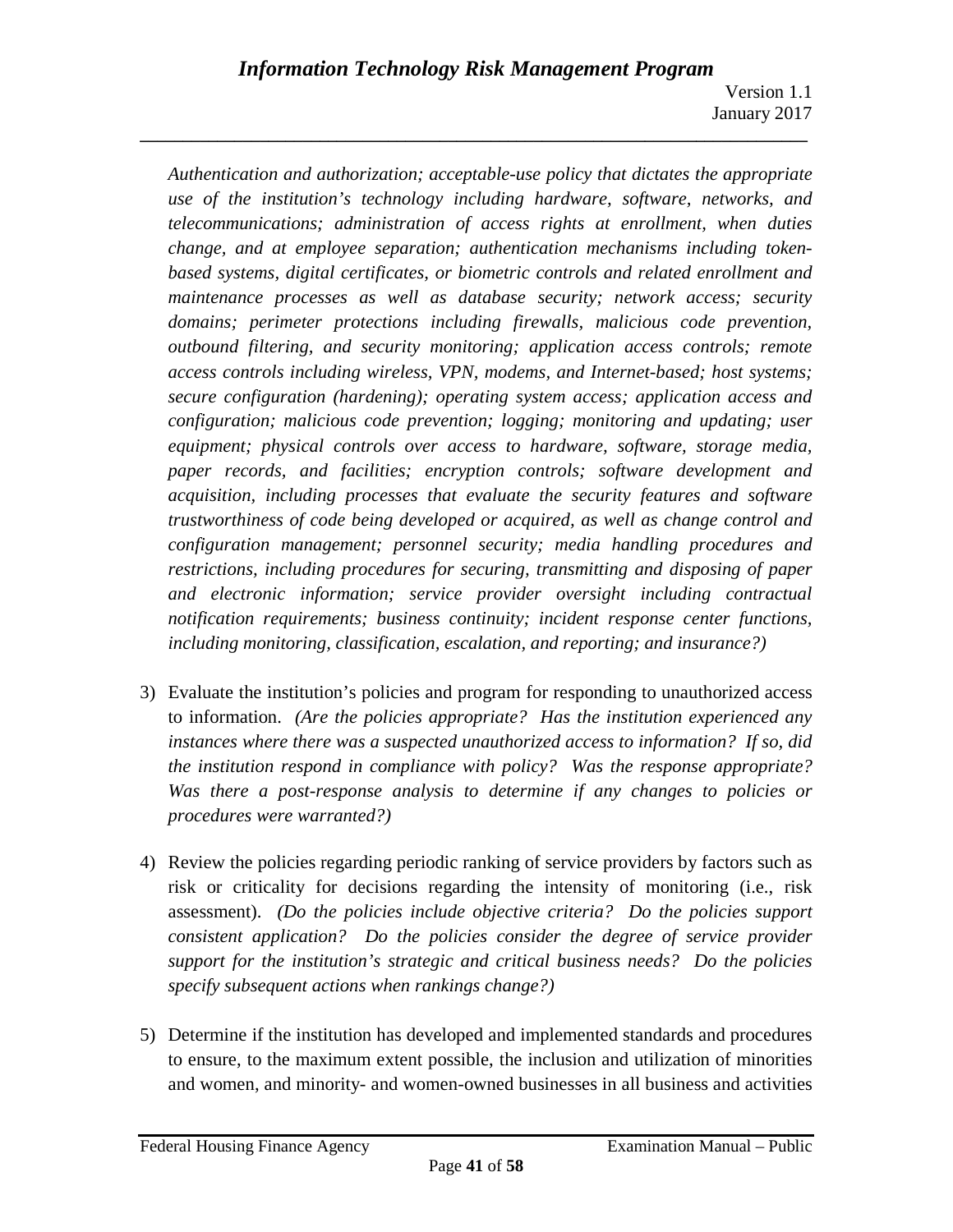of the institution at all levels, including IT risk management. *(Are the institution's standards and procedures effective? What types of reports are produced for management? What are the trends in the number of minorities and women included and utilized in all business activities?)*

**\_\_\_\_\_\_\_\_\_\_\_\_\_\_\_\_\_\_\_\_\_\_\_\_\_\_\_\_\_\_\_\_\_\_\_\_\_\_\_\_\_\_\_\_\_\_\_\_\_\_\_\_\_\_\_\_\_\_\_\_\_\_\_\_\_\_\_\_\_\_\_\_\_\_\_\_\_\_**

## *Risk Metrics*

Where metrics are used, evaluate the standards used for measurement, the information measures and repeatability of measured processes, and appropriateness of the measurement scope. *(Are the metrics accurate, timely, complete, relevant, and consistent?)*

## *Reporting*

- *1)* Assess operations management MIS reports. *(Is the frequency of monitoring or reporting continuous or periodic? Is the information accurate, timely, complete, relevant, and consistent? Do reports present response times and throughput? Do reports present system availability and/or down time? Do reports present number, percentage, type, and causes of job failures? Do reports present average and peak system utilization, trends, and capacity? Do reports provide the status of software development/maintenance activities? Do reports present system use and planning efforts?)*
- 2) Evaluate the adequacy of information used by the security response center. *(Does the security response center obtain external information on threats and vulnerabilities? Does the security response center obtain internal information related to controls and activities?)*

## *Internal Audit*

1) Determine if the internal audit staff is adequate in number and is technically competent to accomplish its mission. *(Are internal audit personnel qualifications appropriately aligned with responsibilities detailed in their respective job descriptions? Is staff competency commensurate with the technology in use at the regulated entity? What are the trends in internal audit staffing? Do the trends suggest that the regulated entity may experience inadequate number or competencies within the internal audit personnel?)*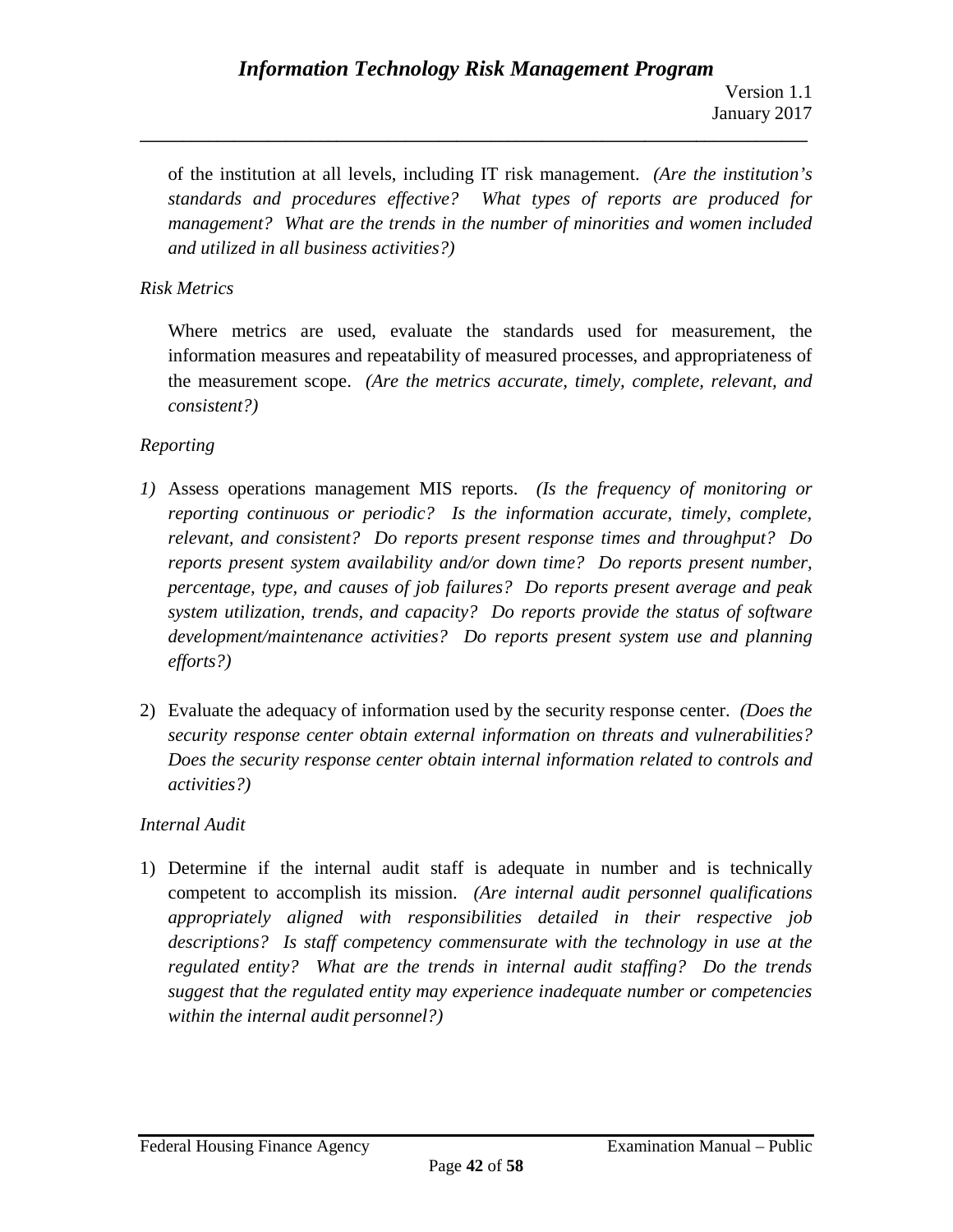2) Determine if the reporting process for the internal IT audit is independent in fact and in appearance. *(Have there been any instances where persons outside of the audit function have unduly influenced what is reported to the board or audit committee?)*

- 3) Review the internal audit organization structure for independence and clarity of the reporting process. *(Does the internal audit manager report functionally to a senior management official (i.e., CFO, controller, or similar officer)? Is the internal audit manager's compensation and performance appraisal being done by someone other than the board or audit committee? Are auditors responsible for operating a system of internal controls or actually performing operational duties or activities?)*
- 4) Determine the adequacy of the overall internal audit plan in providing appropriate coverage of IT risks. *(Is the internal audit plan consistent with the institution's risk assessment? Is the internal audit plan consistent with the institution's products and services delivered to either internal or external users? Does the internal audit plan effectively address the loss or addition of key personnel? Does the internal audit plan effectively address technology service providers and software vendor listings?)*
- 5) Assess the adequacy of internal audit policies and standards as they relate to IT audits. *(Are the policies and standards appropriately risk-based? Do the policies and standards appropriately address the format and content of reports, distribution of reports, resolution of internal audit findings, format and contents of workpapers, and security over audit materials?)*
- 6) Determine the adequacy of internal audit's risk analysis methodology in prioritizing the allocation of audit resources and formulating the internal IT audit schedule. *(Is the internal audit universe well defined? For the entire internal audit universe, are the audit schedules and audit cycles reasonable? Are the internal audit schedules being consistently met? Does the methodology include risk profiles identifying and defining the risk and control factors to assess and the risk management and control structures for each IT product, service, or function? How effective is the process for assessing and documenting risk and control factors and its application in the formulation of internal audit plans, resource allocations, internal audit scopes, and internal audit cycle frequency?)*
- 7) Determine the adequacy of the scope, frequency, accuracy, and timeliness of ITrelated internal audit reports. *(Do internal audit reports and workpapers comply with board and audit committee-approved standards? Is the internal auditor's evaluation*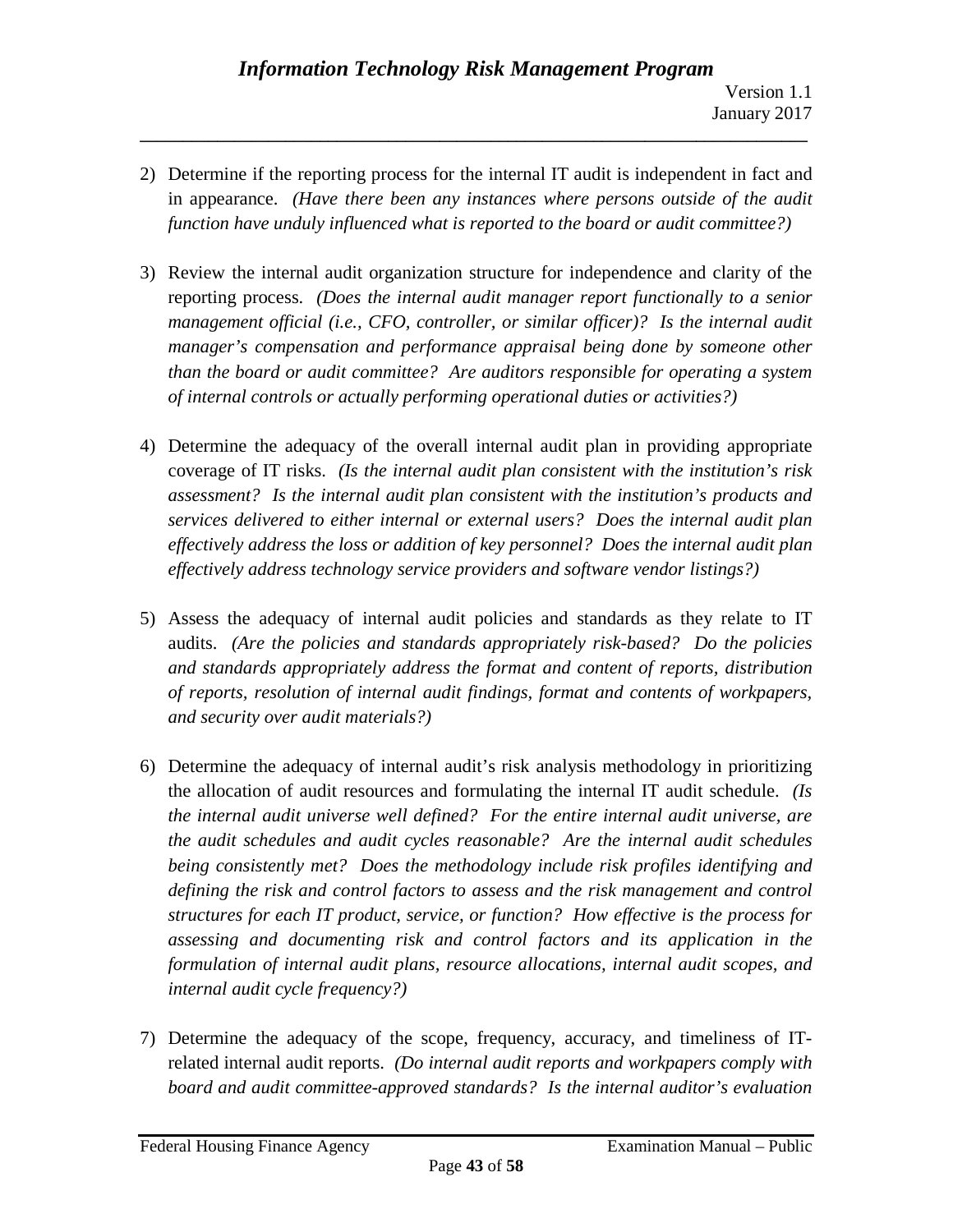*of IT controls commensurate with FHFA's evaluation during this examination? Is the scope of the internal auditor's work appropriate for the institution's size, the nature and extent of its activities, and its risk profile? Do the workpapers disclose that specific program steps, calculations, or other evidence support the procedures and conclusions set forth in the reports? Do the internal auditors accurately identify and consistently report weaknesses and risks? Are internal audit reports timely, relevant, accurate, complete, and consistent?)*

- 8) Determine the extent of internal audit's participation in application development, acquisition, and testing, as part of the institution's process to ensure the effectiveness of internal controls. *(Does the institution have an effective methodology to notify the internal auditor of proposed new applications, major changes to existing applications, modifications/additions to the operating system, and other changes to the data processing environment? Is internal audit effective and independent while participating in the systems development life cycle? Is internal audit effective and independent while reviewing major changes to applications or the operating system? Is internal audit effective and independent while updating internal audit procedures, software, and documentation for changes in the systems or environment? Is internal audit effective and independent while recommending changes to new proposals or to existing applications and systems to address audit and control issues?)*
- 9) If the internal IT audit function, or any portion of it, is outsourced to external vendors, determine its effectiveness and whether the institution can appropriately rely on it. *(Does the outsourcing arrangement maintain or improve the quality of the internal audit function and the institution's internal controls? How appropriate are the performance and contractual criteria for the audit vendor and any internal evaluations of the audit vendor? Are outsourced audit reports and audit workpapers adequate and prepared in accordance with the audit program and the outsourcing agreement? Do workpapers disclose that specific program steps, calculations, or other evidence support the procedures and conclusions set forth in the audit reports? Is the scope of the outsourced audit procedures adequate? Do key employees of the institution and the audit vendor clearly understand the lines of communication and how any internal control problems or other matters noted by the audit vendor during internal audits are to be addressed? Does management or the audit vendor revise the scope of outsourced audit work appropriately when the institution's environment, activities, risk exposures, or systems change significantly? Does the board or audit committee demonstrate commitment that the institution effectively manages any outsourced audit function? Does the board or audit committee perform sufficient due*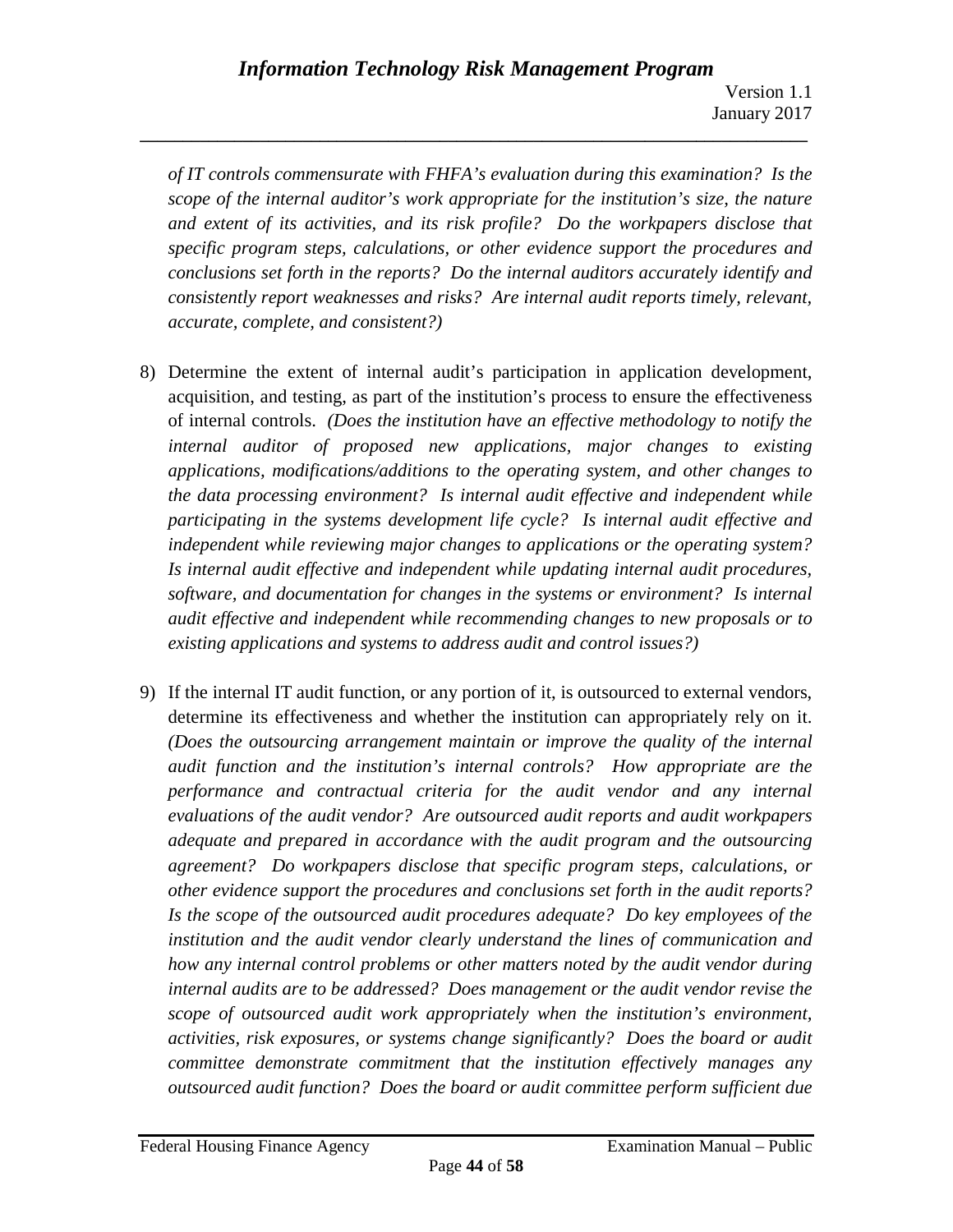*diligence to satisfy themselves of the audit vendor's competence and objectivity before entering the outsourcing arrangement? Does the institution have an adequate contingency plan to reduce any lapse in internal audit coverage, particularly coverage of high-risk areas, in the event the outsourced audit relationship is terminated suddenly?)*

**\_\_\_\_\_\_\_\_\_\_\_\_\_\_\_\_\_\_\_\_\_\_\_\_\_\_\_\_\_\_\_\_\_\_\_\_\_\_\_\_\_\_\_\_\_\_\_\_\_\_\_\_\_\_\_\_\_\_\_\_\_\_\_\_\_\_\_\_\_\_\_\_\_\_\_\_\_\_**

# *Information Technology*

- 1) Assess the adequacy of the documentation that describes the technology systems and operations (enterprise architecture) in place to support business activities. *(Does the institution have an effective process to ensure that the documentation is accurate, complete, timely, relevant, and consistent? Is the documentation routinely reviewed?)*
- 2) Determine the extent of network connectivity internally and externally, and the boundaries and functions of security domains. *(Does the institution effectively account for internal and external network connectivity, and boundaries and functions of security domains in its risk assessment?)*
- 3) Evaluate management's ability to control security risks given the frequency of changes to the computing environment. *(Have there been any instances where there has been a security breach? If so, how effective was managements' response?)*
- 4) Evaluate security maintenance requirements and the extent of historical security issues with installed hardware/software. *(Does the institution have an effective process to ensure that it remains current with all security patching requirements? Is the institution current with security patches for hardware and software? What types of reports are produced to validate compliance with security requirements?)*
- 5) Assess the design of protective measures used to define, identify, and classify security vulnerabilities, such as vulnerability scans and penetration tests. *(Are the parties that perform the scans/tests sufficiently independent, i.e. not responsible for the design, installation, maintenance, and operation of any of the tested systems? Does the institution's security risk assessment inform the frequency of the scans and tests? Are the scopes and strategies of the scans and tests commensurate with the institution's technology environment? Did the institution adequately address findings from the scans/tests? If not, does the institution have an adequate plan for remediation?)*
- 6) Determine whether external standards are used as a basis for the security program, and the extent to which management tailors the standards to the institutions' specific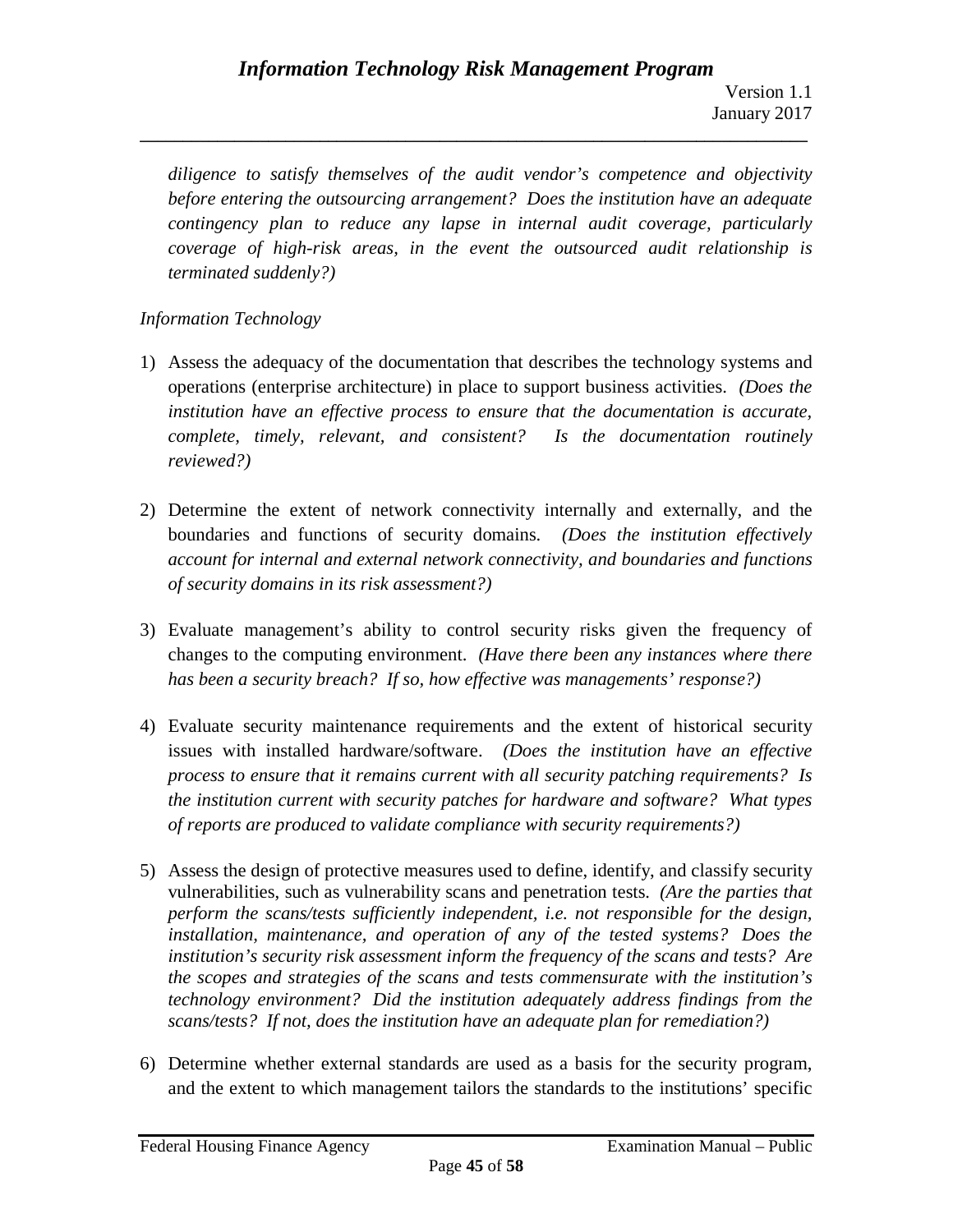circumstances. *(If external standards are used, are they appropriate? What process does the institution use to determine which external standards to adopt? How effective is the process to tailor external standards for the institution's specific circumstances?)*

- 7) Assess the institution's enterprise-wide data storage methodologies. *(Has the institution appropriately planned its data storage process? Are suitable standards and procedures in place to guide the function? How appropriate are the assumptions used for forecasting storage needs? Have there been any instances where the institution did not have enough storage, or nearly ran out of storage? If so, how effective was managements' response? What changes has the institution implemented to prevent a similar scenario from occurring again?)*
- 8) Evaluate whether management has appropriately planned its data back-up process, and whether suitable policies, standards, and procedures are in place to guide the function. *(Do back-up policies address all critical hardware and software, including personnel workstations? Does the process appropriately address data and program files? Does the policy appropriately address records disposition from back-up storage media? Has the institution assessed if back-up processes are necessary for portable devices (e.g., cell phones, tablets, thumb drives, external hard drives)? Does the institution have an appropriate back-up tape rotation process? How appropriate is the schedule and frequency of back-ups? Does the institution utilize appropriate off-site storage of back-up material? Is the off-site storage location a suitable distance from the primary processing site? Are there appropriate physical controls at the off-site storage location? Does the institution have an appropriate process for regularly testing data and program back-up media to ensure the back-up media is readable and that restorable copies have been produced?)*
- 9) Assess the institution's inventory of data and program files (operating systems, purchased software, in-house developed software) stored on and off-site. *(Is the inventory accurate? Does the inventory include off-site back-up material? How effective is management's process for updating and maintaining this inventory? Does the institution periodically perform physical audits for the items on the inventory?)*
- 10) Review and assess the environmental controls and monitoring capabilities of the technology operations. *(Do the controls and monitoring address electrical power, telecommunication services, heating, ventilation, air conditioning, water supply, computer cabling, smoke detection, fire suppression, water leaks, and preventive maintenance?)*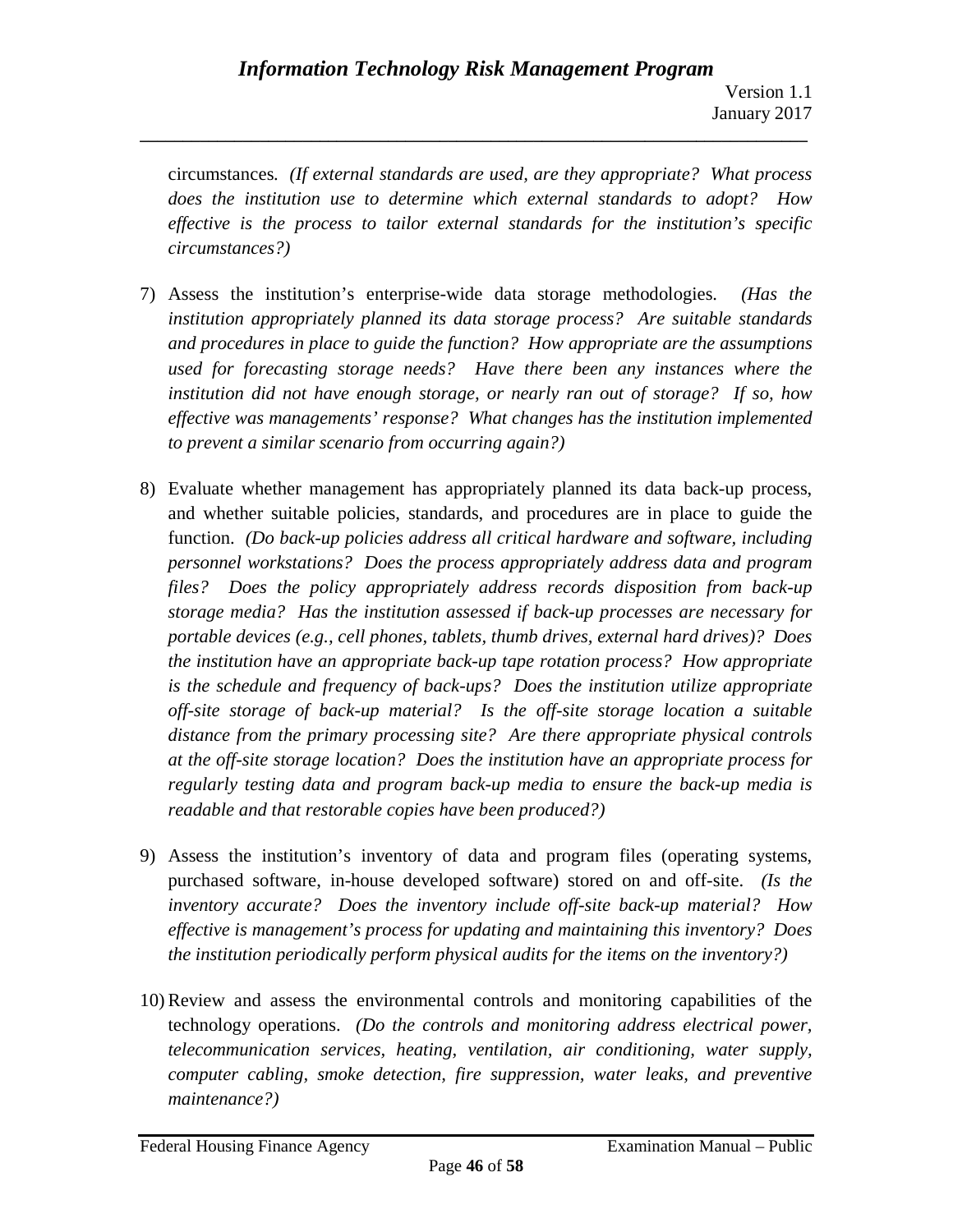11) Assess whether appropriate controls exist to address telecommunication operations risk. *(Is there proper alignment of telecommunication architecture and process with the strategic plan? Is there appropriate monitoring of telecommunications operations such as downtime, throughput, usage, and capacity utilization? Does the institution obtain assurance of adequate availability, speed, and bandwidth/capacity?)*

- 12) Determine whether there are adequate security controls around the telecommunications environment. *(Are there controls that limit access to wiring closets, equipment, and cabling to authorized personnel only? Is the telecommunications documentation adequate and secured? Are there appropriate telecommunication change control procedures? Is there controlled access to internal systems through authentication?)*
- 13) Assess whether the telecommunications system has adequate resiliency and continuity preparedness. *(Does the institution have an appropriate process to ensure the telecommunications system has suitable capacity? Does the institution appropriately address telecommunications provider diversity? Does the institution appropriately address telecommunications cabling route diversity, and multiple paths and entry points? Does the institution appropriately address redundant telecommunications to diverse telephone company central offices?)*
- 14) Assess the institution's use of document imaging solutions. *(How effective was the institution's analysis of document imaging needs? Did the analysis include any OCR (optical character recognition) needs? Did the analysis include any encryption or other security needs? Did the analysis include a quality of image threshold assessment for the image? Does the institution periodically review document imaging requirements to determine if any changes need to be incorporated? Does the institution have an effective quality assurance process that tests whether document images are in compliance with the institution's needs?)*
- 15) Evaluate the adequacy of imaging system controls. *(Do the controls address physical security, data security, documentation, error handling, program change procedures, system recoverability, and vital records retention? Do the controls provide assurance that all hard copy document page inputs equate to the same number of imaged pages? Do the controls address electronic images transferred from imaging systems to other media? Do the controls adequately address the destruction of hard copy source documents after being scanned through the imaging system?)*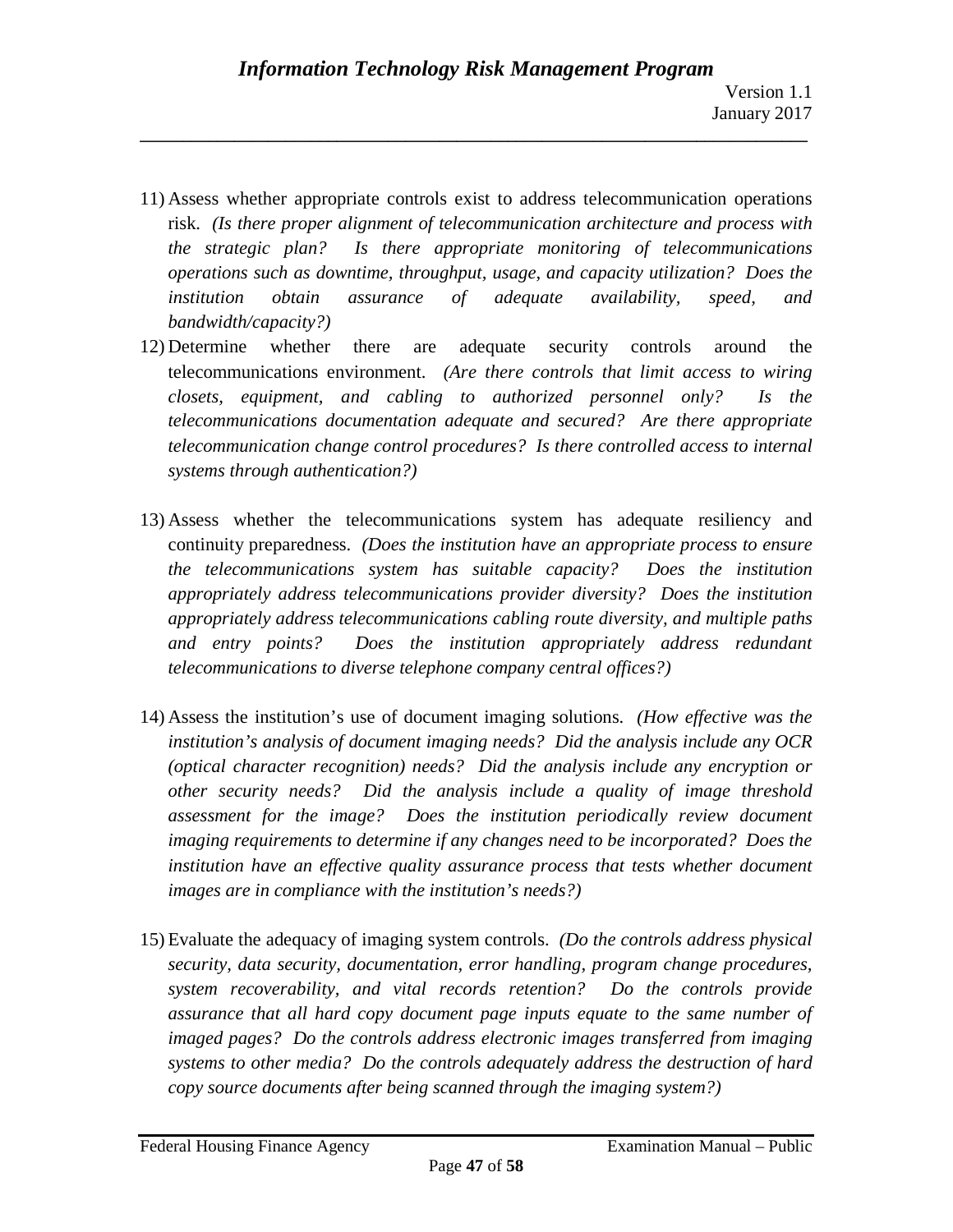16) Assess to what degree imaging has been included in the business continuity planning process. *(Has the institution assessed if any business units are reliant upon imaging systems for critical business functions? How often does the institution reevaluate reliance upon imaging systems?)*

- 17) Asses the institution's critical system data flow depictions and topology. *(Is the information accurate? Is the information presented in a manner that is understandable by the users who need to rely upon it? How timely are any necessary changes made? How often is the information reviewed?)*
- 18) Evaluate the adequacy of automated tools to support secure configuration management, security monitoring, policy monitoring, enforcement, and reporting. *(How effective is the institution's analyses for selecting these particular tools? How often are the requirements reviewed to ascertain if these tools continue to be the best choice? Does the institution have an appropriate process to ensure that necessary updates or patches to the tools are implemented in an effective and timely manner?)*
- 19) Evaluate the adequacy of development activities. *(Does the institution have adequate development standards and controls? Do the standards and controls adequately address the design, development, testing, and implementation phases? How effectively does the institution adhere to the development standards and controls? Does the institution have a process to ensure appropriate testing of development activities? Have there been any instances where changes were implemented into a production environment that included defects that needed subsequent changes? If so, what steps were taken to minimize the risk of a similar scenario from occurring again? Are there effective change implementation procedures? Does the institution have a process to ensure an adequate contingency plan is in place for any failed implementations? Has the institution implemented effective project management methodologies? Are the project managers' experience and qualifications commensurate with the institution's volume and complexity of IT projects? Does the institution utilize adequate project plans? Do the project plans include clearly defined phase expectations, phase acceptance criteria, security and control requirements, testing requirements, training, implementation, and documentation requirements? Does the institution have an effective quality assurance program? Is the risk management program effective? Are the procedures for project requests and approvals adequate? Does the institution conduct feasibility studies as appropriate? How effective are project change controls? Does the institution include appropriate*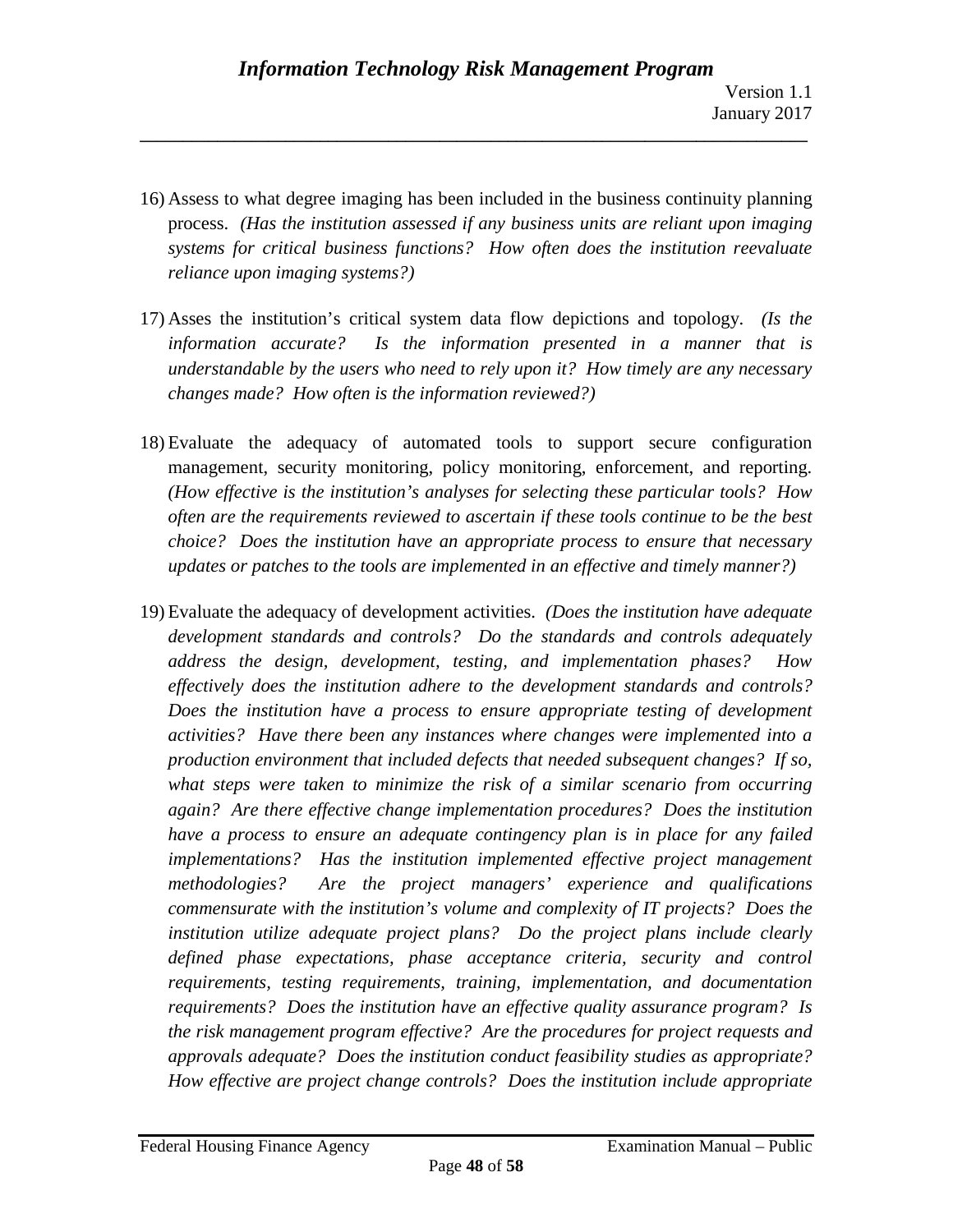*organizational personnel throughout the project's life cycle? How effective are the project communication and reporting procedures? Does the institution have an appropriate process to ensure the accuracy, effectiveness, and control of project management tools?)*

**\_\_\_\_\_\_\_\_\_\_\_\_\_\_\_\_\_\_\_\_\_\_\_\_\_\_\_\_\_\_\_\_\_\_\_\_\_\_\_\_\_\_\_\_\_\_\_\_\_\_\_\_\_\_\_\_\_\_\_\_\_\_\_\_\_\_\_\_\_\_\_\_\_\_\_\_\_\_**

20) Assess the adequacy of acquisition activities. *(Does the institution have adequate acquisition standards and controls? Do the standards and controls adequately address the design, development, testing, and implementation phases? How effectively does the institution adhere to the acquisition standards and controls? Does the institution have a process to ensure appropriate testing of acquisition activities? Have there been any instances where changes were implemented into a production environment that included defects that needed subsequent changes? If so, what steps were taken to minimize the risk of a similar scenario from occurring again? Are there effective change implementation procedures? Does the institution have a process to ensure an adequate contingency plan is in place for any failed implementations? Has the institution implemented effective project management methodologies? Are the project managers' experience and qualifications commensurate with the institution's volume and complexity of IT projects? Does the institution utilize adequate project plans? Do the project plans include clearly defined phase expectations, phase acceptance criteria, security and control requirements, testing requirements, training, implementation, and documentation requirements? Does the institution have an effective quality assurance program? Is the risk management program effective? Are the procedures for project requests and approvals adequate? Does the institution conduct feasibility studies as appropriate? How effective are project change controls? Does the institution include appropriate organizational personnel throughout the project's life cycle? How effective are the project communication and reporting procedures? Does the institution have an appropriate process to ensure the accuracy, effectiveness, and control of project management tools? Does the institution have adequate standards that require request-for-proposals and invitations-to-tender to include well-detailed security, reliability, and functionality specifications; well-defined performance and compatibility specifications; and well-defined design and development documentation requirements? Are there adequate standards that require thorough reviews of vendors' financial condition and commitment to service; and thorough reviews of contracts and licensing agreements prior to signing? Does the institution have a process to ensure that contract and licensing provisions adequately address performance assurances; software and data security provisions; and source-code accessibility/ escrow assertions?)*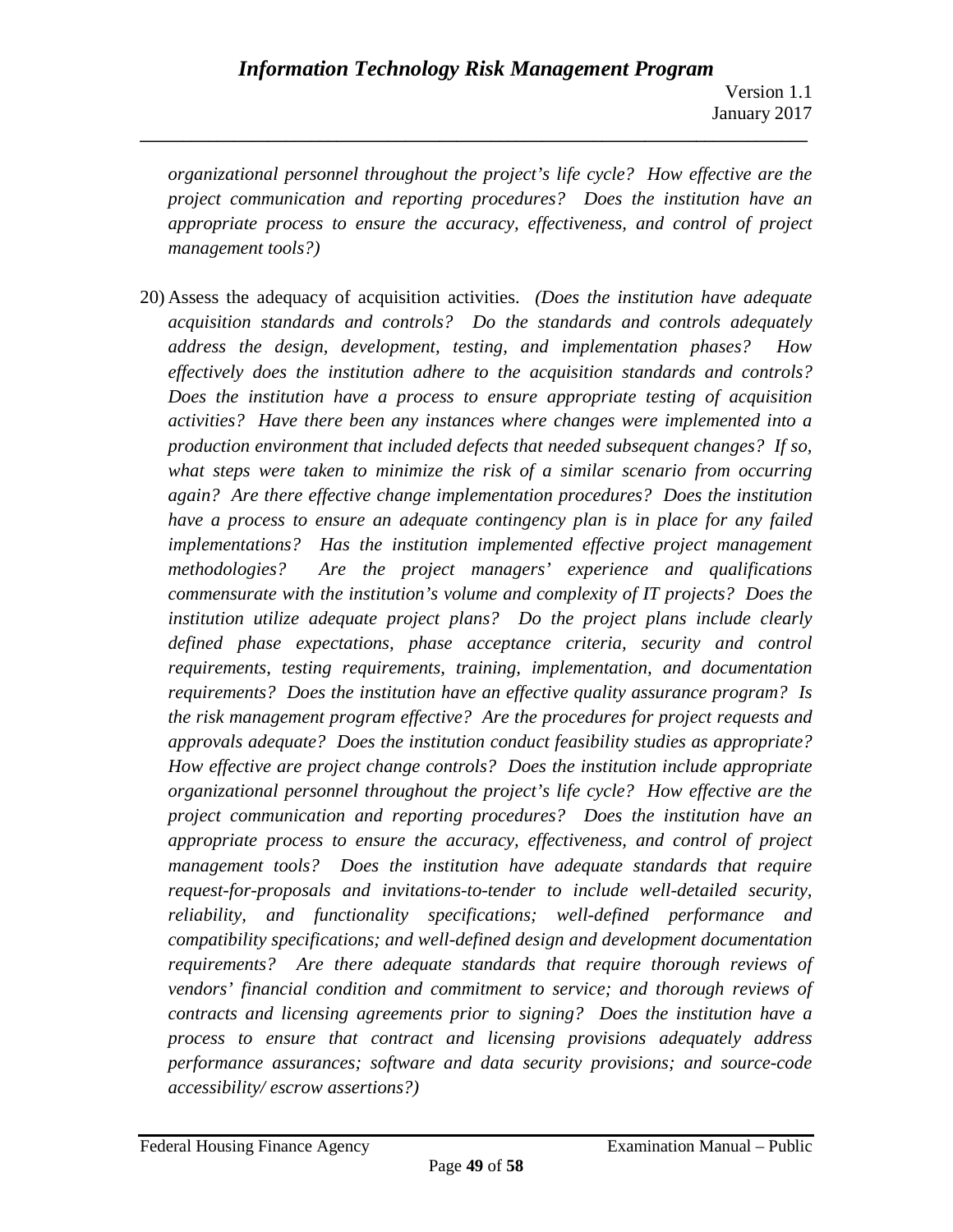21) Assess the adequacy of maintenance project management standards, methodologies, and practices. *(Does the institution have adequate maintenance standards and controls? Are the procedures for project change requests and approvals adequate? Does the institution have a process to ensure appropriate testing of maintenance activities? Have there been any instances where changes were implemented into a production environment that included defects that needed subsequent changes? If so, what steps were taken to minimize the risk of a similar scenario from occurring again? Are there effective change implementation procedures? Does the institution have a process to ensure an adequate contingency plan is in place for any failed implementations? Are there effective change documentation procedures? Are there effective change notification procedures? Are there effective library controls? Are there effective utility program controls? How effectively does the institution adhere to the maintenance standards and controls?)*

- 22) Evaluate the effectiveness of any conversion projects. *(Did the institution perform an appropriate analysis and implement appropriate lessons learned comparing initial budgets and projected time lines against actual results? Are project management and technology committee reports effective? Does the institution routinely review and appropriately react to testing documentation and after-action reports? Does the institution routinely review and appropriately react to conversion after-action reports?)*
- 23) Assess the adequacy of quality assurance programs. *(Has the board demonstrated a willingness to provide appropriate resources to quality assurance programs? Are there adequate quality assurance procedures? Are the deliverables of each project, and project phase, including the validation of initial project assumptions and approvals, appropriately assured? Are quality assurance procedures appropriately scalable? Are the procedures appropriately tailored to match the characteristics of the project? Are quality assurance standards measurable? Are deliverables assessed against predefined standards and expectations? Does the institution adhere to problem-tracking standards that require appropriate problem recordation; appropriate problem reporting; appropriate problem monitoring; and appropriate problem correction? Does the institution adhere to testing standards that require the use of predefined, comprehensive test plans; the involvement of end users; the documentation of test results; the prohibition against testing in production environments; and the prohibition against testing with live data? Does the institution have a process to ensure effective testing programs regarding the accuracy of*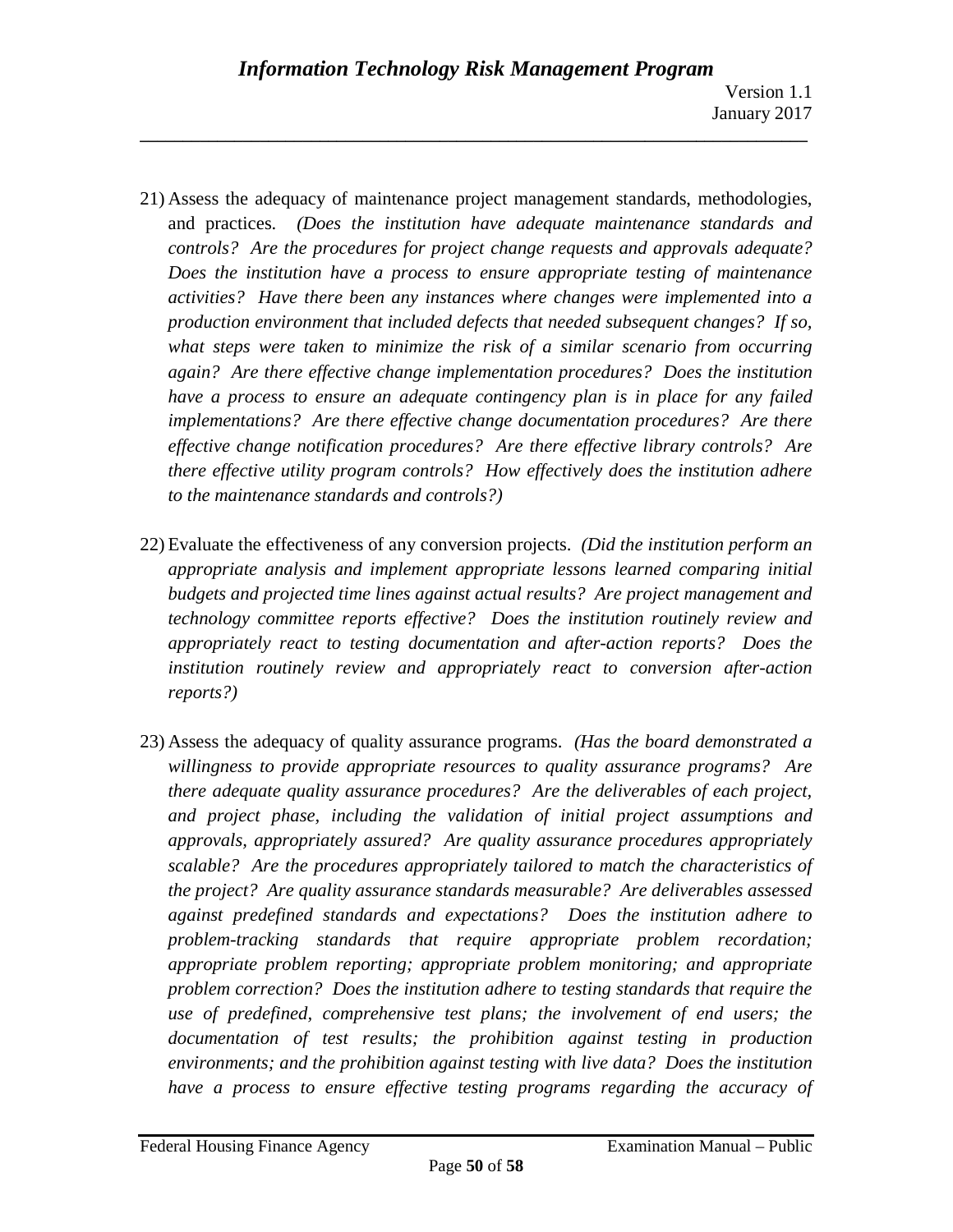*programmed code; the inclusion of expected functionality; the interoperability of applications and network components; and the independence of quality assurance personnel?)*

- 24) Assess the adequacy of program change controls. *(Does the institution have a process to ensure routine and emergency program-change standards that require appropriate request and approval procedures; testing procedures; implementation procedures; backup and backout procedures; documentation procedures; and notification procedures? Are there appropriate controls that restrict the unauthorized movement of programs or program modules/objects between development, testing, and production environments? Are there appropriate controls (such as policy prohibitions, monitoring of use, and logical access controls) that restrict the unauthorized use of utility programs? Are there appropriate library controls (such as logical access controls on all libraries or objects within libraries; and automated library controls that restrict library access and produce reports that identify who accessed a library, what was accessed, and what changes were made) that restrict unauthorized access to programs outside an individual's assigned responsibilities? Are there appropriate version controls that facilitate the appropriate retention of programs, and program modules/objects, revisions, and documentation?)*
- 25) Evaluate the sufficiency of, and adherence to, patch-management standards and controls. *(Does the institution have a process to ensure that there are detailed hardware and software inventories, appropriate patch identification procedures, effective patch evaluation procedures, appropriate patch request and approval procedures, adequate patch testing procedures, effective backup and backout procedures, effective patch implementation procedures, and adequate patch documentation?)*
- 26) Assess the adequacy of documentation controls by evaluating the sufficiency of, and adherence to, documentation standards. *(Does the institution have a process to ensure the appropriate assignment of documentation/custodian responsibilities, assignment of document authoring and approval responsibilities, establishment of standardized document formats, and establishment of appropriate documentation library and version controls?)*
- 27) Assess the quality of application documentation. *(Does the institution have appropriate application design and coding standards? Does the institution adhere to*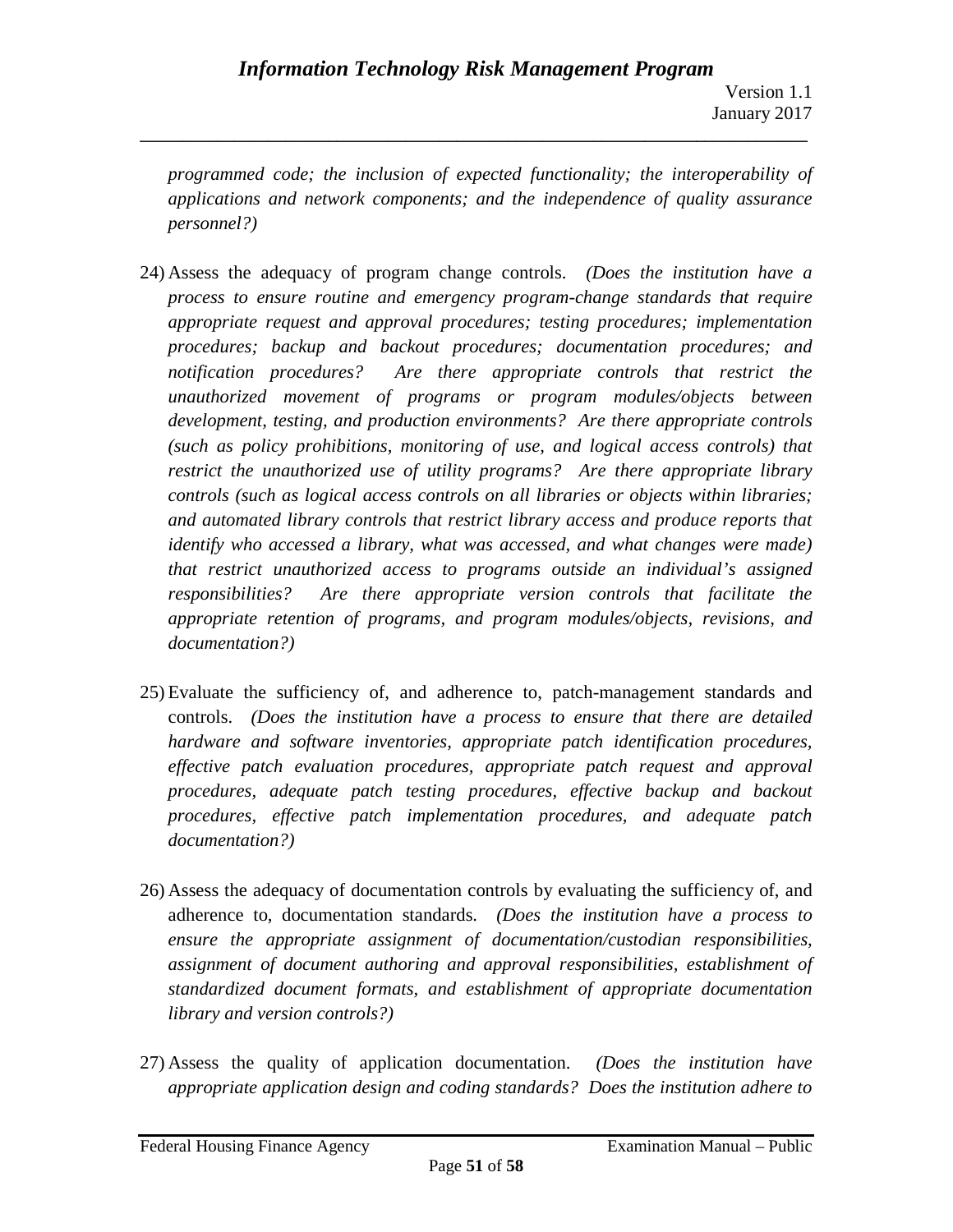*the standards? Do applications have accurate descriptions? Are application designs well documented? Are application source-code listings (or in the case of objectoriented programming: object listings) complete and accurate? Do applications follow routine naming conventions (or in the case of object-oriented programming: object naming conventions)? How appropriate and timely are application operator instructions and user manuals?)*

- 28) Assess the quality of any open source-code system documentation. *(Does the institution have appropriate system design and coding standards? Does the institution adhere to the standards? Do systems have accurate descriptions? Are system designs well documented? Are system source-code listings (or in the case of object-oriented programming: object listings) complete and accurate? Do system source-codes follow routine naming conventions (or in the case of object-oriented programming: object naming conventions)? How appropriate and timely are system operation instructions?)*
- 29) Assess the quality of project documentation. *(Does the institution have appropriate project documentation standards? Does the institution adhere to the standards? Does the institution appropriately document feasibility studies? Does the institution appropriately document all phases of projects (initiation phase, planning phase, design phase, development phase, testing phase, and implementation phase)? Does the institution appropriately document post-implementation reviews?)*
- 30) Assess the security and integrity of system and application software. *(Does the institution have adequate quality assurance and testing programs? Does the institution have adequate security and internal-control design standards? Does the institution have adequate program change controls? Does the institution have adequate involvement by audit and security personnel in software development and acquisition projects? Does the institution have adequate internal and external security and control audits?)*
- 31) Assess the ability of information technology solutions to meet the needs of the end users. *(What types of processes does the institution employ to ascertain the satisfaction of end users with technology solutions? What is the level of satisfaction? Do interviews with end-user personnel indicate their business needs are being met?)*
- 32) Assess the extent of end-user involvement in the system development and acquisition process. *(Does the institution have documentation to support the level of end-user*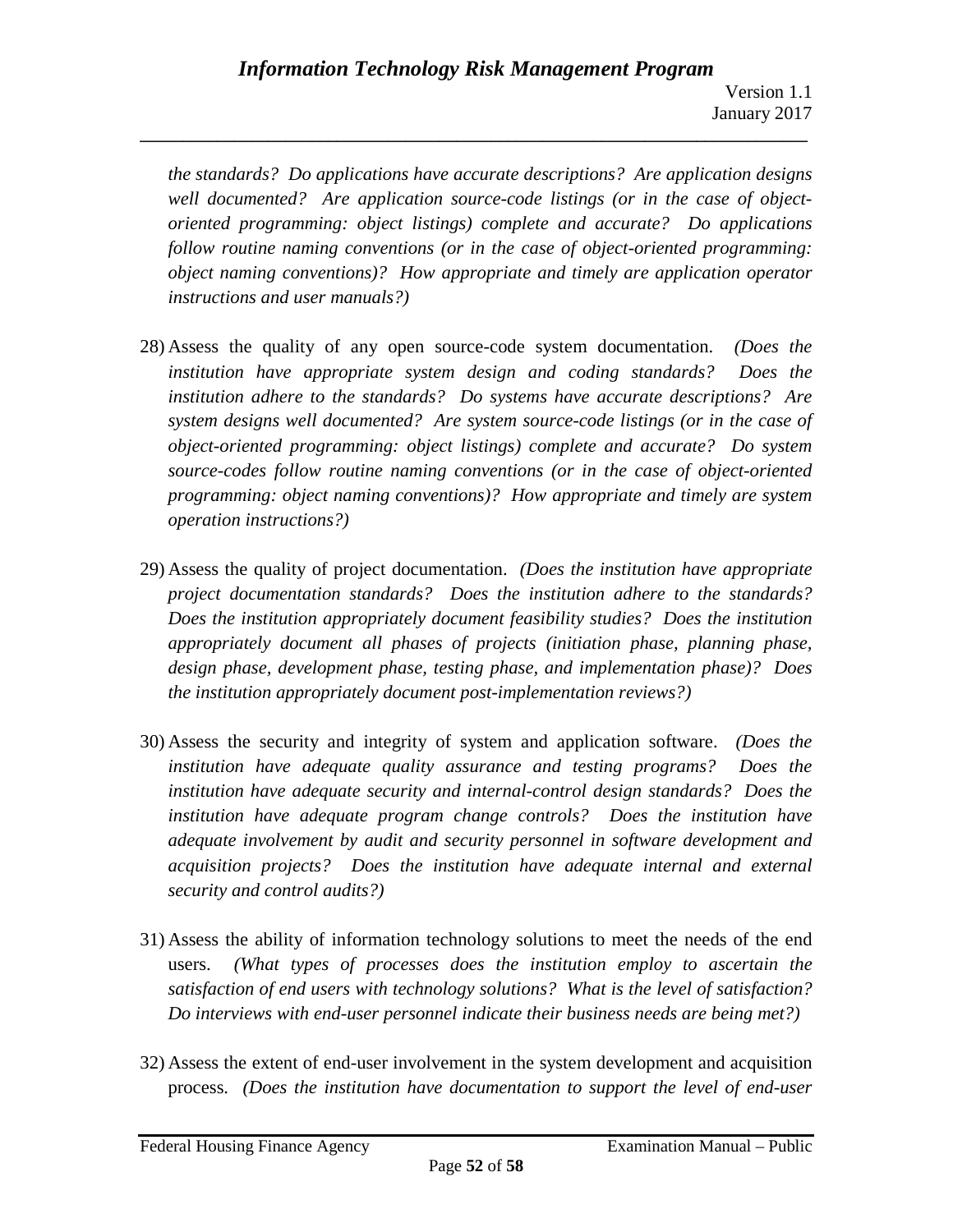*involvement in the system development and acquisition process?* Is the level of *involvement appropriate?)*

**\_\_\_\_\_\_\_\_\_\_\_\_\_\_\_\_\_\_\_\_\_\_\_\_\_\_\_\_\_\_\_\_\_\_\_\_\_\_\_\_\_\_\_\_\_\_\_\_\_\_\_\_\_\_\_\_\_\_\_\_\_\_\_\_\_\_\_\_\_\_\_\_\_\_\_\_\_\_**

# *Compliance*

- 1) Determine whether management is monitoring and enforcing compliance with regulations and other standards, including if imaging processes have been reviewed by legal counsel. *(Are there any instances of violations? If so, what are the root causes of the violations? How should internal controls be strengthened to ensure there are no future regulatory violations?)*
- 2) Specifically assess compliance with 12 CFR Part 1236 Prudential Management and Operating Standards of FHFA's regulations (these apply to the FHLBanks and the Enterprises, but not to the Office of Finance). In particular:
	- a) Standard 1 Internal Controls and Information Systems
		- i) Principle 8 A regulated entity should have an effective risk assessment process that ensures that management recognizes and continually assesses all material risks, including credit risk, market risk, interest rate risk, liquidity risk, and operational risk. *(Based upon the findings from this examination, does the regulated entity comply with the requirements of this Principal?)*
		- ii) Principle 12 A regulated entity should have secure information systems that are supported by adequate contingency arrangements. *(Based upon the findings from this examination, does the regulated entity comply with the requirements of this Principle?)*
	- b) Standard 8 Overall Risk Management Processes
		- i) Principle 1 Regarding overall risk management processes, the board of directors is responsible for overseeing the process, ensuring senior management are appropriately trained and competent, ensuring processes are in place to identify, manage, monitor and control risk exposures (this function may be delegated to a board appointed committee), approving all major risk limits, and ensuring incentive compensation measures for senior management capture a full range of risks. *(Based upon the findings from this examination, does the regulated entity comply with the requirements of this Principle?)*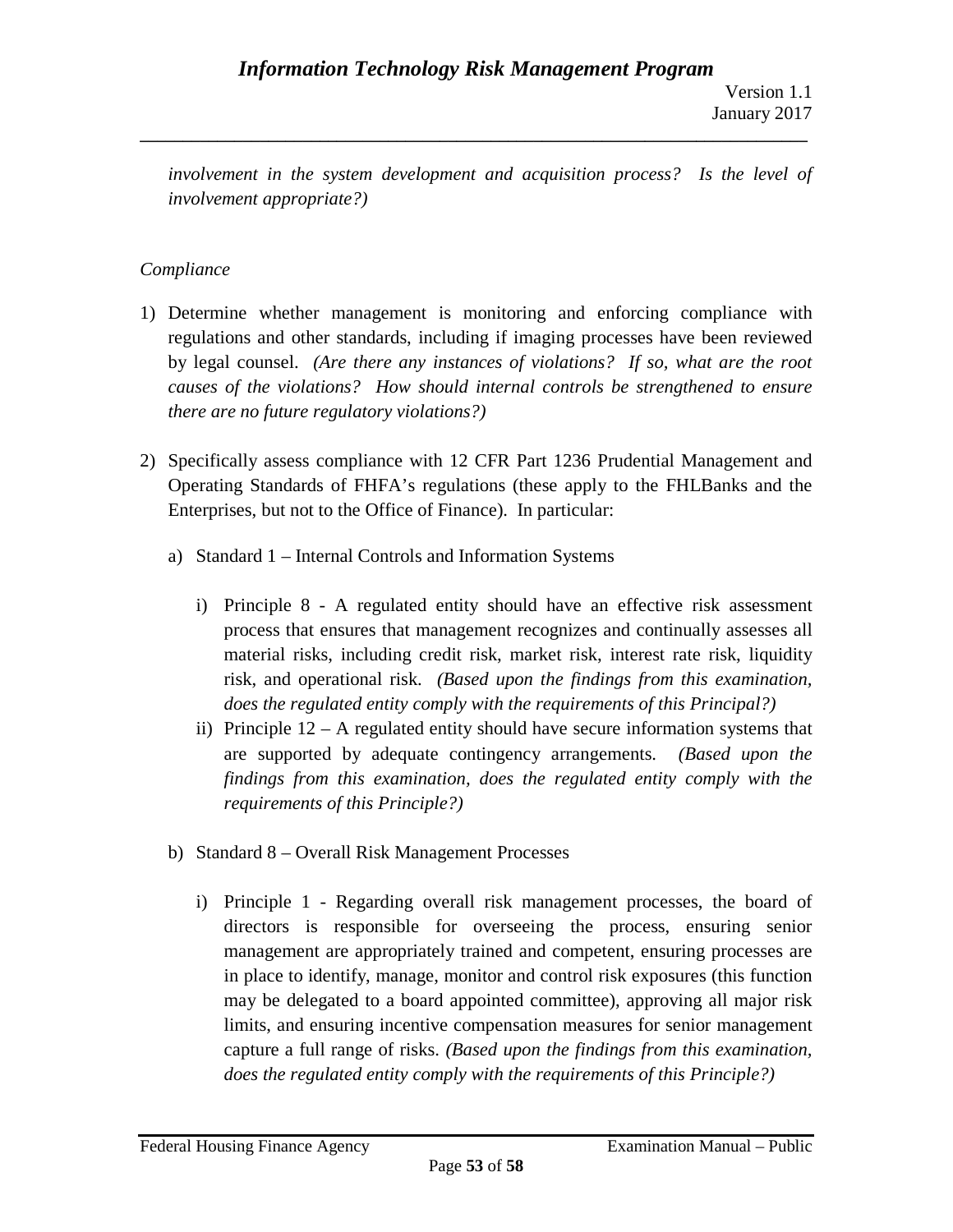- ii) Principle 2 Regarding overall risk management processes, the board of directors and senior management should establish and sustain a culture that promotes effective risk management. This culture includes timely, accurate and informative risk reports, alignment of the regulated entity's overall risk profile with its mission objectives, and the annual review of comprehensive self-assessments of material risks. *(Based upon the findings from this examination, does the regulated entity comply with the requirements of this Principle?)*
- iii) Principle 7 A regulated entity should measure, monitor, and control its overall risk exposures, reviewing market, credit, liquidity, and operational risk exposures on both a business unit (or business segment) and enterprise-wide basis. *(Based upon the findings from this examination, does the regulated entity comply with the requirements of this Principle?)*
- iv) Principle 8 A regulated entity should have the risk management systems to generate, at an appropriate frequency, the information needed to manage risk. Such systems should include systems for market, credit, operational, and liquidity risk analysis, asset and liability management, regulatory reporting, and performance measurement. *(Based upon the findings from this examination, does the regulated entity comply with the requirements of this Principle?)*
- v) Principle 9 A regulated entity should have a comprehensive set of risk limits and monitoring procedures to ensure that risk exposures remain within established risk limits, and a mechanism for reporting violations and breaches of risk limits to senior management and the board of directors. *(Based upon the findings from this examination, does the regulated entity comply with the requirements of this Principle?)*
- c) Standard 10 Maintenance of Adequate Records
	- i) Principle 2 A regulated entity should ensure that assets are safeguarded and financial and operational information is timely and reliable. *(Based upon the findings from this examination, does the regulated entity comply with the requirements of this Principle?)*
	- ii) Principle 5 A regulated entity should ensure that reporting errors are detected and corrected in a timely manner. *(Based upon the findings from this examination, does the regulated entity comply with the requirements of this Principle?)*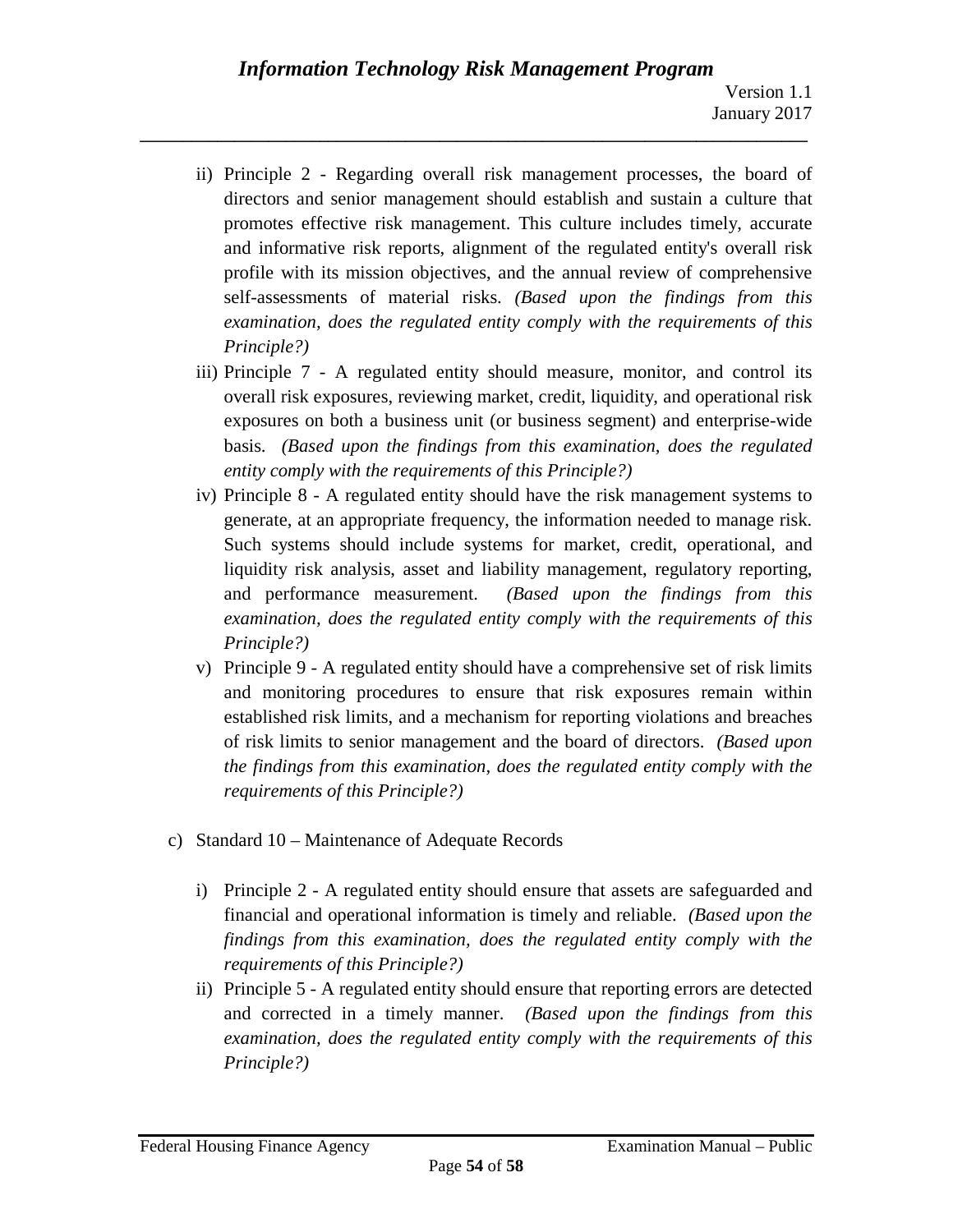3) Evaluate the process used to monitor and enforce policy compliance (e.g., granting and revocation of user rights). *(Does the institution have an appropriate process to ensure effective monitoring and enforcement of policy compliance?)*

**\_\_\_\_\_\_\_\_\_\_\_\_\_\_\_\_\_\_\_\_\_\_\_\_\_\_\_\_\_\_\_\_\_\_\_\_\_\_\_\_\_\_\_\_\_\_\_\_\_\_\_\_\_\_\_\_\_\_\_\_\_\_\_\_\_\_\_\_\_\_\_\_\_\_\_\_\_\_**

# **4. Testing**

- 1) Select a major project either recently completed, in process, or in early stages of planning, and review documentation to determine if the organization is in compliance with policies, practices, and procedures concerning that project. Determine how management determines they are in satisfactory compliance. Consider if major projects have control points before releasing additional funding.
- 2) Select a recent outsourced project and evaluate if management has implemented sufficient controls to ensure data protection.
- 3) Select a recent change to an application and evaluate the effectiveness of change control procedures; considering the organization's change control policy. Identify any weakness in the policy or in the process.
- 4) Obtain copies of network diagrams that detail servers, routers, firewalls, and supporting system components. Determine if these diagrams are current and if any risks are evident as a result of workflows or lack of security points.
- 5) Obtain and review management asset inventories. Evaluate the process used to maintain the inventories current.
- 6) Select and evaluate management information system reports used by management to determine their level of compliance with established policies, procedures, guidelines, thresholds and determine if management takes appropriate action when weaknesses are identified.
- 7) Select a key element of information provided to the board and determine how the information was gathered, how management determined its accuracy and if it properly reflects what it reports.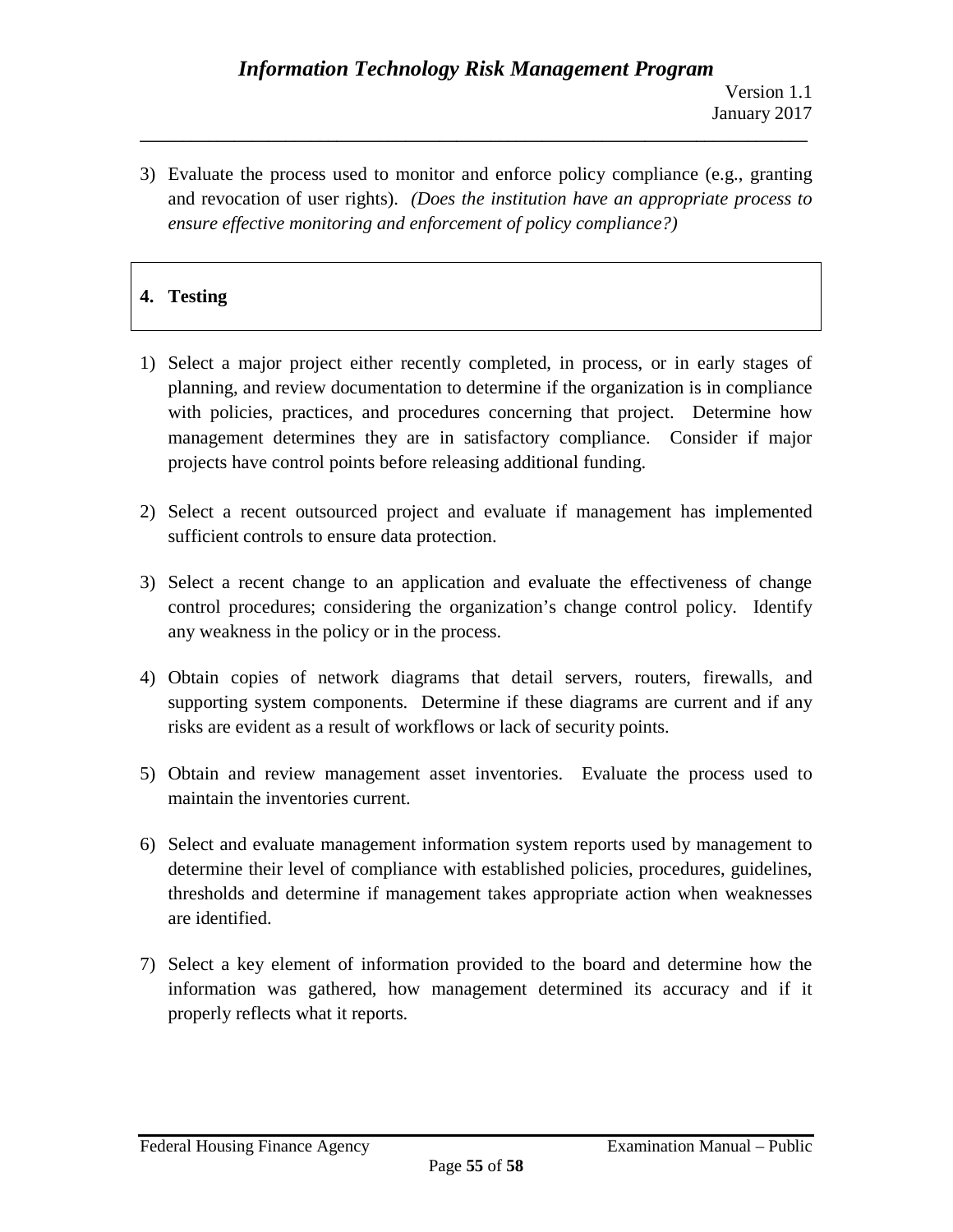8) Obtain a list of all information security reports that are completed on a regular basis, and evaluate the effectiveness of the information and management's action(s) to address risks identified.

**\_\_\_\_\_\_\_\_\_\_\_\_\_\_\_\_\_\_\_\_\_\_\_\_\_\_\_\_\_\_\_\_\_\_\_\_\_\_\_\_\_\_\_\_\_\_\_\_\_\_\_\_\_\_\_\_\_\_\_\_\_\_\_\_\_\_\_\_\_\_\_\_\_\_\_\_\_\_**

- 9) Review reports for any MIS target area (i.e., business line selected for MIS review). Determine any material changes involving the usefulness of information and the five MIS elements of:
	- a) Timeliness,
	- b) Accuracy,
	- c) Consistency,
	- d) Completeness, and
	- e) Relevance.

#### **5. Conclusions**

- 1) Summarize conclusions for all examination work performed, including work performed by other FHFA staff as it relates to the institution's information technology risk management program. Develop a memorandum describing the risks to the institution resulting from the information technology risk management practices and the institution's management of those risks. The memorandum should clearly describe the basis of conclusions reached and summarize the analysis completed. Within the memorandum, discuss the types of risk the institution is exposed to (e.g., market, credit, operational); the level of risk exposure; the direction of risk (stable, decreasing, increasing); and the quality of risk management practices (strong, adequate, weak). A memorandum must be prepared irrespective of whether the examiner's assessment is positive or negative.
- 2) Conclude on the responsiveness to previous examination findings. Evaluate the adequacy of the institution's response to previous examination findings and concerns.
- 3) Develop findings and prepare findings memorandums, as appropriate. Based on examination work performed, develop findings communicating concerns identified during the examination. Findings should identify the most significant risks to the institution and the potential effect to the institution resulting from the concerns identified. Such documents should describe a remediation plan specifying the appropriate corrective action to address examination concerns and establish a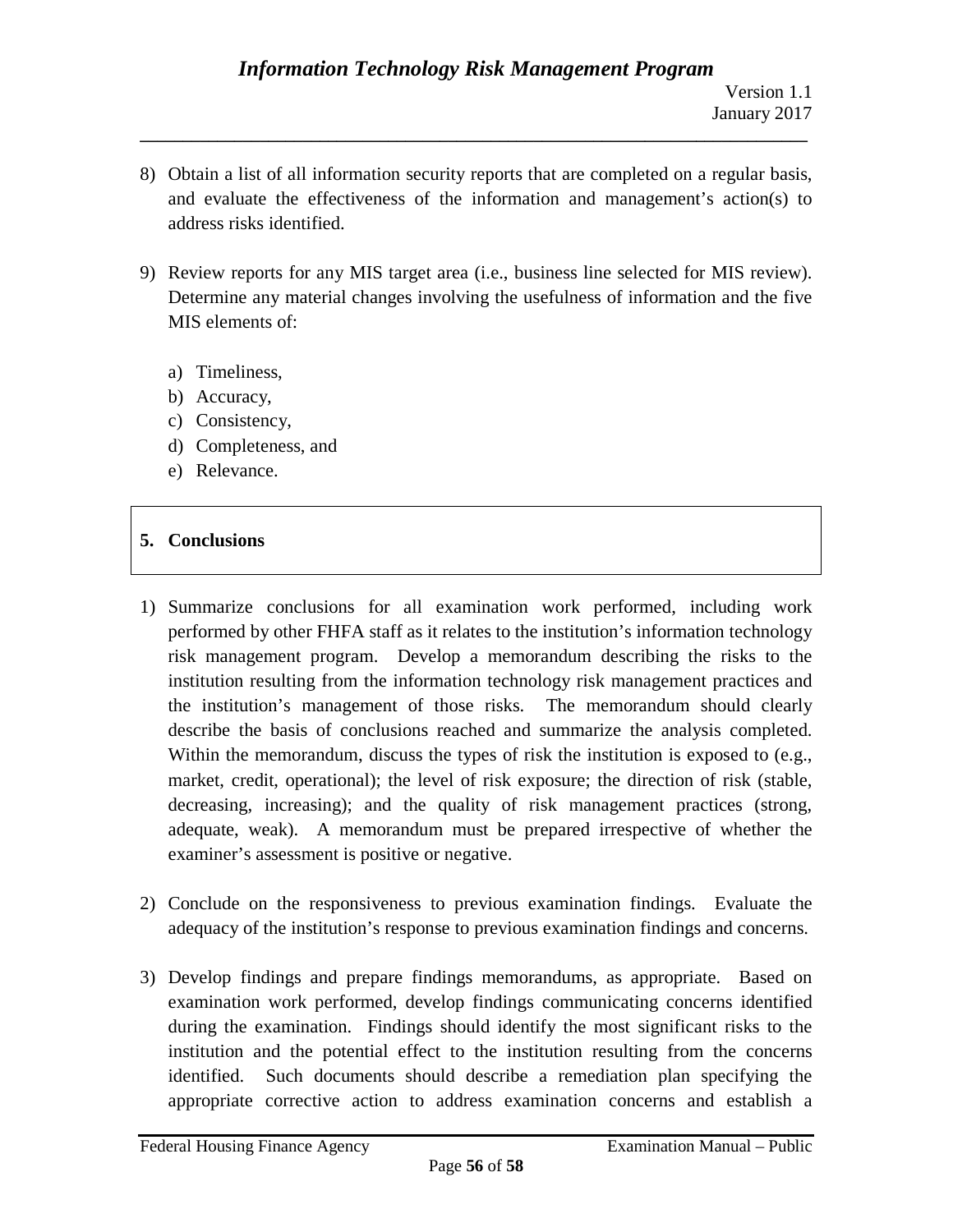reasonable deadline for the institution to remediate the finding. Communicate preliminary findings to the EIC, other interested examiners, and senior FHFA staff, as appropriate. Discuss findings with institution personnel to ensure the findings are free of factual errors or misrepresentations in the analysis.

4) Develop a list of follow-up items to evaluate during the next annual examination. In addition to findings developed in the steps above, include concerns noted during the examination that do not rise to the level of a finding. Potential concerns include issues the institution is in the process of addressing, but require follow-up work to ensure actions are completed appropriately. In addition, potential concerns should include anticipated changes to the institution's practices or anticipated external changes that could affect the institution's future oversight of the information technology risk management program.